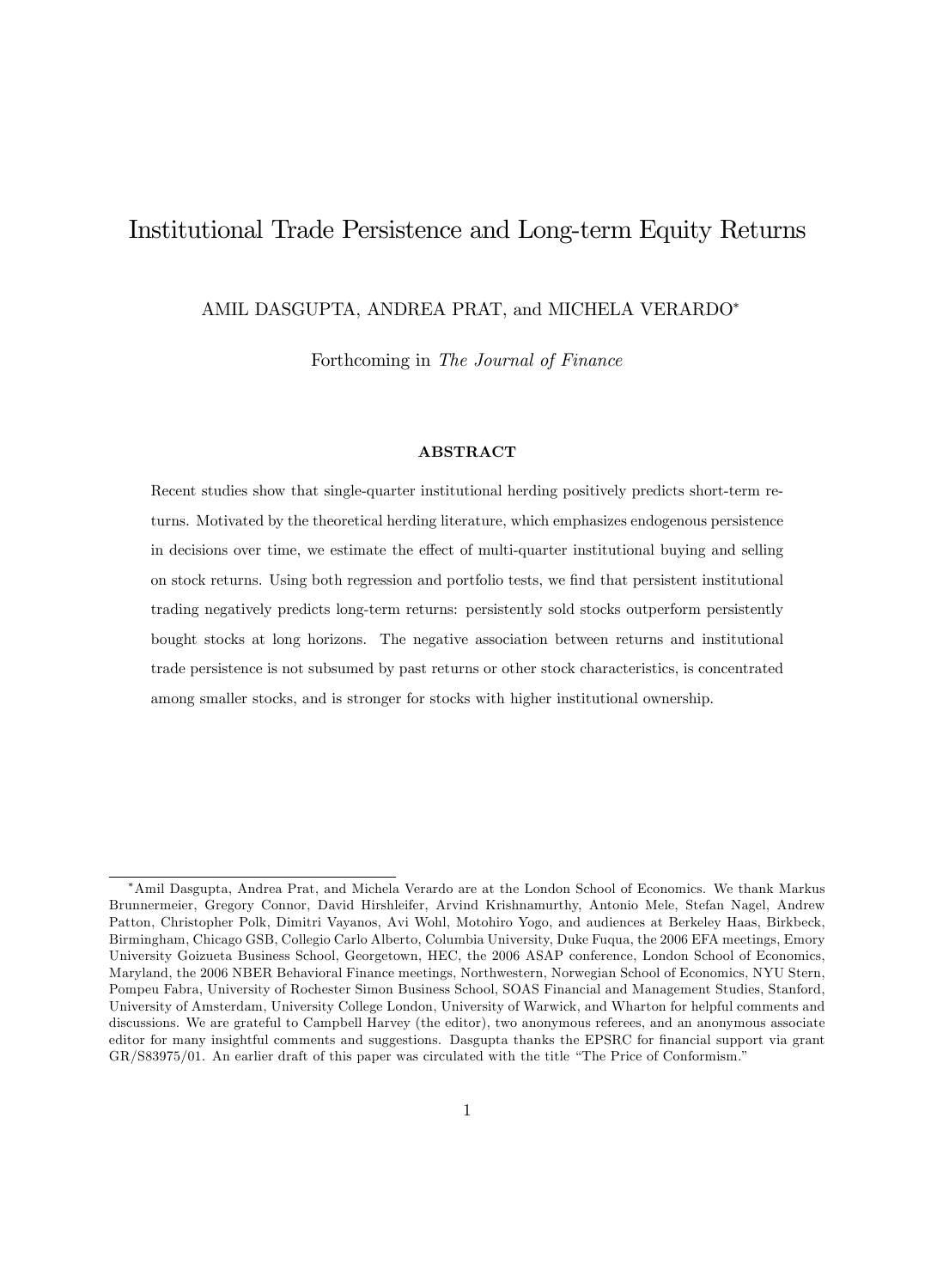A growing literature on the trading behavior of institutional money managers shows that they exhibit a tendency to herd, that is, to imitate each others' trades. Given the increasing prevalence of such investors in Önancial markets, the potential price impact of institutional herding is of great interest. Institutional herding behavior is generally found to have a stabilizing effect on prices. Several well-known studies Önd a positive correlation between the direction of institutional herding and future stock returns, thus concluding that institutional trading pushes prices towards equilibrium values. For example, Wermers (1999) shows that stocks heavily bought by mutual funds during a given quarter outperform stocks heavily sold by funds in that quarter, over the subsequent six months. Sias (2004) finds that institutional demand is positively correlated over adjacent quarters and is positively related to returns over the following year.<sup>1</sup>

These studies use quarterly data to focus on short-term institutional herding measured over one or two quarters, that is, they measure herding by the extent to which institutions buy or sell the same stock in the same or adjacent periods of time. In this paper we focus on the price impact of institutional trading when institutions persistently buy or sell the same stock over multiple time periods. While the analysis of single or adjacent-period herding is of significant interest, theoretical models of herding are fundamentally dynamic (e.g., Bikhchandani, Hirshleifer, and Welch (1992) or Scharfstein and Stein (1990)). In these models, when agents select a particular action over multiple periods, other agents imitate their choice, creating persistence in decisions over time. Since herding leads to persistence, the price impact of herding in financial markets may be identified by focusing on persistent trading decisions. Motivated by this insight, we analyze institutional trading decisions that persist over several quarters and examine the price impact of such trading persistence on the cross-section of stock returns.

We show that persistence in institutional trading has significant power to predict the crosssection of stock returns at long horizons, after controlling for past returns and other variables that are known to predict returns. Institutional trade persistence is associated with reversals in returns. Stocks that are persistently sold by institutions over three to five quarters outperform stocks that are persistently bought by them after a period of about two years. Thus, our long-term results complement the existing literature on the short-term price impact of institutional herding.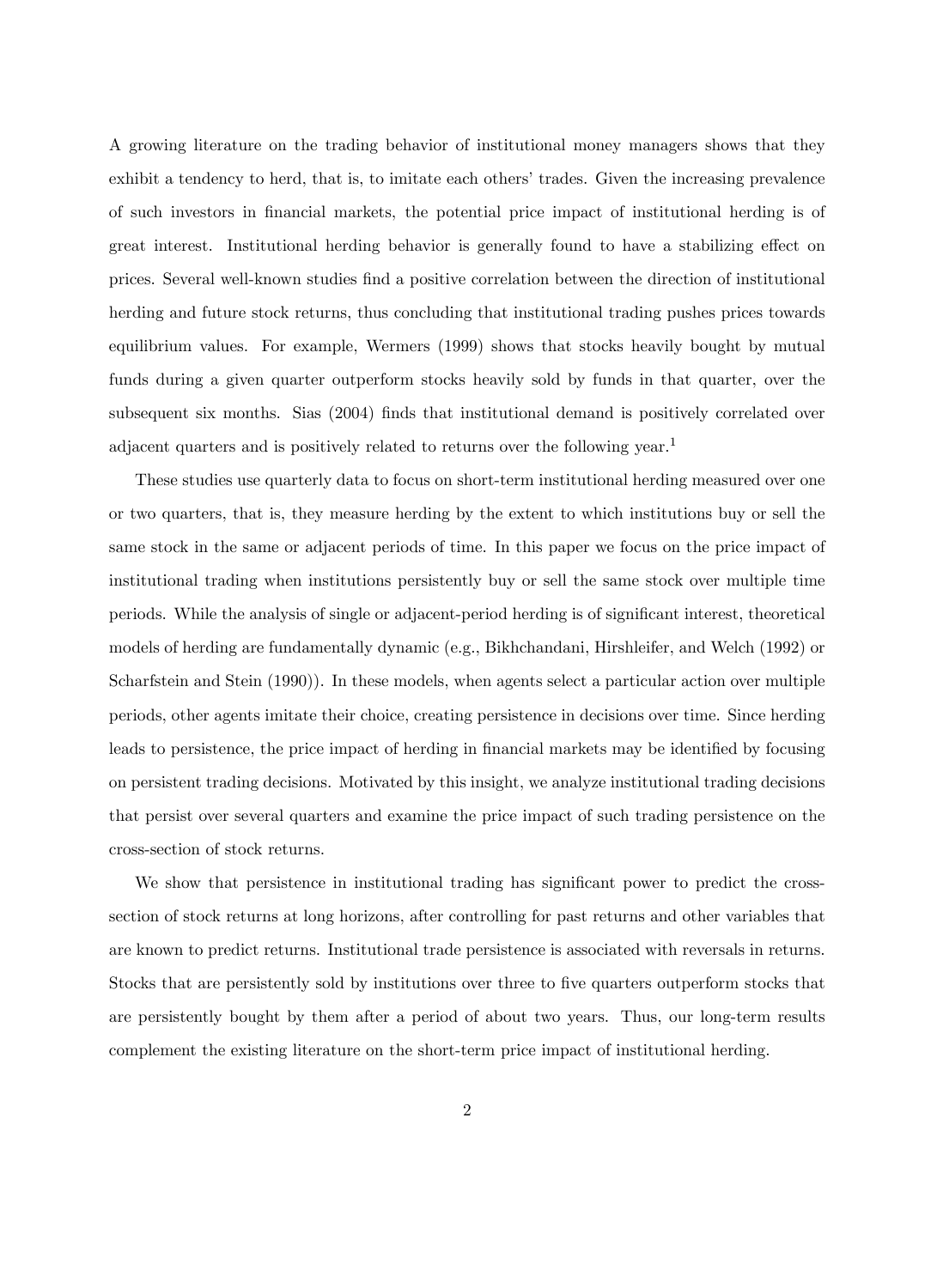Our empirical analysis is based on a sample of quarterly observations on the stock holdings of U.S. institutional portfolio managers between 1983 and 2004. We measure the buy and sell persistence of institutional trading by the number of consecutive quarters in which a stock is bought or sold by institutions as an aggregate.

Our cross-sectional regression tests reveal that the persistence of institutional trading is negatively related to stock returns at long horizons. The predictability associated with institutional trade persistence is economically important and statistically significant, even after we control for a wide variety of other factors known to predict long-term returns. We include past four-year returns and past three-year returns measured skipping a year to control for the stylized patterns of return reversals previously documented by DeBondt and Thaler (1985). We also control for a number of other stock characteristics like market capitalization, institutional ownership, and share turnover. Since value stocks typically exhibit return reversals, we include book-to-market in our regression specification, as well as several other variables that capture the value characteristics of a company (earnings-to-price ratio, cash áow-to-price ratio, sales-to-price ratio, and past earnings growth). In addition, we control for the reversal effect related to a company's share issuance or repurchase activity as documented in Daniel and Titman (2006). Finally, we control for changes in analyst coverage. While some of these controls significantly predict long-term returns, the negative association between institutional trade persistence and long-term returns remains strongly significant and is robust to all of them.

The impact of institutional trade persistence on stock returns is particularly strong for stocks that are mostly owned by institutional investors. In the Örst half of our sample period (1983 to 1993), stocks with higher than average institutional ownership experience significant return reversals associated with persistent institutional trading. In the more recent half of the sample period (1994 to 2004) the effect of institutional trade persistence on returns is unconditionally negative and significant, suggesting that the reversal effect associated with trade persistence is strong even for stocks with an average level of institutional ownership. At an intuitive level, this finding could be explained in the light of the unprecedented growth in the delegated portfolio management industry witnessed by Önancial markets during our sample period. The second half of the sample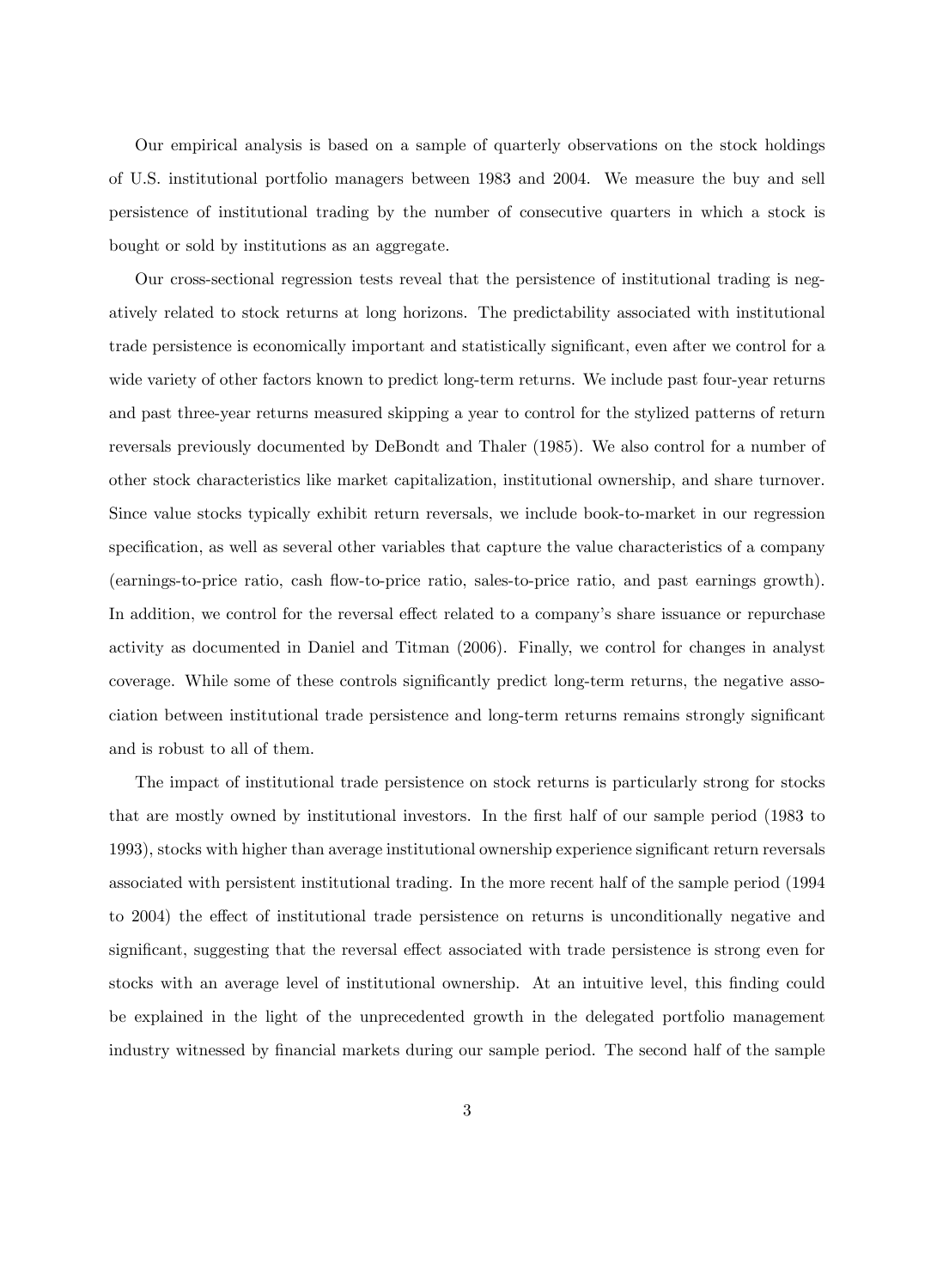is characterized by an increase in average institutional ownership, and thus institutional trading in the average stock is likely to be higher than that in the first half of the sample. Therefore, institutional herding may have a larger price impact on average in the second half of the sample.

We next examine the link between persistent institutional trading and stock returns by forming portfolios based on trade persistence and tracking their performance over periods of one to 10 quarters. We then measure the return differential between portfolios of sell and buy persistence. We adjust the portfolio returns in two different ways. First, we estimate monthly alphas from a five-factor model. Second, we compute monthly returns that are adjusted using the characteristicmatched benchmark of Daniel et al. (1997). The results for value-weighted portfolios show that a strategy based upon three-quarter institutional trade persistence yields monthly adjusted returns that vary between 15 and 22 basis points for holding periods of two years or more, regardless of the method used to compute abnormal returns. A four-quarter persistence strategy yields significant abnormal monthly returns of 19 to 24 basis points for holding periods of two years or more. Returns to equally weighted portfolios are substantially larger.

To analyze the robustness of our results to firm size, we repeat our analysis after excluding all stocks with price smaller than \$5 and all stocks with market capitalization in the lowest NYSE decile, and find no substantial changes. This result suggests that our findings are not driven by microcaps. However, we emphasize that the return predictability related to institutional trade persistence is concentrated amongst stocks with market capitalization in the bottom NYSE tercile, a feature that our study shares in common with several other papers identifying return predictability.<sup>2</sup> We also show that our results are associated with a substantial fraction of the aggregate institutional portfolio. The measure of stocks that drives our statistically significant results represents at least 18% to 19% of the institutional portfolio, regardless of whether we use market capitalization or dollar volume.

When we split the sample into two subperiods, we find that the return differential between portfolios of sell and buy persistence is not significant on average during the first half of the sample, while it is large and significant in the second subperiod. During this later period, a value-weighted strategy based on three-quarter institutional trade persistence yields abnormal monthly returns of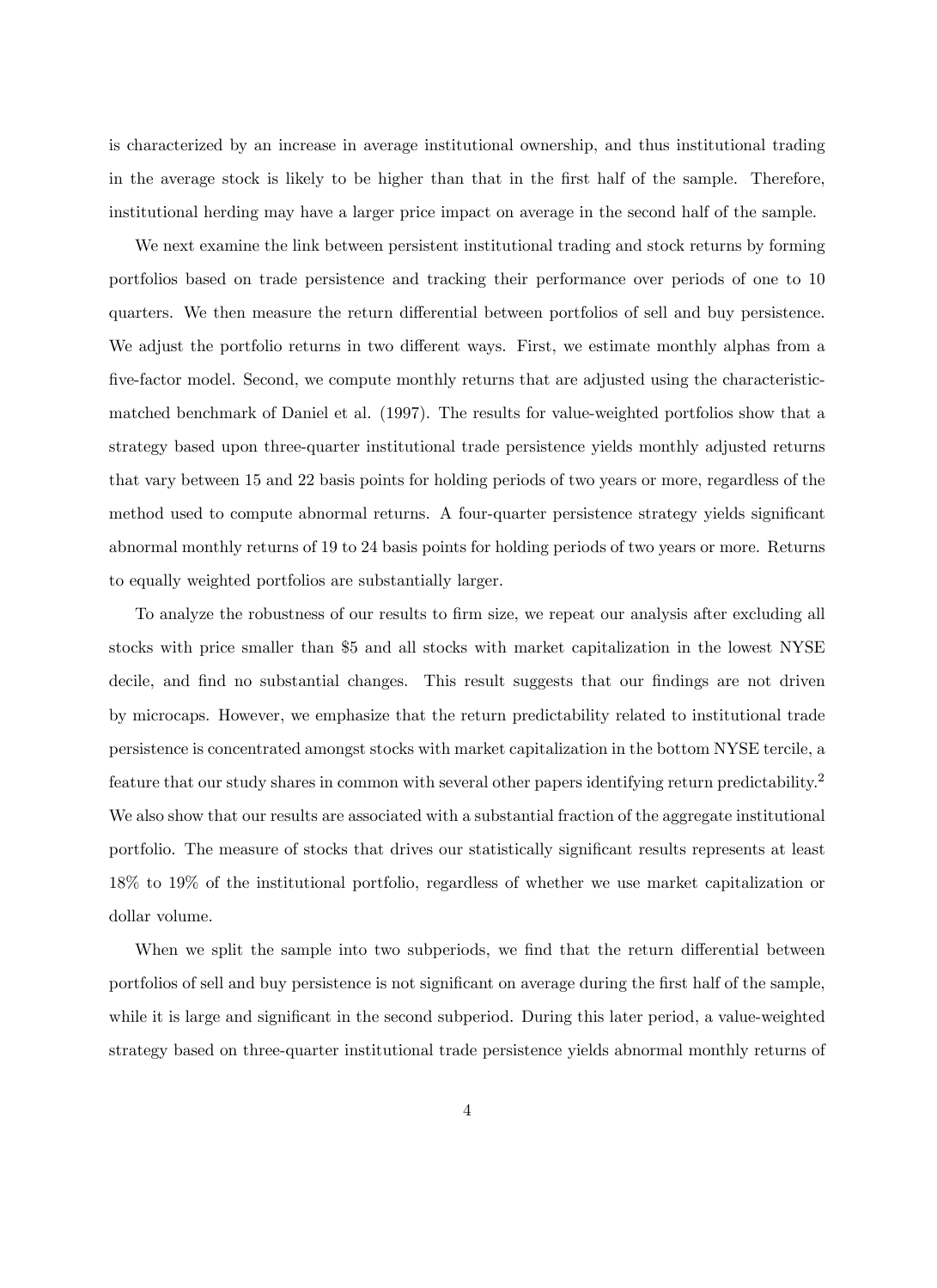25 to 40 basis points for holding periods of two years or more, and a strategy based on four-quarter persistence yields a return of 41 to 50 basis points.

Our evidence that persistent institutional trading is associated with return reversals contributes to the debate on the price impact of institutional herding. We discuss here a few potential explanations for our findings. Distinguishing between these explanations represents a potential area for future research. One hypothesis is that institutions are affected by a behavioral bias leading them, for example, to trade on stale information, and thus contributing to prices being pushed away from fundamental values. A second hypothesis is that our findings are a consequence of the reputational concerns of delegated portfolio managers. Informally, the desire to impress investors generates endogenous herding: since better informed managers receive more correlated information, fund managers are tempted to trade in a correlated manner. This makes them excessively keen to buy (sell) assets that have been persistently bought (sold) in the recent past, leading to mispricing and thus return reversals.<sup>3</sup> A third alternative is that the negative association between institutional trading and stock returns arises because institutions trade against insiders with superior knowledge of future cash flows. While it is difficult to rule out this possibility given the available data, acceptance of this theory would amount to a profoundly negative indictment of the fund management industry: for our findings to be explained in this manner, it must be the case that professional money managers trade, on average, against better informed insiders, and are systematically unaware of this fact. In addition, we find that our results are robust to controlling for share issuance, a measure of intangible information. A final possibility is that retail flows drive the relationship between institutional trading and return reversals. Although they do not examine persistent institutional trading behavior, Coval and Stafford (2007) and Frazzini and Lamont (2008) find that retail flows are negatively correlated with future returns. We repeat our analysis after excluding institutions that are likely to be more subject to inflows and outflows, such as mutual funds. We find that our results remain qualitatively unchanged and of a similar order of magnitude, suggesting that such flows cannot be the main driver of our aggregate results.<sup>4</sup>

The remainder of the paper is organized as follows. Section I describes the data. Section II presents regression tests of the link between institutional trade persistence and the cross-section of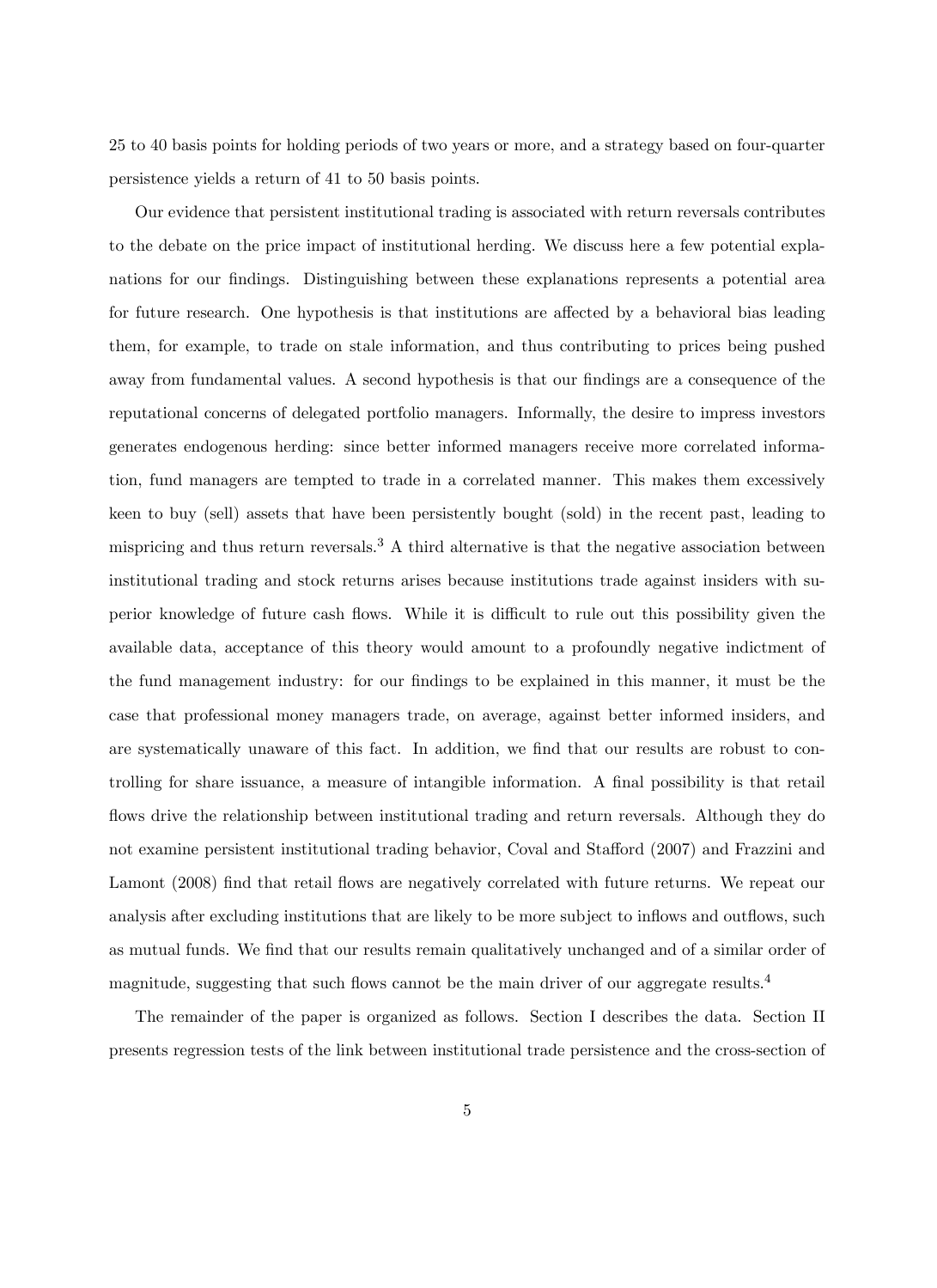stock returns. Section III presents empirical results for portfolios formed on the basis of institutional trade persistence. Section IV concludes the paper.

# I. Data and Descriptive Statistics

The sample consists of quarterly observations for firms listed on NYSE, Amex, and NASDAQ during the period 1983 to 2004. Data on prices, returns, and firm characteristics are from CRSP, data on book values of equity come from Compustat, and data on analyst forecasts are obtained from  $I/B/E/S$ . The sample includes common stocks of firms incorporated in the United States. Quarterly data on institutional holdings are obtained from the CDA/Spectrum database maintained by Thomson Financial. All institutions with more than \$100 million under discretionary management are required to report to the SEC all equity positions greater than either 10,000 shares or \$200,000 in market value. Our sample consists of an average of 1,130 managers per quarter (varying from 640 to 2,023). The aggregate value of their portfolio shows a substantial increase over the sample period, from about 30% of the CRSP market value in 1983 to 64% in 2004.

We define net trade by institutional managers in a given security as the percentage change in the number of shares of stock i belonging to the aggregate institutional portfolio at time t,  $S_{i,t}$ , taking place between quarter  $t-1$  and quarter  $t$ :  $d_{i,t} = \frac{S_{i,t}-S_{i,t-1}}{S_{i,t-1}}$  $\frac{t-S_{i,t-1}}{S_{i,t-1}}$ . Each quarter, we rank stocks on the basis of  $d_{i,t}$  and define net buys as those stocks with a value of  $d_{i,t}$  above the cross-sectional median, and net sells as those stocks with a value of  $d_{i,t}$  below the median.<sup>5</sup> Trade persistence is defined as the number of consecutive quarters in which we observe a net buy or a net sell for stock i. This variable is positive for net buys and negative for net sells. For example, a stock that has been bought in quarter t and quarter  $t-1$  but has been sold in quarter  $t-2$  has trade persistence 2, while a stock that has been sold in quarter  $t$  and quarter  $t-1$  but has been bought in quarter  $t-2$  has trade persistence  $-2$ . The maximum trade persistence assigned to a stock is  $5(-5)$ , for stocks that have been bought (sold) for at least five consecutive quarters. Persistence values of 1 and  $-1$  (for stocks bought or sold in quarter t only) are consolidated as persistence  $0.6$ 

Table I illustrates the characteristics of stocks with different trade persistence, computed as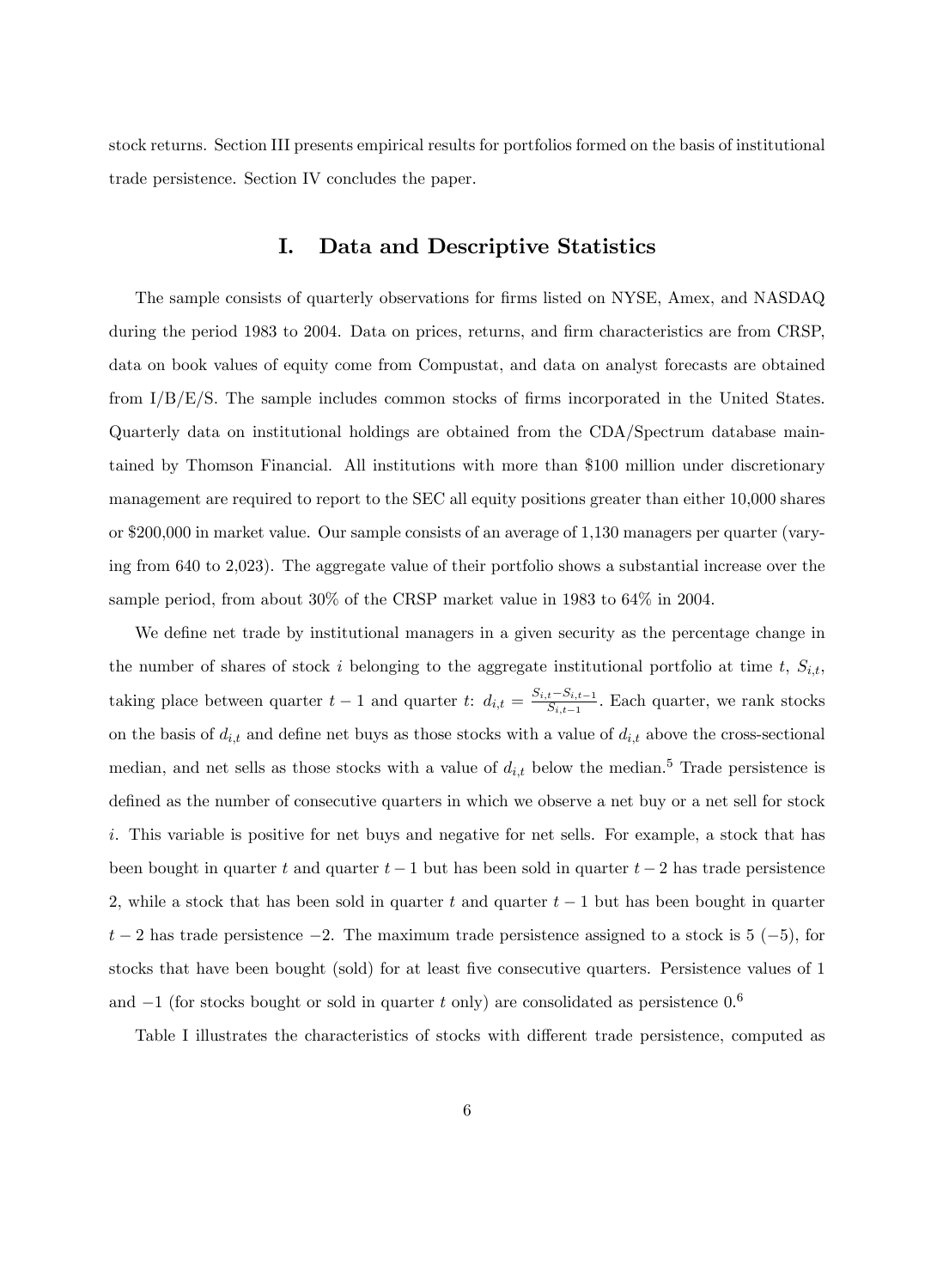time-series averages of cross-sectional statistics. The average number of stocks in each persistence portfolio is highest for a persistence of 0, meaning that more stocks have been bought or sold in the current quarter than in  $n$  consecutive quarters, and decreases rapidly with the horizon over which persistence is measured. The table also reports median values of net trade,  $d_{i,t}$ , for each persistence portfolio. Market capitalization, turnover, and book-to-market (B/M) are measured in the last month of quarter  $t$ <sup>7</sup>. Past returns and institutional ownership are measured in quarter  $t$ . The summary statistics show that market capitalization tends to increase across persistence portfolios, although the variation is relatively small. Share turnover increases with persistence, suggesting that institutions tend to buy stocks that are more liquid. Furthermore, institutions tend to sell value stocks (high  $B/M$ ) and buy growth stocks (low  $B/M$ ). Average institutional ownership is higher among stocks with positive trade persistence. Market-adjusted quarterly returns are negative for stocks that have been persistently sold and positive for stocks that have been bought by institutions.

### [Insert Table I about here]

While the number of analysts following a stock (*Coverage*) does not vary across trade persistence portfolios, the summary statistics show that stocks persistently sold exhibit negative or small changes in analyst coverage during the previous year, while stocks persistently bought exhibit positive changes in analyst coverage (Dcoverage). We also provide several measures of valuation for the firms in our sample. Specifically, we estimate a stock's earnings-to-price ratio  $(E/P)$ , cash flowto-price ratio (CF/P), and sales-to-price ratio  $(S/P)$ . As with  $B/M$ , these variables are measured at the end of year  $t-1$  and are employed starting in June of year t. We exclude observations with negative accounting values. The summary statistics show that these valuation ratios are larger for portfolios of sell persistence and smaller for portfolios of buy persistence. We also compute past earnings growth for each stock in our sample, measured as the change in earnings during the year that precedes portfolio formation and scaled by price.<sup>8</sup> The summary statistics suggest that stocks persistently sold by institutions are characterized by low past earnings growth, while stocks persistently bought show stronger earnings growth. Finally, Table I reports the fraction of the aggregate institutional portfolio represented by each persistence portfolio, measured in terms of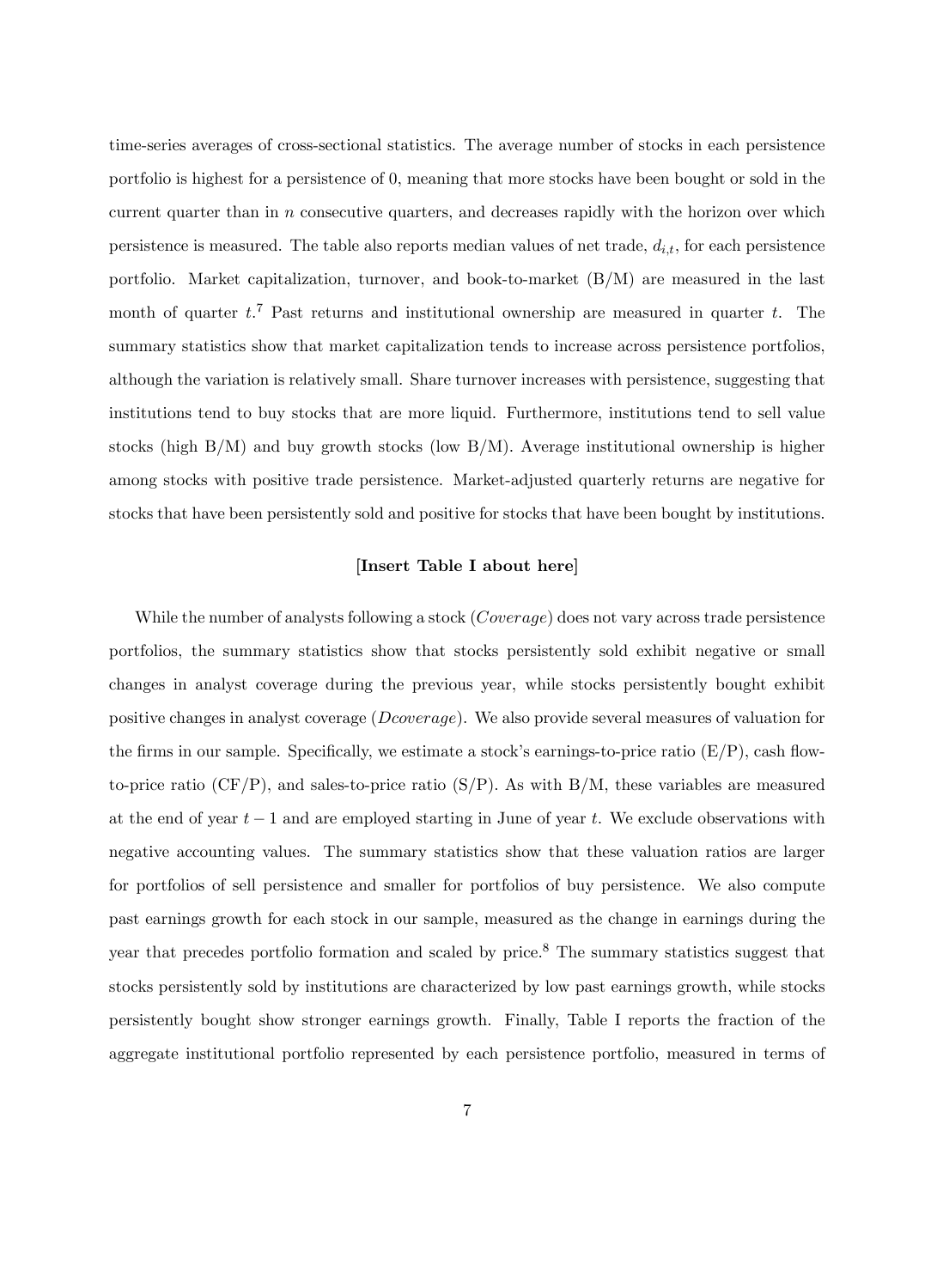market capitalization and dollar volume.

# II. Regression Analysis

In this section we test the link between the persistence of institutional trading and future stock returns using regression methods. We estimate cross-sectional predictive regressions of cumulative eight-quarter market-adjusted returns on past trade persistence, past returns, and a wide variety of other control variables. Our specification is as follows:

$$
R_{i,t+1:t+8} = \alpha_0 + \beta Pers_{i,t} + \gamma R_{i,t-m+1:t} + \delta \mathbf{X}_{i,t} + \varepsilon_{i,t},
$$

where the dependent variable,  $R_{i,t+1:t+8}$ , is the eight-quarter market-adjusted return for stock i, cumulated over quarters  $t + 1$  to  $t + 8$ . The explanatory variable  $Pers_{i,t}$  is institutional trade persistence, measured by the number of consecutive quarters in which institutions buy (positive sign) or sell (negative sign) a given stock. The variable  $R_{i,t-m+1:t}$  is the past return on stock i measured during a period of m quarters up to quarter t. In order to fully capture the reversal effect in returns documented in the literature (DeBondt and Thaler  $(1985)$ ), we use past fouryear returns measured up to quarter  $t$   $(R_{i,t-15:t})$  or three-year returns measured skipping a year before quarter t  $(R_{i,t-15:t-4})$ . The vector  $\mathbf{X}_{i,t}$  contains a number of control variables that we describe below. All independent variables are standardized by subtracting their cross-sectional mean and dividing them by their cross-sectional standard deviation, to facilitate the interpretation of the coefficient estimates. The cross-sectional moments used to standardize the variables are computed each quarter. We estimate the above regressions following the Fama-MacBeth (1973) procedure. The regression estimates are time-series averages of coefficients obtained from quarterly cross-sectional regressions. The t-statistics are computed from standard errors that are adjusted for autocorrelation following Newey and West (1987).<sup>9</sup>

Table II reports the results from the regression analysis. We start by focusing on specifications  $(1)$  and  $(2)$ . The coefficient estimates show that institutional trade persistence significantly predicts future return reversals. The results imply that a one-standard deviation increase in trade persistence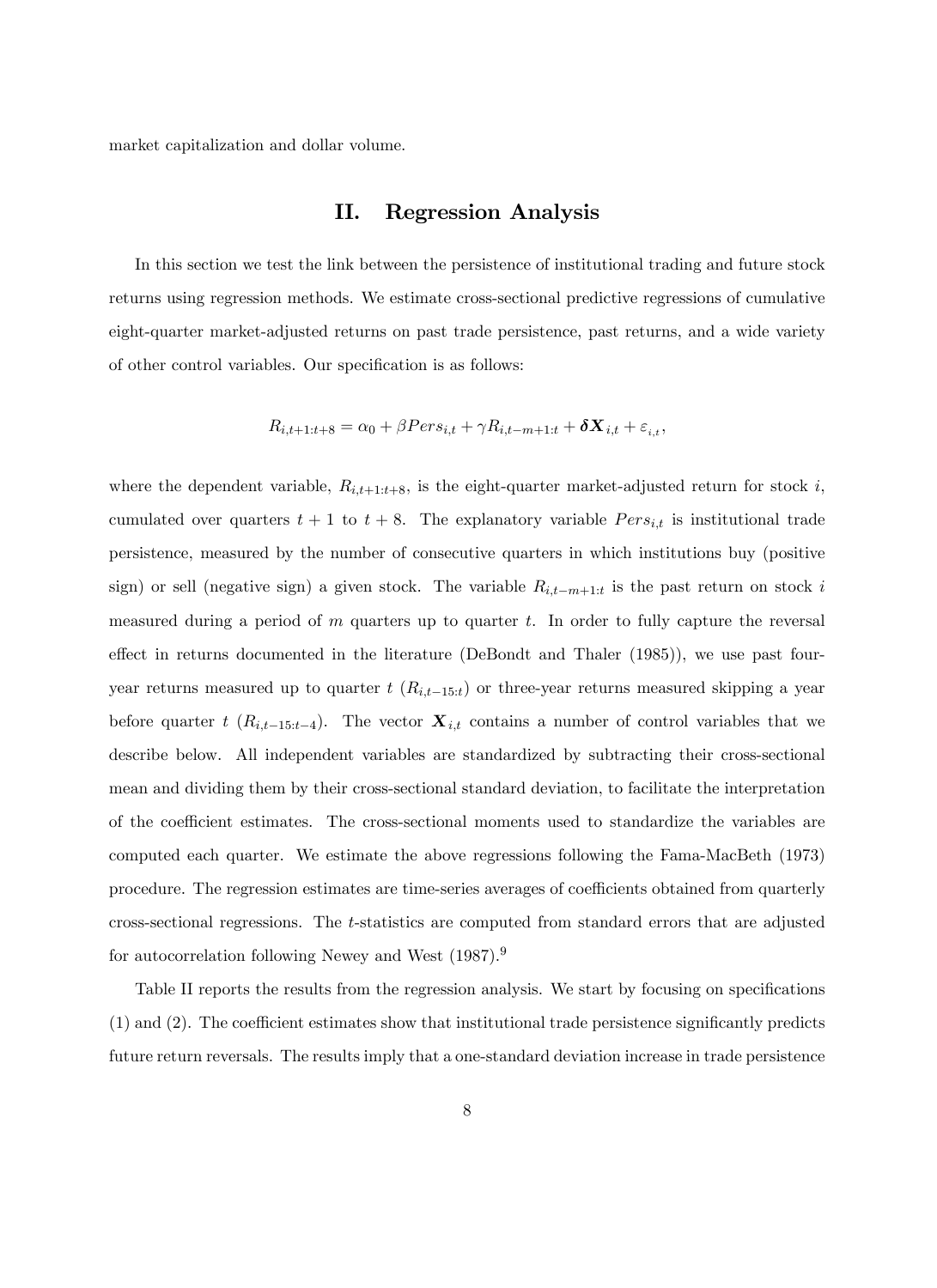predicts a decrease in future returns of about  $1\%$ , net of the effects of all control variables. We control for the reversal effect associated with past long-term returns, for firm size  $(cap_{i,t})$ , bookto-market  $(b/m_{i,t})$ , institutional ownership  $(own_{i,t})$ , and share turnover  $(turn_{i,t})$ . We also add a measure of change in analyst coverage  $(dcoverage_{i,t})$ . The coefficient estimates provide evidence that changes in analyst coverage are associated with reversals in long-term returns.<sup>10</sup> These results are consistent with Kecskes and Womack (2008), who find that firms added (dropped) by analysts have positive (negative) contemporaneous abnormal returns and zero (positive) future abnormal returns. We then control for the impact of share issuance and repurchase activity on long-run returns, since a number of papers show evidence of a negative relationship between firm issuance activity and future long-run returns (see Ikenberry, Lakonishok, and Vermaelen (1995), Loughran and Ritter (1995), and Daniel and Titman (2006)). Following Daniel and Titman (2006), we construct a measure of share issuance  $(isuance_{i,t})$  capturing a firms' growth in market value that is not attributable to past returns. This measure increases with seasoned equity offerings, employee stock option plans, and share-based acquisitions, while it decreases with share repurchases and dividend distributions.<sup>11</sup> The coefficient estimates in regressions (1) and (2) show that share issuance has a negative and significant impact on future returns.

To enhance the ability of the regressions to control for the value effect on long-term returns, and thus to better identify the predictive ability of institutional trade persistence, we add earningsto-price  $(e/p_{i,t})$ , cash flow-to-price  $(cf/p_{i,t})$ , and sales-to-price  $(s/p_{i,t})$  as further proxies for value. Finally, we include a control for past earnings growth (e growth<sub>it</sub>) in our regression specification. The descriptive statistics in Table I show that past earnings growth is low for stocks that institutions tend to persistently sell, and increases with institutional buy persistence, consistent with the finding that institutions tend to buy growth stocks and sell value stocks. As argued in Fama and French (1995), high book-to-market firms exhibit consistently low earnings profitability, while low bookto-market firms show higher profitability. The results from the regressions generally yield a positive estimate for the coefficients on the accounting ratios and past growth, consistent with the reversal effect in returns associated with value, but the estimates are not statistically significant.<sup>12</sup>

#### [Insert Table II about here]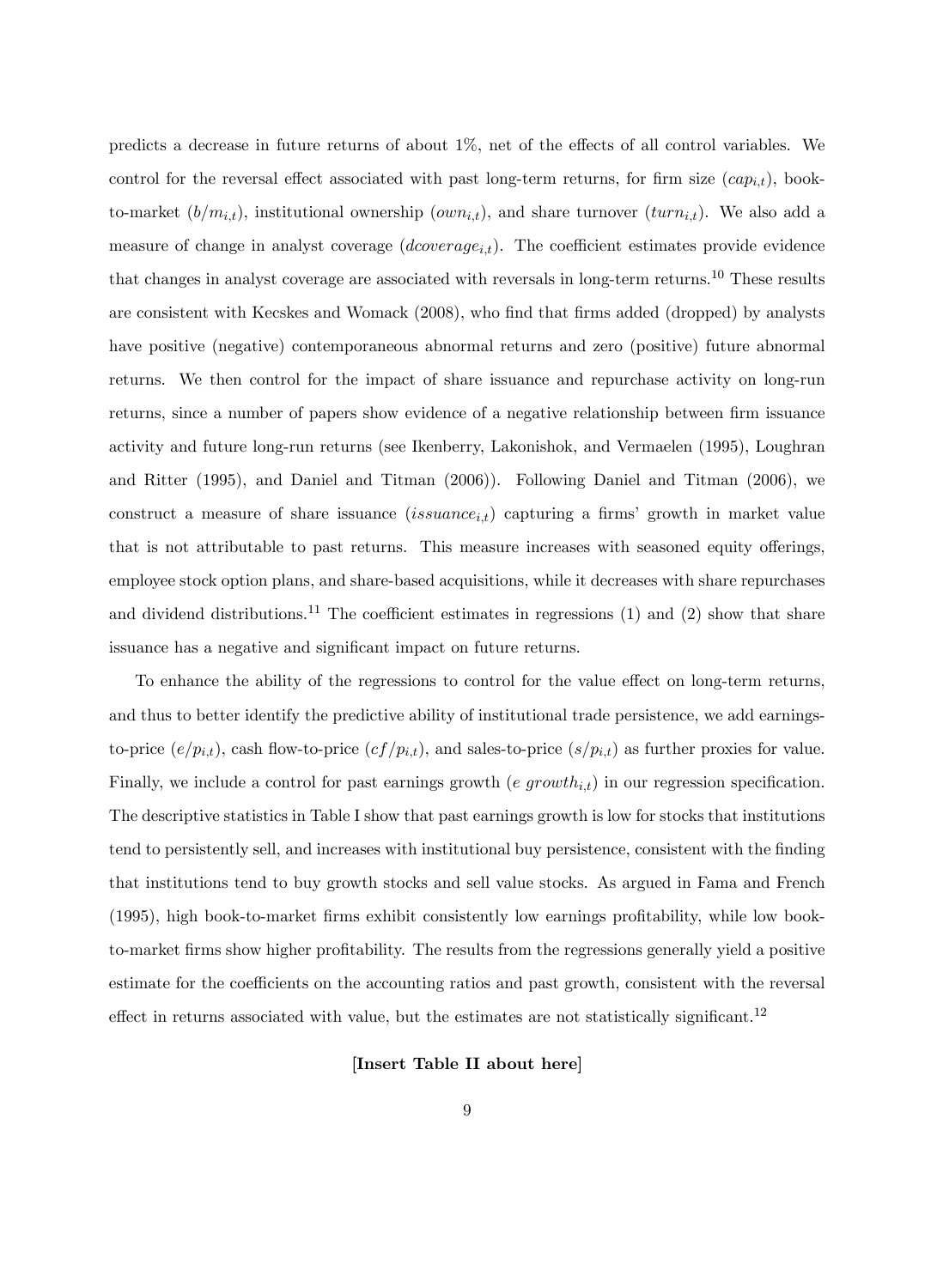To better identify the role of institutional trading in explaining the association between trade persistence and future returns, we include an interaction term between trade persistence and institutional ownership in specifications  $(3)$  and  $(4)$ . The institutional ownership of a given stock can be viewed as a proxy for the measure of institutional trade in that stock. Since institutional ownership is positively correlated with size (the average correlation between a stock's level of institutional ownership and the log of its market capitalization is  $66\%$  in our sample), we employ a stock's residual institutional ownership  $(Rown_{i,t})$ , constructed as the residual from a cross-sectional regression of institutional ownership on market capitalization.<sup>13</sup> We standardize this measure with respect to its cross-sectional distribution, as we do for all the explanatory variables in the regression analysis. Columns  $(3)$  and  $(4)$  of Table II show that the coefficients on trade persistence are slightly smaller and less significant, and the coefficients on the interaction term are strongly negative. Thus, the return reversal associated with trade persistence is larger for stocks with higher levels of institutional ownership. This Önding reinforces the link between institutional trading and future returns, and provides further evidence that the effect of trade persistence on returns is distinct from the value effect. As documented in Nagel  $(2005)$ , the value effect is generally larger for stocks with lower levels of institutional ownership.

We next estimate cross-sectional regressions for two periods of equal length, 1983 to 1993 and 1994 to 2004. The results are presented in columns  $(5)$  to  $(8)$  of Table II. In the first half of the sample, the estimated coefficient on the interaction between persistence and residual institutional ownership is  $-2\%$  and strongly significant, while the coefficient on trade persistence alone is not. This means that trade persistence predicts return reversals only for stocks with above average institutional ownership. In the more recent sample period the estimated coefficient on trade persistence is negative  $(-1.6\% \text{ to } -1.8\%)$  and strongly significant, and the interaction term does not play an important role. This result implies that the reversal effect associated with trade persistence is unconditionally strong, even for stocks with an average level of institutional ownership. At an intuitive level, this Önding could be explained by the unprecedented growth in the delegated portfolio management industry that occurred during our sample period, where institutional ownership increased from  $24\%$  in the first half of the sample to  $35\%$  in the second half, on average. When the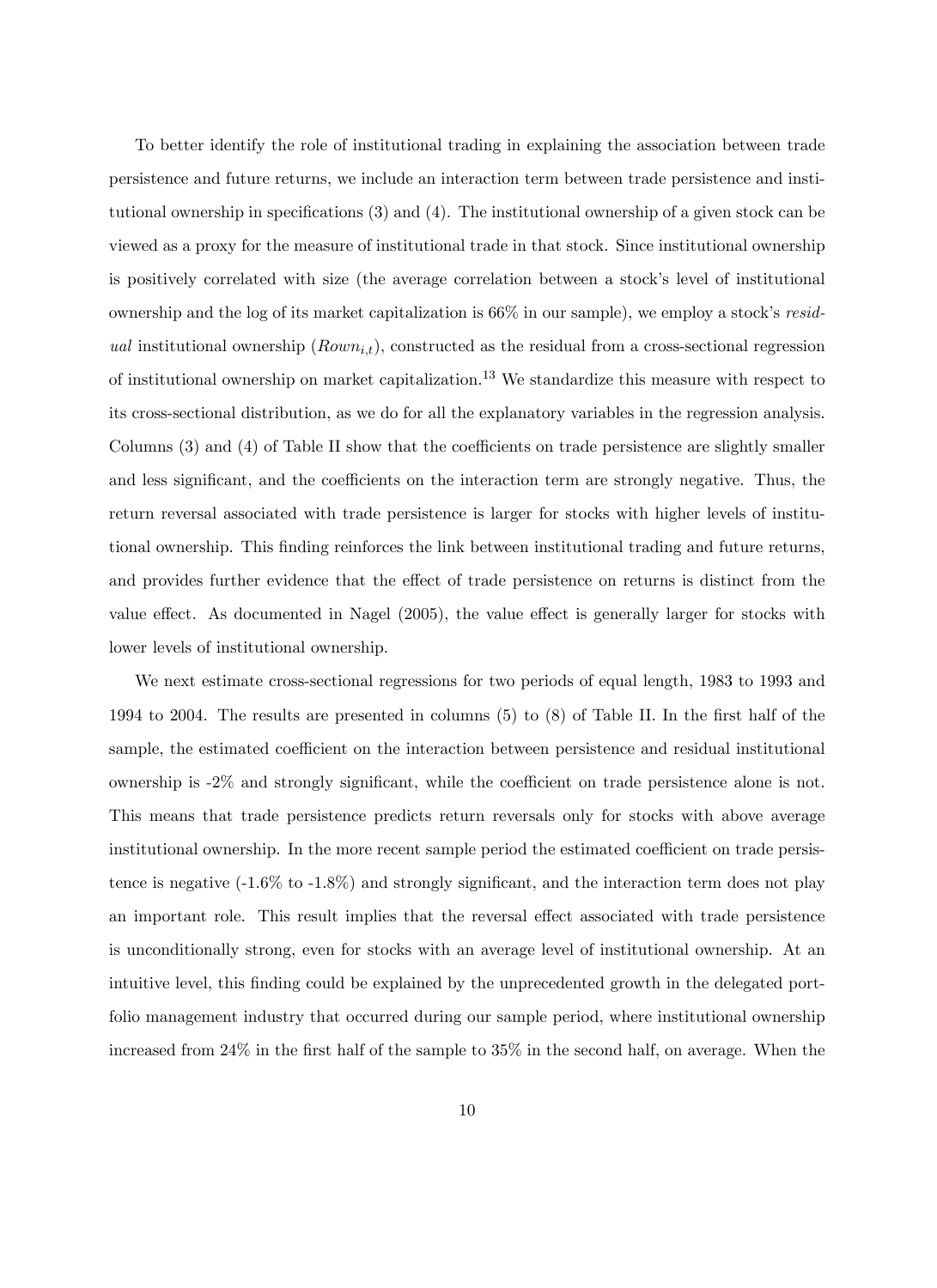proportion of institutional trade is not high enough, it is possible that the return effect induced by institutional trade persistence does not show up on average, even if it is present for stocks with high institutional ownership and trading.

In summary, the regression results in Table II show that the reversal effect associated with institutional trade persistence is robust to controlling for past returns, book-to-market, turnover, market capitalization, institutional ownership, changes in analyst coverage, equity issuance activity, and a number of valuation ratios capturing the value and growth characteristics of a stock. Furthermore, the effect of trade persistence on future returns is generally stronger for stocks with higher levels of institutional ownership.<sup>14</sup>

# III. Trade Persistence Portfolios

In this section we analyze the relationship between trade persistence and future returns by estimating the returns to portfolios of stocks sorted by institutional trade persistence. Specifically, we evaluate the difference in monthly returns between portfolios of stocks with sell persistence and portfolios of stocks with buy persistence.

We use the calendar methodology to compute average monthly returns from overlapping portfolios formed at the end of each quarter  $t$  on the basis of past trade persistence, and held for up to 10 quarters in the future. This approach implies that, for a holding period of k quarters, a fraction  $1/k$  of the portfolio is rebalanced every quarter. We consider two alternative ways of adjusting the returns for risk exposures and stock characteristics. We first estimate intercepts from a fivefactor model that includes the Fama-French (1993) factors, the Carhart (1997) momentum factor, and the Pastor and Stambaugh (2003) liquidity factor. We also compute abnormal returns with respect to a benchmark that is matched to the stock on the basis of its size, book-to-market, and momentum characteristics, following Daniel et al. (1997) (DGTW). The benchmark portfolios are constructed from the CRSP universe by sorting stocks first on size (using NYSE cutoffs), then on book-to-market, and Önally on past annual returns. The portfolios are value-weighted.

Table III presents the estimated intercepts (alphas) and the DGTW returns for value-weighted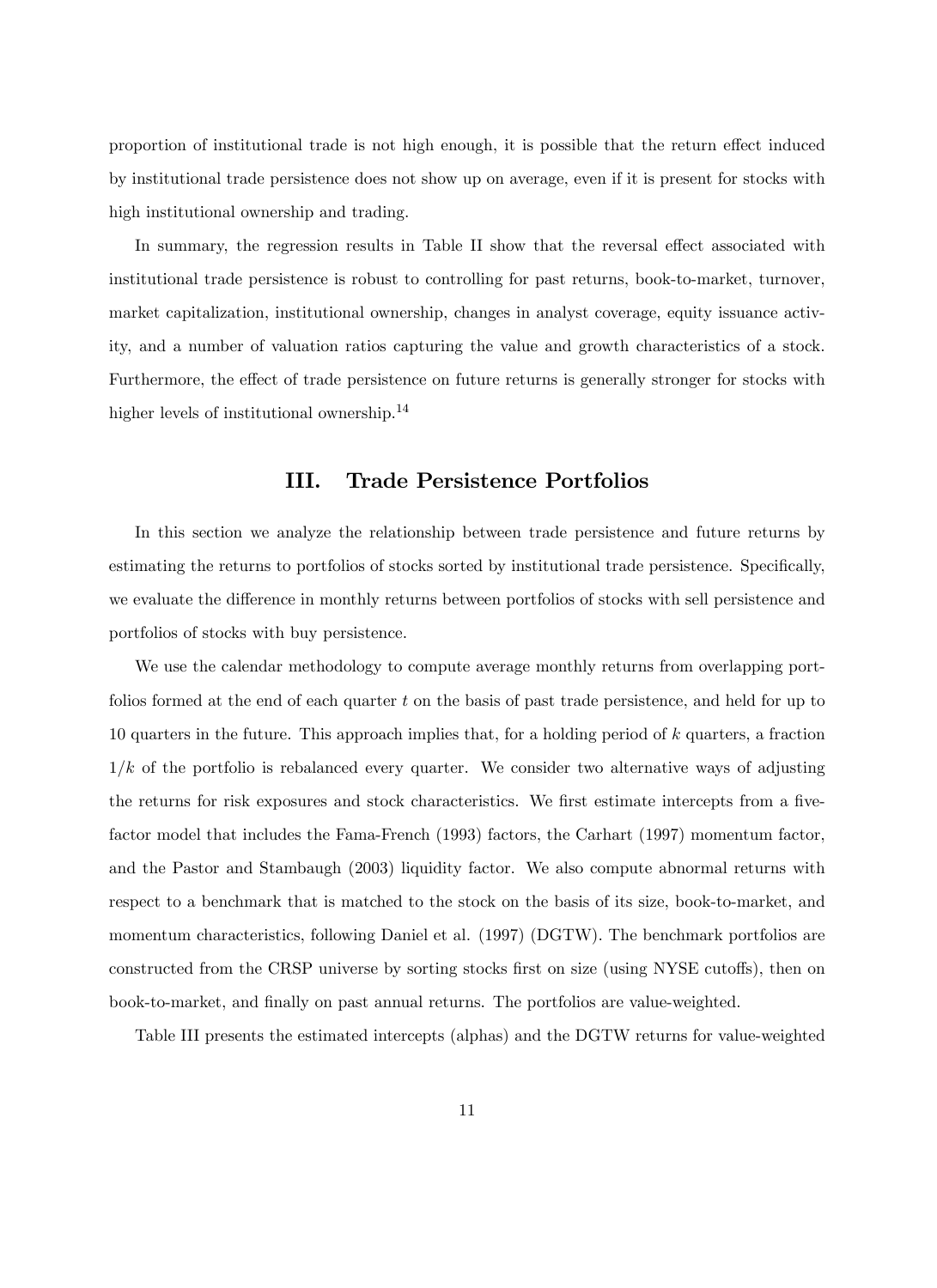persistence portfolios. The results show that a strategy that buys stocks sold by institutions over three quarters and sells stocks bought by them over the same period yields an abnormal return between 15 and 22 basis points per month for holding periods of two years or more, depending on whether the returns are estimated alphas or characteristic-adjusted returns. A strategy based on four-quarter trade persistence generally yields abnormal returns of about 19 to 24 basis points for holding periods of two years or more. A strategy based on longer trade persistence does not show significant profitability.

#### [Insert Table III about here]

We also compute alphas and DGTW returns for equally weighted portfolios.<sup>15</sup> Equally weighted strategies exhibit larger and more significant abnormal returns. For a holding period of two years or more, the abnormal returns vary between 19 and 34 basis points for trade persistence of three quarters, and between 31 and 48 basis points for trade persistence of four quarters. A trading strategy based on longer trade persistence  $(-5.5)$  is also significantly profitable.

We note that the positive return differentials between sell and buy persistence are mostly due to the large and significant returns of stocks that have been persistently sold by institutional investors. Therefore, short-sale constraints would not limit the profitability of such strategies, which earn most of their returns from buying stocks that institutions have been selling for a number of quarters.<sup>16</sup>

To analyze the robustness of our results to Örm size, we repeat our analysis after excluding all stocks with price smaller than \$5 and all stocks with market capitalization in the lowest decile of the NYSE. Table IV presents the results from this analysis for value-weighted portfolios. The estimated returns are similar to those obtained from the entire sample. For example, considering a holding period of two years, the five-factor alphas are 20, 23, and 10 basis points using the entire sample of stocks, and 18, 23, and 8 basis points after eliminating small, low-priced stocks. The DGTW returns change from 16, 21, and 19 basis points to 15, 23, and 19 basis points. These results confirm that our findings are not driven by microcaps.

#### [Insert Table IV about here]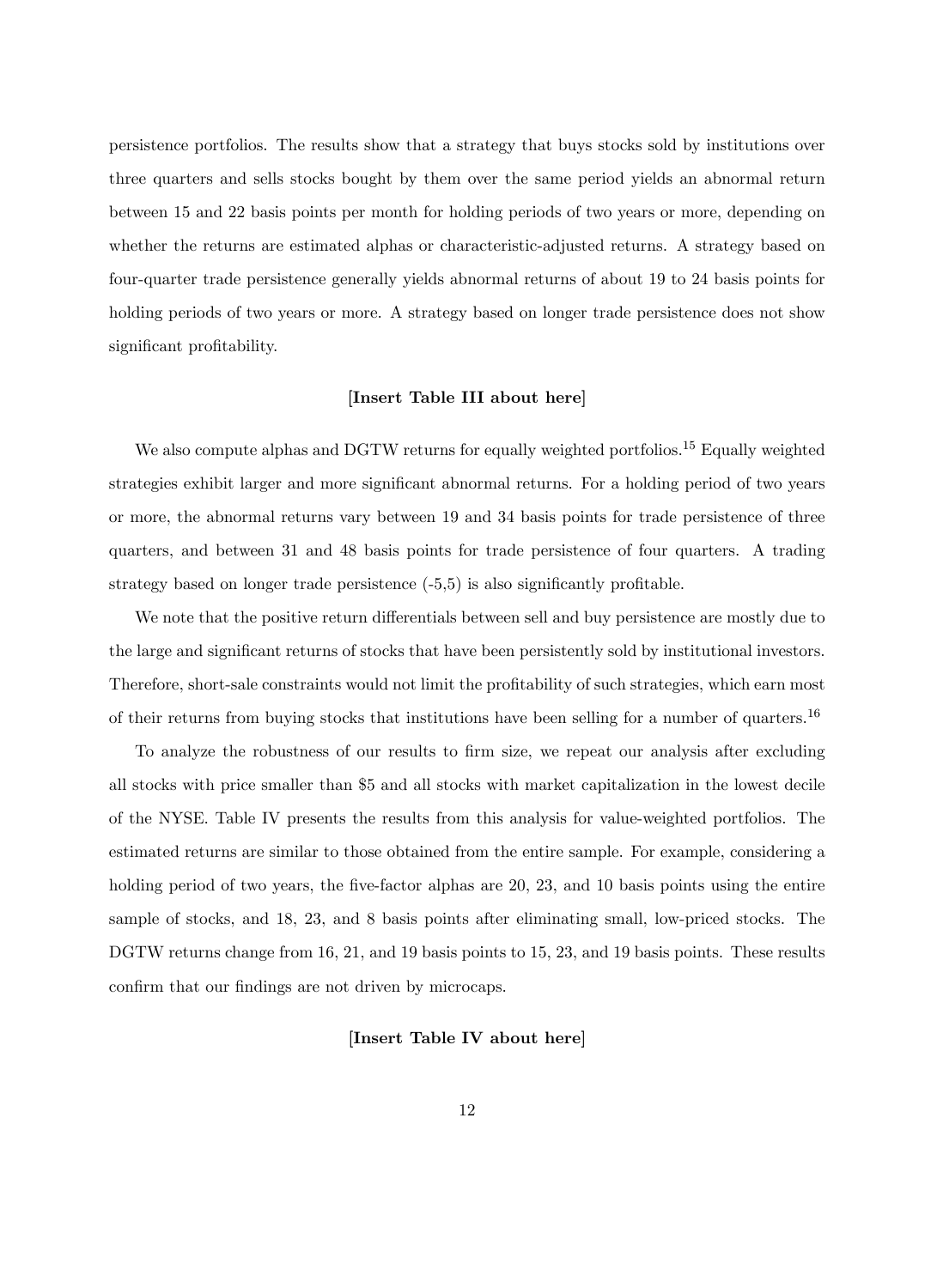The return predictability that we identify is concentrated, however, amongst stocks with market capitalization in the bottom tercile of the NYSE, a feature consistent with other papers identifying cross-sectional return predictability (see, for example, Fama and French (2008)). Table V presents estimates of five-factor alphas and DGTW returns for value-weighted portfolios based on institutional trade persistence. Stocks are sorted by market capitalization based on NYSE cutoff points. The estimates show that long-horizon return differentials between sell and buy persistence are generally positive and significant for stocks in the small NYSE tercile.<sup>17</sup>

# [Insert Table V about here]

The predictability of institutional trade persistence is associated with a substantial fraction of the aggregate institutional portfolio. The measure of stocks that drive our statistically significant results represents at least 18% to 19% of the institutional portfolio in terms of market capitalization and dollar volume. To appreciate what measure of stocks drives our results, we use the following criterion. Taking our main value-weighted portfolio results (Table III), we consider only those portfolios for which the monthly abnormal returns at long horizons (eight quarters or higher) are significant at the  $10\%$  level measured by both five-factor alphas and DGTW characteristic-adjusted returns. This includes the (-3,3) and (-4,4) portfolios. From Table I, we see that these portfolios represent approximately  $18\%$  to  $19\%$  of the institutional portfolio, depending on the specific measure used.<sup>18</sup> For comparability, other studies on the price impact of herding are also driven by a similar or smaller proportion of the institutional portfolio. For example, Wermers (1999) finds that herding by mutual funds has a significant price effect for a subset of stocks representing about  $20\%$  of the value of stocks traded by mutual funds. Lakonishok, Shleifer, and Vishny (1992) find that pension fund herding is related to future returns for stocks that amount to about 3% of the total value of stocks traded by pension funds.

We next examine the predictability of institutional trade persistence over two subperiods of equal length, 1983 to 1993 and 1994 to 2004. We compute Öve-factor alphas and DGTW returns for portfolios that buy stocks with negative trade persistence and sell stocks with positive trade persistence. Table VI reports the returns for the two subperiods. The return differential between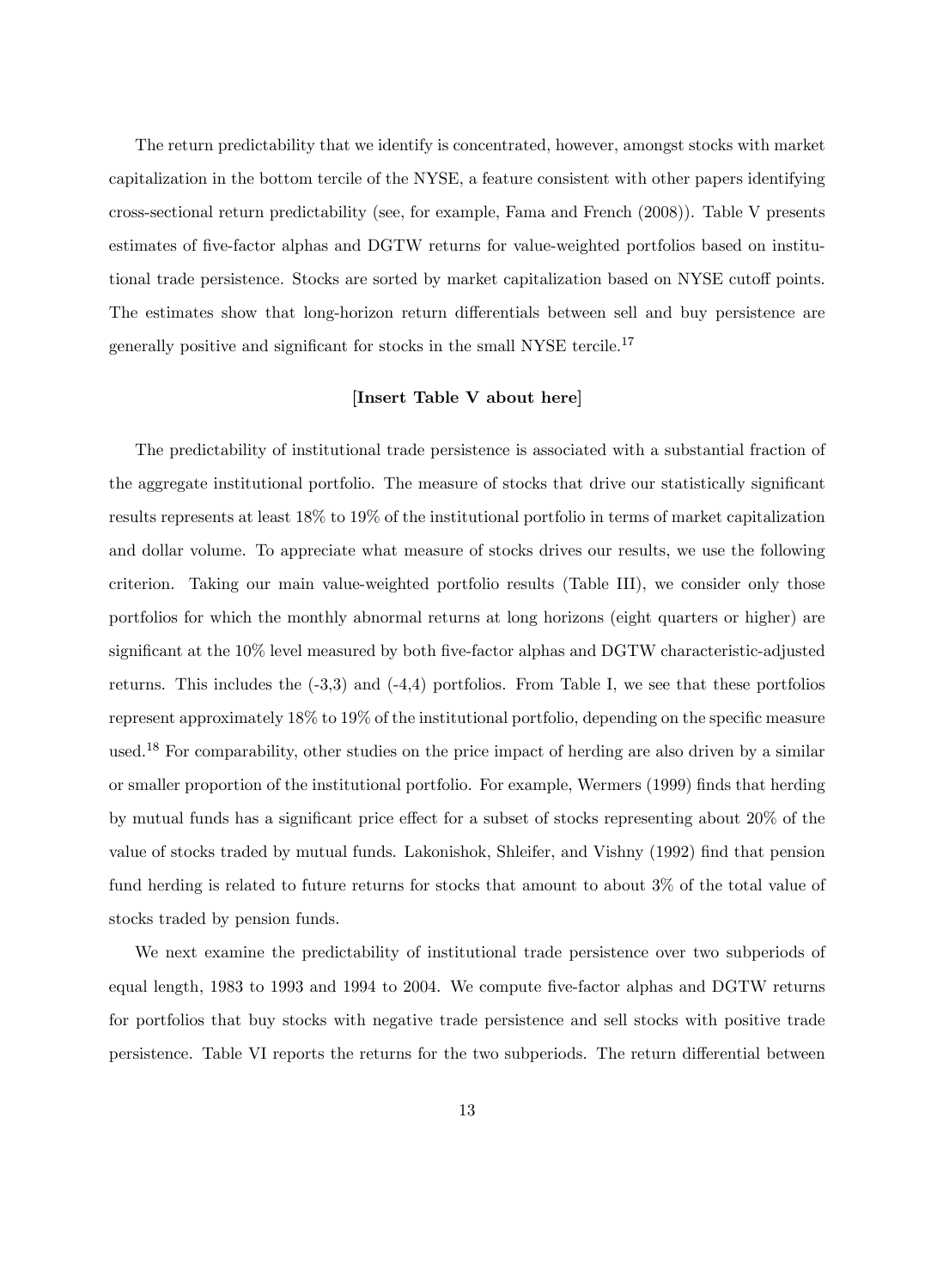buy and sell persistence stocks is not significant in the first half of the sample, and becomes very large, positive, and significant in the later subperiod. For example, the two-year return differential ranges from -19 to 5 basis points in the first period, and varies between 28 and 45 basis points in the second period. This is consistent with our regression results, which show that the impact of institutional trading on the cross-section of stock returns is higher on average in the second half of the sample.<sup>19</sup>

[Insert Table VI about here]

# IV. Conclusions

An important strand of the recent empirical literature on institutional herding finds evidence of a positive correlation between the direction of institutional trading and future short-term returns. These studies focus on relatively short-term herding, typically measured over one or two quarters. Motivated by the theoretical literature on herding, which emphasizes endogenous persistence in decisions over time, we focus here on the temporal dimension of institutional trading. We test the impact of multi-quarter persistent patterns of buying and selling by institutions on the crosssection of stock returns. Using both regression and portfolio tests, we show that persistence in institutional trading has significant power to predict the cross-section of stock returns at long horizons, after controlling for past returns and other variables that are known to predict returns. Institutional trade persistence is associated with reversals in returns. Stocks that are persistently sold by institutions over three to five quarters outperform stocks that are persistently bought by them, after a period of about two years. Thus, our long-term results complement the existing literature on the short-term price impact of institutional herding.

Our regression tests show that the effect of institutional trade persistence on stock returns is not subsumed by the effect of past returns or other stock characteristics, like book-to-market, size, share issuance activity, changes in analyst coverage, and a number of valuation ratios capturing a firm's value and growth characteristics. The return reversal associated with trade persistence is particularly strong for stocks with higher levels of institutional ownership, and is unconditionally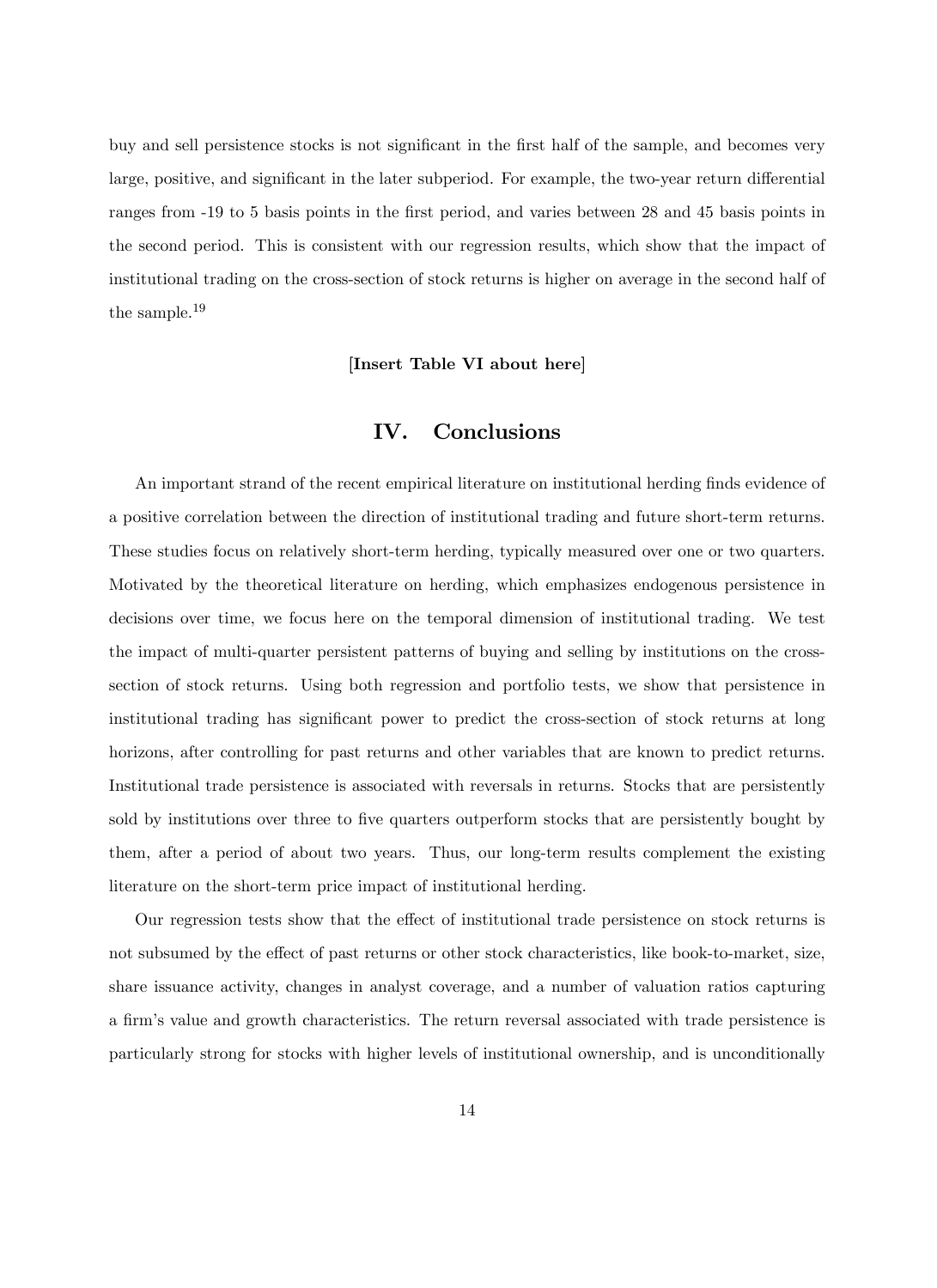strong and significant in the second half of our sample period.

Trading strategies that buy stocks persistently sold and sell stocks persistently bought by institutions yield positive long-term abnormal returns. These results are concentrated among small stocks, but are not driven by microcap stocks. Moreover, the return differential between portfolios of sell and buy persistence is driven by the second half of our sample period. This is consistent with our cross-sectional regression results and mirrors the dramatic growth of the delegated portfolio management industry during the sample period.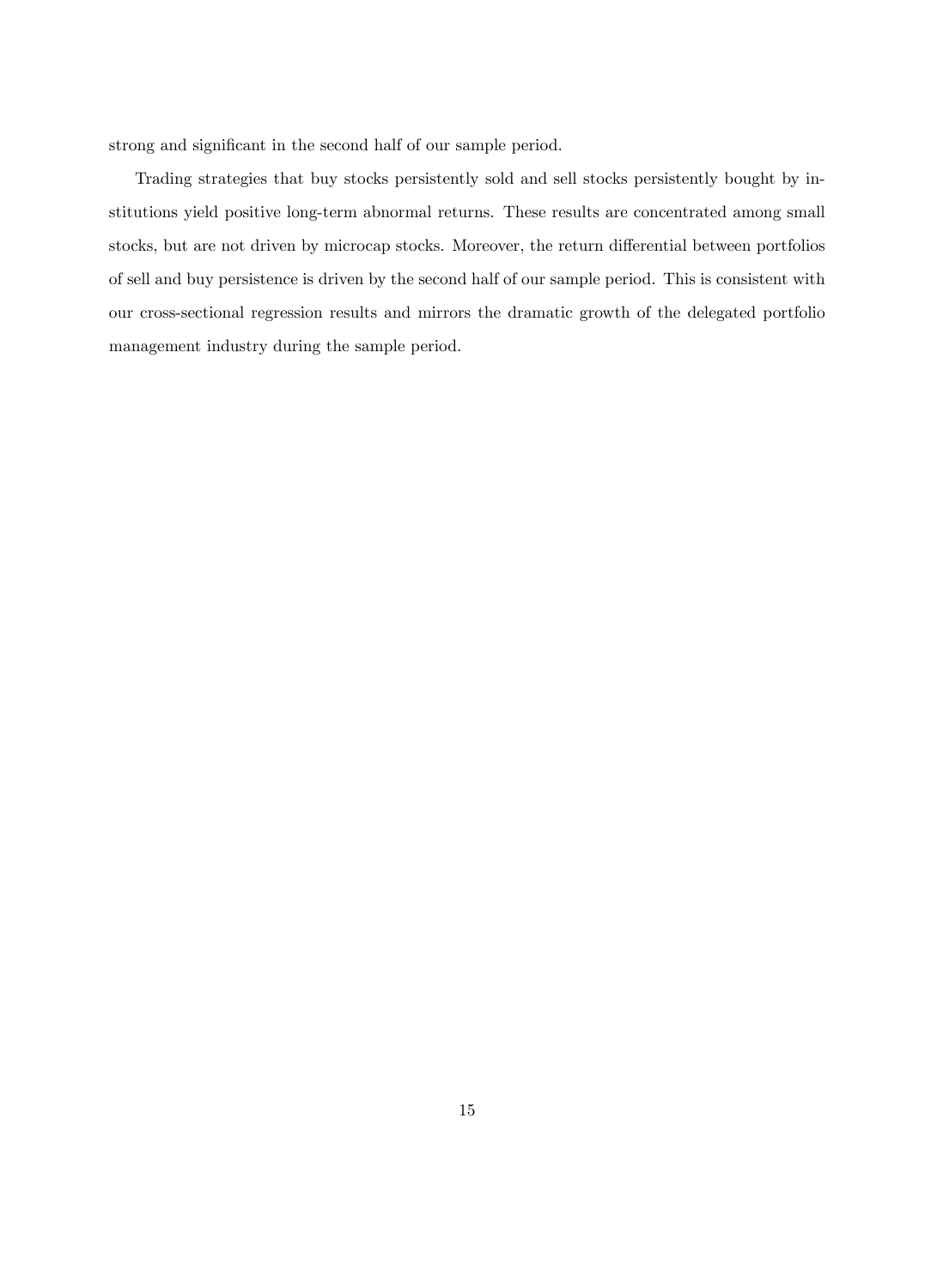# References

Bikhchandani, Sushil, David Hirshleifer, and Ivo Welch, 1992, A theory of fads, fashion, custom, and cultural change as information cascades, Journal of Political Economy 100, 992-1026.

Carhart, Mark, 1997, On persistence in mutual fund performance, Journal of Finance 52, 57-82.

Chen, Joseph, Harrison Hong, and Jeremy C. Stein, 2002, Breadth of ownership and stock returns, Journal of Financial Economics 66, 171-205.

Cohen, Randolph B., Paul A. Gompers, and Tuomo Vuolteenaho, 2002, Who underreacts to cashflow news? Evidence from trading between individuals and institutions, *Journal of Financial Eco*nomics 66, 409-462.

Coval, Joshua, and Erik Stafford, 2007, Asset fire sales (and purchases) in equity markets, Journal of Financial Economics 86, 479-512.

Daniel, Kent, Mark Grinblatt, Sheridan Titman, and Russ Wermers, 1997, Measuring mutual fund performance with characteristic-based benchmarks, *Journal of Finance* 52, 1035–1058.

Daniel, Kent, and Sheridan Titman, 2006, Market reaction to tangible and intangible information, Journal of Finance 61, 1605-1643.

Dasgupta, Amil, and Andrea Prat, 2008, Information aggregation in financial markets with career concerns, Journal of Economic Theory 143, 83-113.

Dasgupta, Amil, Andrea Prat, and Michela Verardo, 2010, The price impact of institutional herding, Working paper, London School of Economics.

DeBondt, Werner, and Richard Thaler, 1985, Does the stock market overreact? Journal of Finance 40, 793-805.

Dennis, Patrick, and Deon Strickland, 2002, Who blinks in volatile markets, individuals or institutions? Journal of Finance 57, 1923-1950.

Fama, Eugene, and Kenneth R. French, 1993, Common risk factors in the returns on stocks and bonds, Journal of Financial Economics 33, 3-56.

Fama, Eugene, and Kenneth R. French, 1995, Size and book-to-market factors in earnings and returns, Journal of Finance 50, 131-155.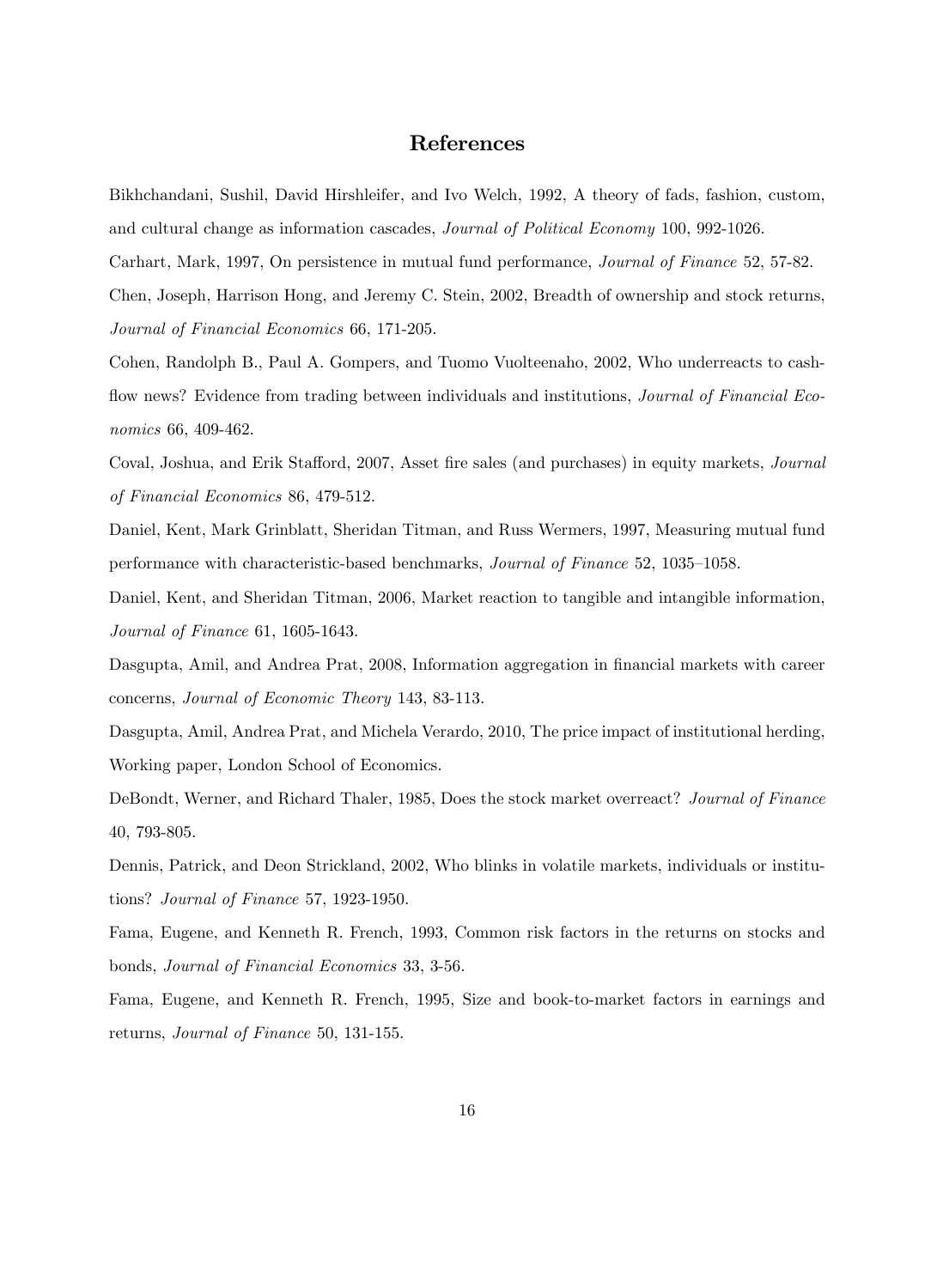Fama, Eugene, and Kenneth R. French, 2008, Dissecting anomalies, Journal of Finance 63, 1653- 1678.

Fama, Eugene, and James MacBeth, 1973, Risk, return, and equilibrium: Empirical tests, Journal of Political Economy 81, 607-636.

Frazzini, Andrea, and Owen Lamont, 2008, Dumb money: Mutual fund flows and the cross-section of stock returns, Journal of Financial Economics 88, 299-322.

Grinblatt, Mark, Sheridan Titman, and Russ Wermers, 1995, Momentum investment strategies, portfolio performance, and herding: A study of mutual fund behavior, American Economic Review 85, 1088-1105.

Gutierrez, Roberto C. Jr., and Eric K. Kelley, 2009, Institutional herding and future stock returns, Working paper, University of Oregon and University of Arizona.

Ikenberry, David, Josef Lakonishok, and Theo Vermaelen, 1995, Market underreaction to open market share repurchases, Journal of Financial Economics 39, 181-208.

Kecskes, Ambrus, and Kent L. Womack, 2008, Adds and drops of coverage by equity research analysts, Working paper, Virginia Tech and Dartmouth College.

Lakonishok, Josef, Andrei Shleifer, and Robert W. Vishny, 1992, The impact of institutional trading on stock prices, Journal of Financial Economics 32, 23-43.

Loughran, Tim, 1997, Book-to-market across firm size, exchange, and seasonality: Is there an effect? Journal of Financial and Quantitative Analysis 32, 249-268.

Loughran, Tim, and Jay R. Ritter, 1995, The new issues puzzle, *Journal of Finance* 50, 23-52.

Nagel, Stefan, 2005, Short sales, institutional investors and the cross-section of stock returns, Journal of Financial Economics 78, 277-309.

Newey, Whitney K., and Kenneth D. West, 1987, A simple, positive semi-definite, heteroskedasticity and autocorrelation consistent covariance matrix, Econometrica 55, 703-708.

Nofsinger, John, and Richard Sias, 1999, Herding and feedback trading by institutional and individual investors, Journal of Finance 54, 2263-2295.

Pastor, Lubos, and Robert F. Stambaugh, 2003, Liquidity risk and expected stock returns, *Journal* of Political Economy 111,  $642-685$ .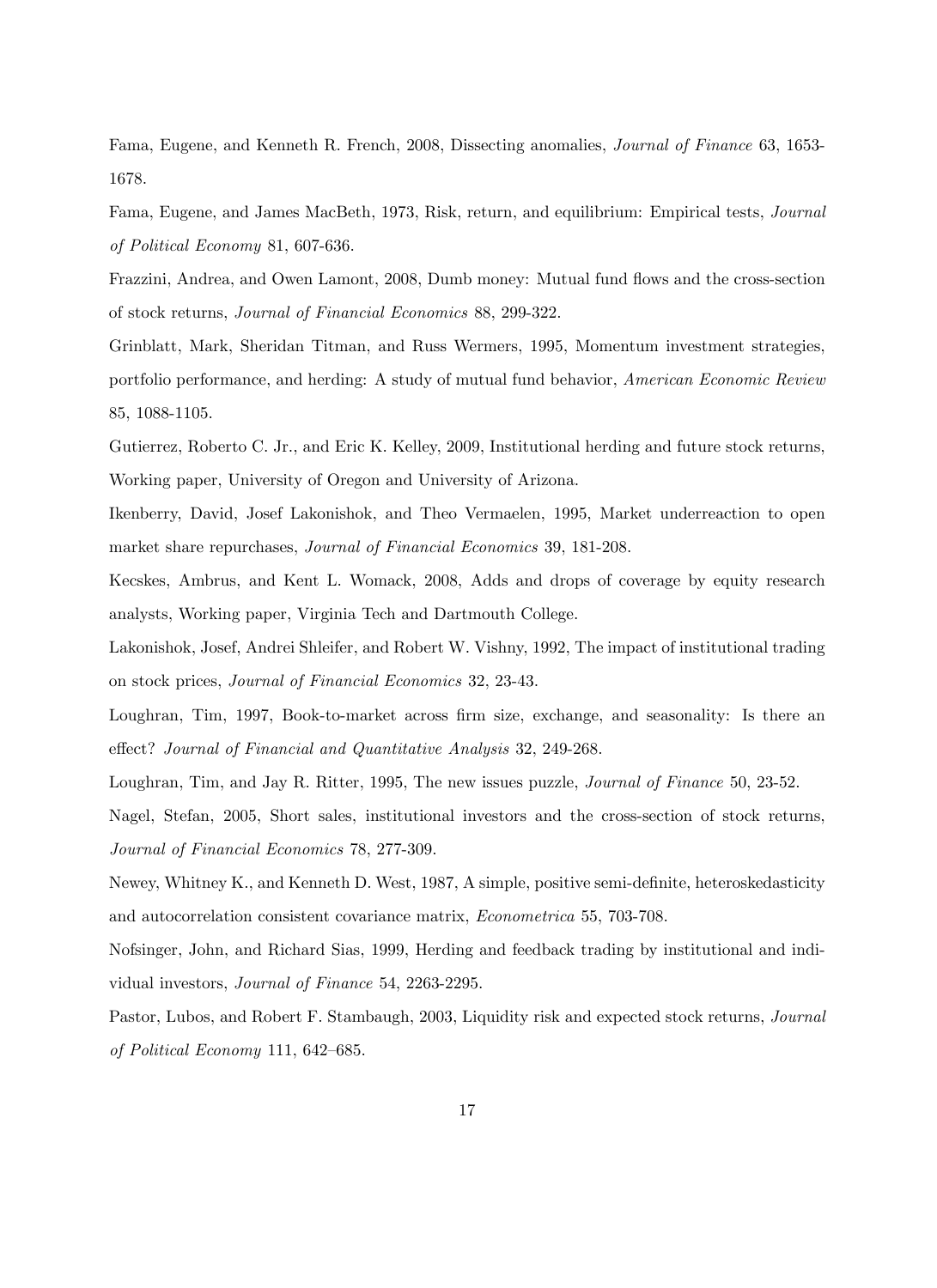Pontiff, Jeffrey, and Artemiza Woodgate, 2008, Share issuance and cross-sectional returns, Journal of Finance 63, 921-945.

Puckett, Andy, and Xuemin Sterling Yan, 2008, Short-term institutional herding and its impact on stock prices, Working paper, University of Missouri and University of Tennessee.

Scharfstein, David, and Jeremy Stein, 1990, Herd behavior and investment, American Economic Review 80, 465-479.

Sias, Richard, 2004, Institutional herding, Review of Financial Studies 17, 165-206.

Wermers, Russ, 1999, Mutual fund herding and the impact on stock prices, Journal of Finance 54, 581-622.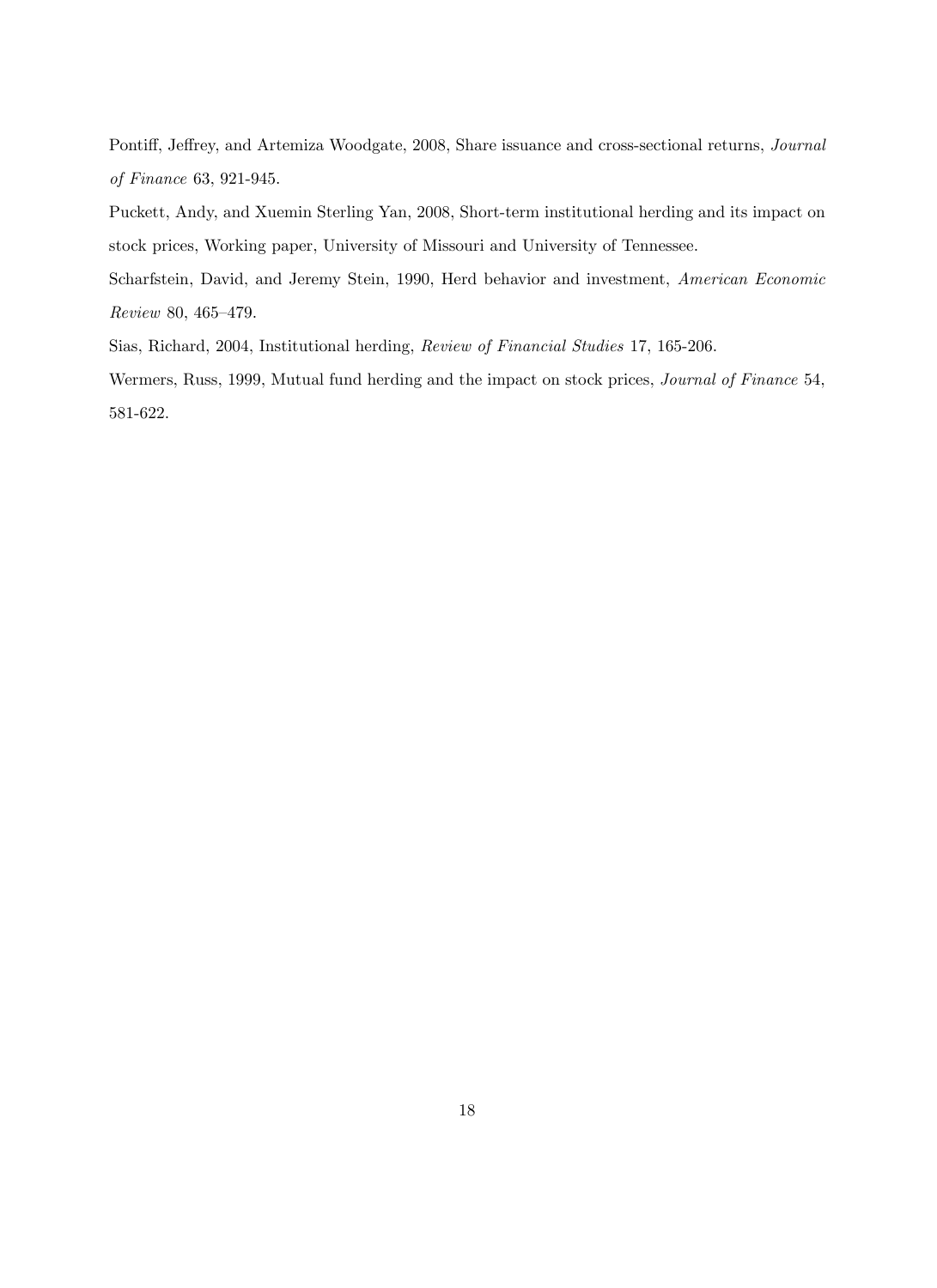# **Notes**

 $1$ Other papers finding evidence of a positive correlation between institutional demand and future returns include Nofsinger and Sias (1999), Grinblatt, Titman, and Wermers (1995), Cohen, Gompers, and Vuolteenaho (2002), and Chen, Hong, and Stein (2002), among others.

 ${}^{2}$ Fama and French (2008), for example, find that the abnormal returns to several anomalies are not equally strong across all size groups.

<sup>3</sup>Theoretical foundations for this idea can be found in Dasgupta and Prat (2008) and Dasgupta, Prat, and Verardo (2010), who study the sequential trading behavior of fund managers whose future pay depends on investors' perception of the precision of their information.

<sup>4</sup>A few recent studies document a negative relationship between institutional trading and stock returns. For example, Dennis and Strickland (2002) Önd that stocks mostly owned by institutions experience return reversals during six months following a large market drop. Other very recent papers include Gutierrez and Kelley (2009), who find evidence of reversals after institutional buy herding measured over one quarter, and Puckett and Yan  $(2008)$ , who examine high frequency institutional herding and find evidence of return reversals after short-term sell herds.

<sup>5</sup>We obtain similar results if we classify net buys and net sells according to the sign of  $d_{i,t}$ . Furthermore, our findings are robust to using two alternative definitions of net trade: the change in the number of shares scaled by shares outstanding, and the change in the number of shares scaled by trading volume. These results are shown in the Internet Appendix, available at http://www.afajof.org/supplements.asp.

 ${}^{6}$ To reconcile our results with the existing literature on institutional herding, we perform our empirical analysis using a long-horizon version of commonly used one-period herding measures. We use the number of buyers of stock i in quarter t as a fraction of the total number of active traders in the stock, a measure based on Lakonishok, Shleifer, and Vishny (1992). We also use signed herding, as defined in Wermers (1999). We then construct measures of "herding persistence" by counting the number of consecutive quarters during which a stock exhibits buy or sell herding. The results are consistent with the Öndings presented using our trade persistence measure, and suggest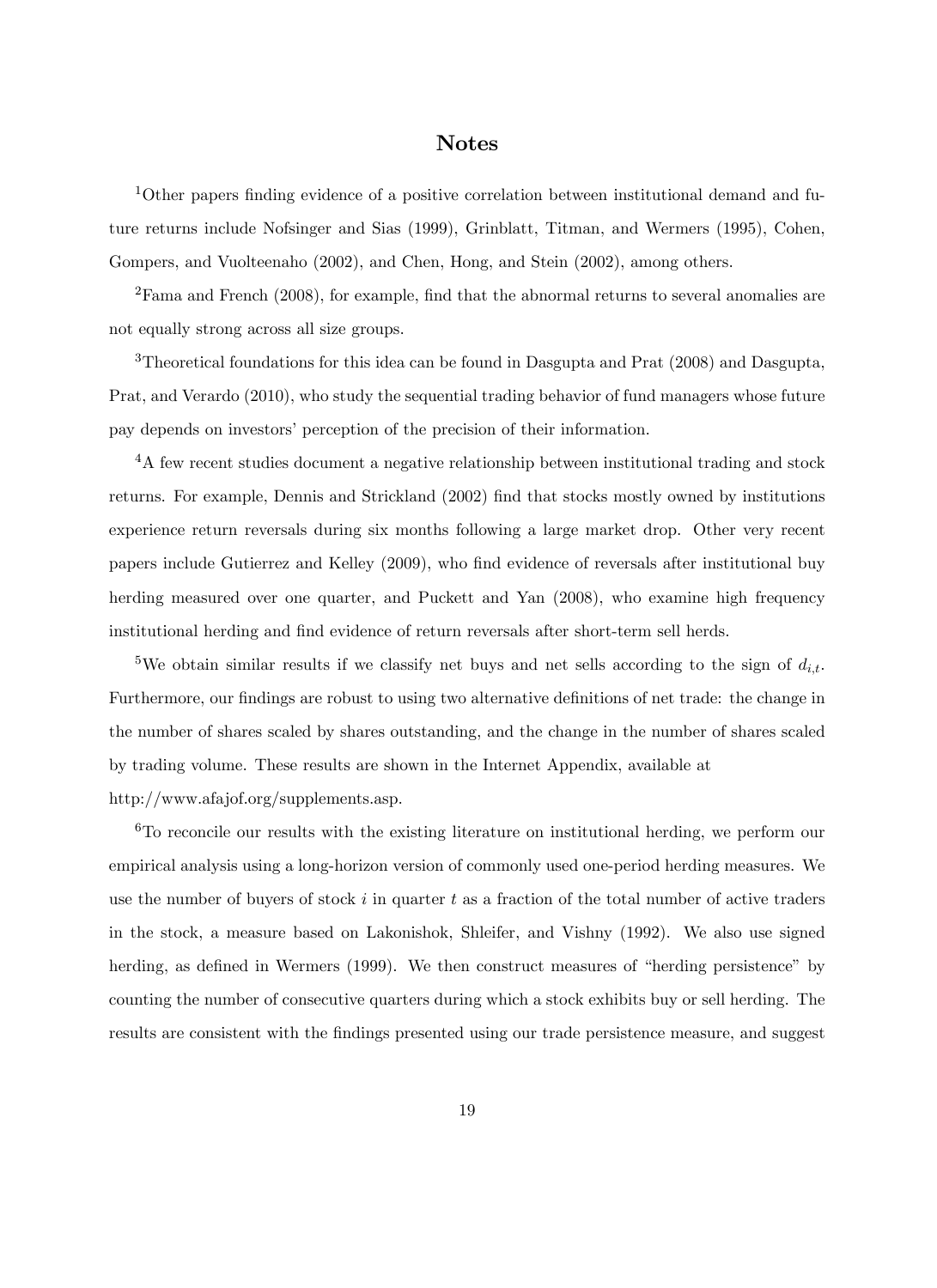that the link between trade persistence and returns is not specific to our definition of institutional trading. The estimates from these tests are presented in the Internet Appendix.

<sup>7</sup>Since NASDAQ is a dealer market and thus volume is double-counted, we divide NASDAQ volume by two so that turnover is comparable across different exchanges. The results do not change if we subtract from each stock's volume the average volume of the exchange in which the stock is traded.

<sup>8</sup> Alternatively, we measure the change in earnings between quarter t and quarter  $t-4$ , to account for the seasonality in the earnings process. The results are not sensitive to the measurement method for past earnings growth.

<sup>9</sup>We also estimate panel regressions that include time fixed effects and allow for clustering of the standard errors by firm. Alternatively, we estimate the panel regressions by including time and firm fixed effects. We present results for the Fama-MacBeth (1973) specification because it yields standard errors that are more conservative across all alternatives.

<sup>10</sup>This result is robust to measuring changes in analyst coverage between quarter t and quarter  $t-1$ , or between quarter t and quarter  $t-4$ , to account for possible seasonalities in analyst coverage.

<sup>11</sup>The variable *issuance*<sub>it</sub> is defined as log  $\left(\frac{ME_{i,t}}{ME_{i,t}}\right)$  $ME_{i,t-\tau}$  $r_{i,t-\tau:t}$ , where  $ME_{i,t}$  is a firm's market equity at the end of quarter t and  $r_{i,t-\tau:t}$  is the log stock's return from  $t-\tau$  to t. We measure share issuance over a four-year horizon to be consistent with the measurement period for past returns, but the results do not vary if we measure issuance activity over any horizon from one year (as in Pontiff and Woodgate (2008)) to five years (as in Daniel and Titman (2006)).

<sup>12</sup>We also re-estimate the cross-sectional regressions after excluding January returns to provide a further test that the reversal effect associated with trade persistence is distinct from the value effect (see Loughran (1997), for example). We find that the results remain qualitatively similar. For the more recent sample period, institutional trade persistence is the only variable that significantly predicts two-year future returns, while both book-to-market and changes in analyst coverage lose their significance. These results are presented in the Internet Appendix.

<sup>13</sup>Following Nagel (2005), we first perform a logit transformation of institutional ownership,  $logit(Own_{i,t}) = log(\frac{Own_{i,t}}{1-Own_{i,t}})$ , and then estimate the following quarterly cross-sectional regression: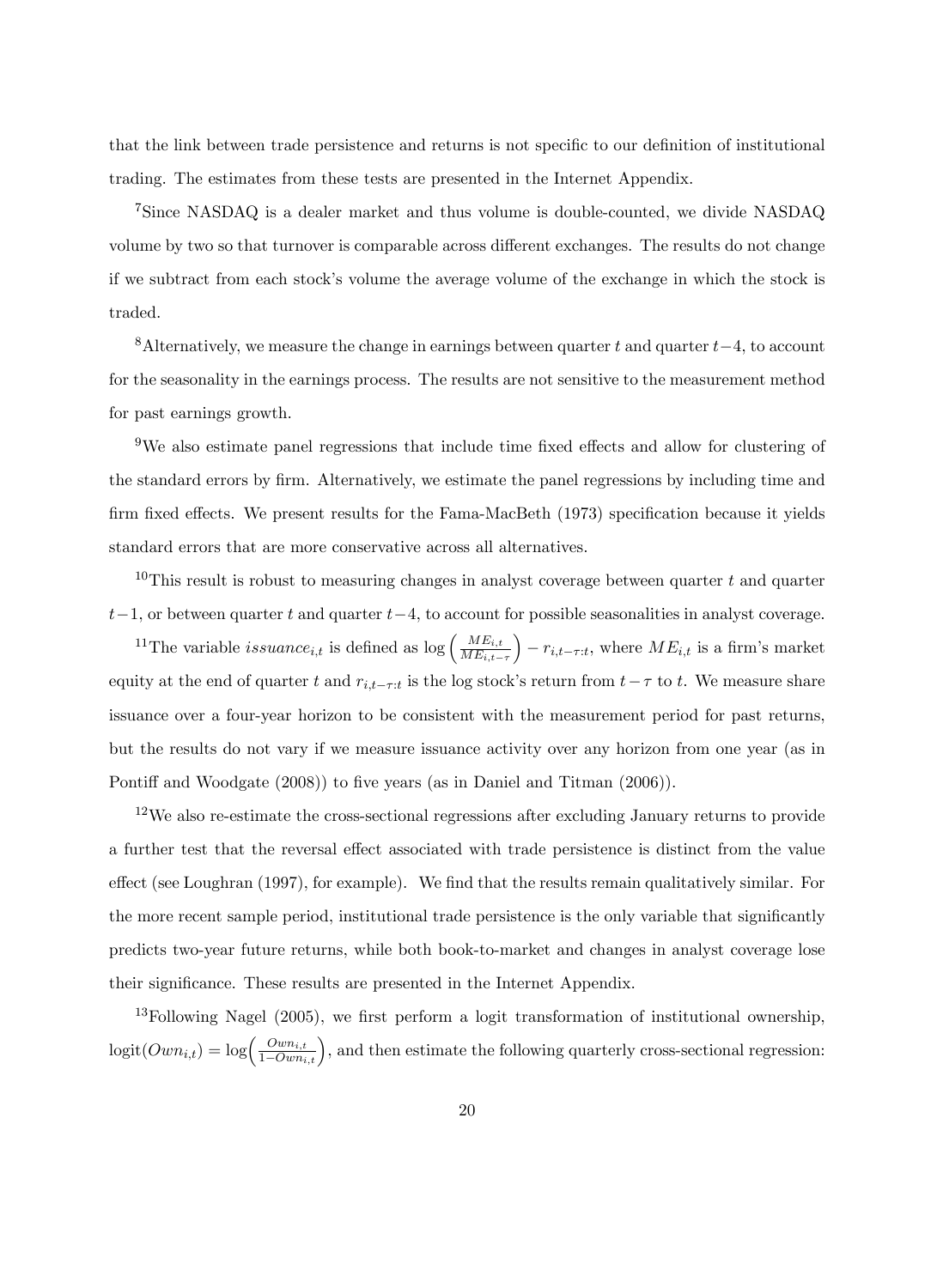$logit(Own_{i,t}) = a + b \log Cap_{i,t} + c(log Cap_{i,t})^2 + e_{i,t}$ . We use the residual  $e_{i,t}$  (denoted  $Rown_{i,t}$ ) as our measure of residual institutional ownership for stock  $i$  in quarter  $t$ .

<sup>14</sup>We also re-estimate our cross-sectional regressions for non-overlapping one-quarter returns measured one to eight quarters in the future. The coefficient estimates suggest that, except for the first two quarters, trade persistence has a negative and significant impact on the returns of all future quarters during the two-year period considered. The results from these tests are presented in the Internet Appendix.

<sup>15</sup>The results from these tests are presented in the Internet Appendix.

<sup>16</sup>The Internet Appendix presents CAPM alphas that are separately estimated for portfolios of buy and sell persistence.

<sup>17</sup>We also estimate returns to persistence portfolios excluding the month of January to check for possible misspecifications of the value benchmark (see, for example, Loughran (1997)). The estimated returns are similar to those obtained using all calendar months and are presented in the Internet Appendix.

 $^{18}$ If we include the (-5,5) portfolio, for which results are significant for equally weighted portfolios but not for value-weighted ones, then the measure of stocks driving our results rises to 26% to 27% of the institutional portfolio.

 $19$ To conclude our portfolio analysis, we explore the possibility that our results are driven by retail flows, given previous evidence that mutual fund flows are negatively associated with future returns (see Coval and Stafford (2007) and Frazzini and Lamont (2008)). We examine a subsample of stocks after excluding those institutions that are more likely to be subject to retail áows, like mutual funds and investment advisors (over  $40\%$  of our observations). We find that the results are qualitatively similar and we conclude that the negative relationship between persistence of trading and returns is not driven by retail flows.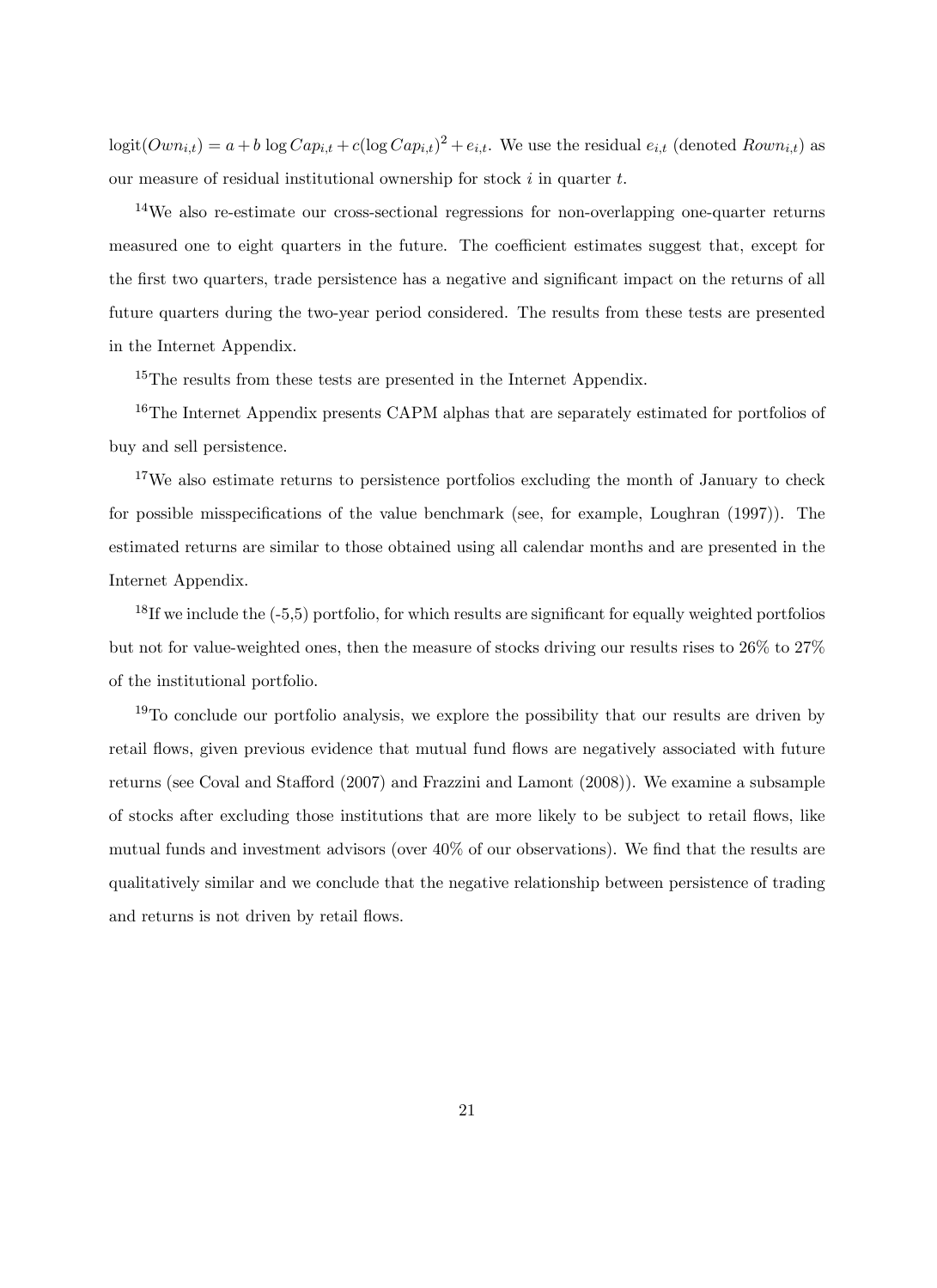#### Table I

### Characteristics of Portfolios Based on Institutional Trade Persistence

This table reports time-series averages of quarterly cross-sectional means and medians for characteristics of portfolios based on institutional trade persistence. Trade persistence is the number of consecutive quarters for which we observe a net institutional buy or a net institutional sell for stock  $i$ . Net buys have positive persistence and net sells have negative persistence. Net institutional trade in security  $i$  is defined as the percentage change in the number of shares of i in the aggregate institutional portfolio from the end of quarter  $t-1$  to the end of quarter  $t: d_{i,t} = \frac{S_{i,t}-S_{i,t-1}}{S_{i,t-1}}$  $\frac{t^{b} S_{i,t-1}}{S_{i,t-1}},$ where  $S_{i,t}$  is the number of shares of i in the institutional portfolio in quarter t. Net buys (sells) are stocks with a value of  $d_{i,t}$  above (below) the cross-sectional median in quarter t. At the end of each quarter t, stocks are assigned to portfolios based on the persistence of institutional net trade. Persistence 0 includes stocks that have been bought or sold in quarter t. The portfolio with persistence  $-5$  (5) includes stocks that have been sold (bought) for at least five consecutive quarters. Market cap is a stock's market capitalization (\$ millions) measured at the end of quarter  $t$ . NYSE Cap is the average NYSE decile of market capitalization to which a stock belongs. B/M is the book-to-market ratio measured at the end of quarter t. Share Turnover is the monthly trading volume of stock i scaled by total shares outstanding, measured in the last month of quarter t. Inst. Ownership is the number of shares of stock  $i$  held by institutional investors divided by total shares outstanding, measured in quarter  $t$ . Past Return is the portfolio equally weighted market-adjusted return, measured in quarter  $t$ . Coverage is the number of analysts following a stock in the year before portfolio formation. Dcoverage is the change in the number of analysts following a stock during the year preceding portfolio formation.  $E/P$  is the earnings-to-price ratio.  $CF/P$  is the cash flow-to-price ratio.  $S/P$ is the sales-to-price ratio. These valuation ratios are measured in the year preceding portfolio formation. Earnings growth is the annual change in earnings before portfolio formation, scaled by price. Fraction value and fraction dollar volume are the fractions of the aggregate institutional portfolio represented by each persistence portfolio in terms of market capitalization and dollar volume.

| Persistence Portfolio:    | $-5$     | $-4$     | $-3$     | $-2$     | $\theta$ | $\overline{2}$ | 3     | $\overline{4}$ | $\overline{5}$ |
|---------------------------|----------|----------|----------|----------|----------|----------------|-------|----------------|----------------|
|                           |          |          |          |          |          |                |       |                |                |
| Number of stocks          | 160      | 136      | 256      | 514      | 2220     | 498            | 250   | 134            | 174            |
| Net Trade (median)        | $-0.038$ | $-0.042$ | $-0.042$ | $-0.041$ | 0.015    | 0.103          | 0.103 | 0.107          | 0.103          |
| Mkt Cap (\$mill., mean)   | 855      | 1042     | 1066     | 1039     | 1021     | 953            | 882   | 934            | 1038           |
| Mkt Cap (\$mill., median) | 37.4     | 60.4     | 72.1     | 85.9     | 90.7     | 130.2          | 151.8 | 177.4          | 220.1          |
| NYSE Cap Decile           | 2.7      | $3.1\,$  | 3.3      | $3.4\,$  | 3.6      | 3.8            | 3.9   | 4.0            | 4.3            |
| B/M                       | 1.06     | 1.08     | 0.97     | 0.88     | 0.74     | 0.63           | 0.56  | 0.53           | 0.47           |
| Share Turnover            | 0.04     | 0.05     | 0.05     | 0.05     | 0.05     | 0.06           | 0.06  | 0.07           | 0.08           |
| Inst. Ownership           | 0.21     | 0.23     | 0.25     | 0.26     | 0.28     | 0.3            | 0.31  | 0.33           | 0.36           |
| Past Return               | $-0.022$ | $-0.027$ | $-0.032$ | $-0.034$ | $-0.005$ | 0.035          | 0.039 | 0.041          | 0.038          |
| Coverage (median)         | 4.3      | 4.6      | 4.6      | 4.4      | 3.9      | 3.8            | 3.7   | 3.6            | 3.9            |
| Dcoverage (median)        | $-0.12$  | 0.11     | 0.16     | 0.16     | 0.14     | 0.18           | 0.22  | 0.31           | 0.60           |
| $E/P$ (median)            | 0.077    | 0.073    | 0.071    | 0.067    | 0.062    | 0.058          | 0.054 | 0.051          | 0.045          |
| $CF/P$ (median)           | 0.114    | 0.107    | 0.100    | 0.095    | 0.087    | 0.079          | 0.072 | 0.068          | 0.059          |
| $S/P$ (median)            | 1.969    | 1.566    | 1.404    | 1.258    | 1.102    | 0.975          | 0.886 | 0.818          | 0.721          |
| Earnings growth (median)  | $-0.006$ | 0.003    | 0.006    | 0.007    | 0.007    | 0.008          | 0.009 | 0.010          | 0.016          |
| Fraction value            | 0.04     | 0.04     | 0.06     | 0.13     | 0.51     | 0.11           | 0.05  | 0.03           | 0.04           |
| Fraction dollar volume    | 0.04     | 0.03     | 0.06     | 0.12     | 0.49     | 0.11           | 0.06  | 0.03           | 0.05           |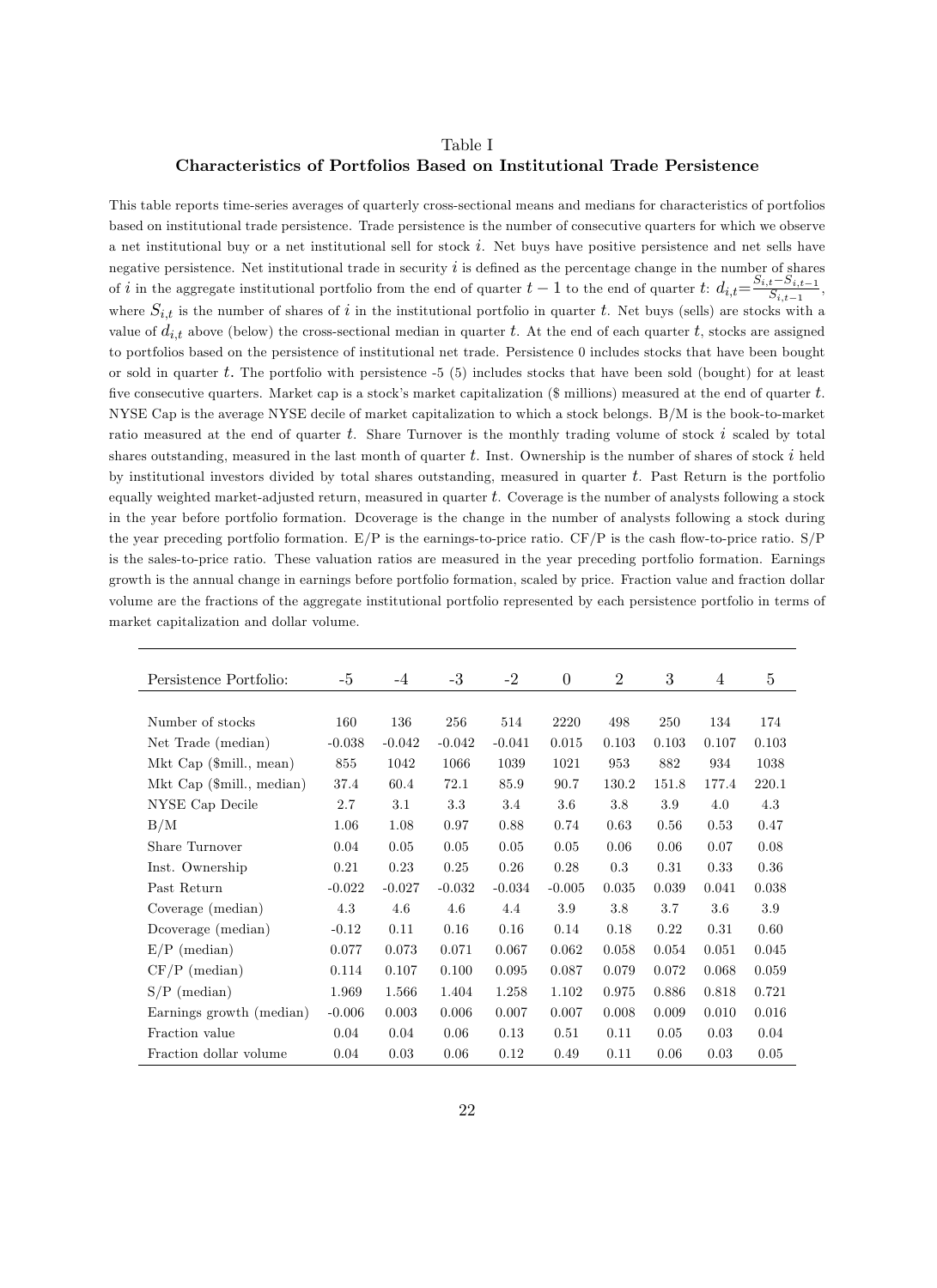### Table II Cross-sectional Predictive Regressions of Long-term Stock Returns

This table reports Fama-MacBeth (1973) coefficient estimates from predictive regressions of cumulative eight-quarter market-adjusted returns on past trade persistence, past returns, and control variables. Past returns are measured during four years up to quarter  $t$  ( $R_{i,t-15:t}$ ) or during three years skipping a year before quarter  $t$  ( $R_{i,t-15:t-4}$ ). Share issuance  $(issuance_{i,t})$  is the composite measure of share issuance constructed as in Daniel and Titman (2006).  $Pers\_Rown_{i,t}$  is an interaction term defined as the product between institutional trade persistence  $Pers_{i,t}$  and residual ownership  $Rown_{i,t}$ , where  $Rown_{i,t}$  is estimated from cross-sectional regressions of a logit transformation of institutional ownership on log(cap) and  $(\log(\text{cap})^2$ . The other independent variables are described in Table I. All independent variables are standardized using their quarterly cross-sectional mean and standard deviation. t-statistics (in parentheses) are adjusted following Newey-West (1987).  $*, **$ ,  $***$  indicates statistical significance at the 10%, 5%, and 1% level, respectively.

|                    |                |             | Entire sample |             |             | 1983 to 1993 | 1994 to 2004 |             |
|--------------------|----------------|-------------|---------------|-------------|-------------|--------------|--------------|-------------|
|                    | (1)            | (2)         | (3)           | (4)         | (5)         | (6)          | (7)          | (8)         |
|                    |                |             |               |             |             |              |              |             |
| $Pers_{i,t}$       | $-0.009**$     | $-0.011**$  | $-0.007*$     | $-0.008*$   | 0.000       | 0.000        | $-0.016***$  | $-0.018***$ |
|                    | $(-2.57)$      | $(-2.33)$   | $(-1.84)$     | $(-1.87)$   | (0.00)      | $(-0.07)$    | $(-3.29)$    | $(-2.86)$   |
| $Pers\_Rown_{i,t}$ |                |             | $-0.011**$    | $-0.011**$  | $-0.020***$ | $-0.020***$  | 0.000        | 0.000       |
|                    |                |             | $(-2.09)$     | $(-2.12)$   | $(-3.05)$   | $(-2.97)$    | (0.03)       | $(-0.05)$   |
| $R_{i,t-15:t}$     | $\rm 0.002$    |             | $-0.001$      |             | 0.014       |              | $-0.019$     |             |
|                    | (0.12)         |             | $(-0.08)$     |             | (0.65)      |              | $(-0.70)$    |             |
| $R_{i,t-15:t-4}$   |                | 0.004       |               | $-0.001$    |             | $-0.004$     |              | 0.003       |
|                    |                | (0.30)      |               | $(-0.09)$   |             | $(-0.19)$    |              | (0.15)      |
| $cap_{i,t}$        | $-0.010$       | $-0.008$    | $-0.008$      | $-0.008$    | 0.015       | 0.017        | $-0.036$     | $-0.035$    |
|                    | $(-0.45)$      | $(-0.36)$   | $(-0.38)$     | $(-0.37)$   | (0.61)      | (0.66)       | $(-1.04)$    | $(-1.04)$   |
| $b/m_{i,t}$        | 0.036          | 0.033       | 0.050         | 0.037       | 0.020       | 0.000        | $0.085**$    | $0.093***$  |
|                    | (0.87)         | (0.78)      | (1.14)        | (0.86)      | (0.26)      | (0.00)       | (2.57)       | (2.77)      |
| $own_{i,t}$        | $-0.017$       | $-0.017$    | $-0.014$      | $-0.014$    | $-0.001$    | $-0.003$     | $-0.029$     | $-0.027$    |
|                    | $(-1.53)$      | $(-1.56)$   | $(-1.24)$     | $(-1.31)$   | $(-0.09)$   | $(-0.23)$    | $(-1.48)$    | $(-1.42)$   |
| $turn_{i,t}$       | $0.034^{\ast}$ | 0.030       | 0.032         | 0.029       | 0.000       | 0.000        | $0.069**$    | $0.062*$    |
|                    | (1.73)         | (1.55)      | (1.61)        | (1.51)      | $(-0.01)$   | $(-0.00)$    | (2.10)       | (1.91)      |
| $dcoverage_{i,t}$  | $-0.014***$    | $-0.015***$ | $-0.016***$   | $-0.016***$ | $-0.025***$ | $-0.023***$  | $-0.004$     | $-0.008*$   |
|                    | $(-2.75)$      | $(-3.02)$   | $(-2.67)$     | $(-3.02)$   | $(-2.98)$   | $(-2.72)$    | $(-0.83)$    | $(-1.79)$   |
| $is suance_{i,t}$  | $-0.015^*$     | $-0.017**$  | $-0.007$      | $-0.009$    | $-0.009$    | $-0.006$     | $-0.005$     | $-0.012$    |
|                    | $(-1.65)$      | $(-2.10)$   | $(-1.61)$     | $(-1.31)$   | $(-1.57)$   | $(-1.04)$    | $(-0.63)$    | $(-0.93)$   |
| $e/p_{i,t}$        | $-0.002$       | $0.001\,$   | $-0.002$      | 0.003       | $-0.011$    | $-0.003$     | 0.009        | 0.006       |
|                    | $(-0.10)$      | (0.03)      | $(-0.08)$     | (0.12)      | $(-0.36)$   | $(-0.09)$    | (0.24)       | (0.14)      |
| $cf/p_{i,t}$       | 0.016          | 0.017       | 0.010         | $\,0.014\,$ | $-0.003$    | $-0.004$     | $0.024\,$    | $0.030\,$   |
|                    | (0.67)         | (0.68)      | (0.40)        | (0.56)      | $(-0.11)$   | $(-0.13)$    | (0.61)       | (0.69)      |
| $s/p_{i,t}$        | 0.042          | 0.047       | 0.042         | 0.050       | $0.054***$  | $0.056***$   | 0.028        | 0.037       |
|                    | (1.39)         | (1.51)      | (1.43)        | (1.63)      | (2.80)      | (2.80)       | (0.49)       | (0.62)      |
| $e\ growth_{i,t}$  | $\,0.022\,$    | $\,0.015\,$ | $\,0.039\,$   | 0.023       | $0.117*$    | $0.095*$     | $-0.053$     | $-0.064$    |
|                    | (0.63)         | (0.45)      | (0.54)        | (0.73)      | (1.69)      | (1.76)       | $(-0.43)$    | $(-0.50)$   |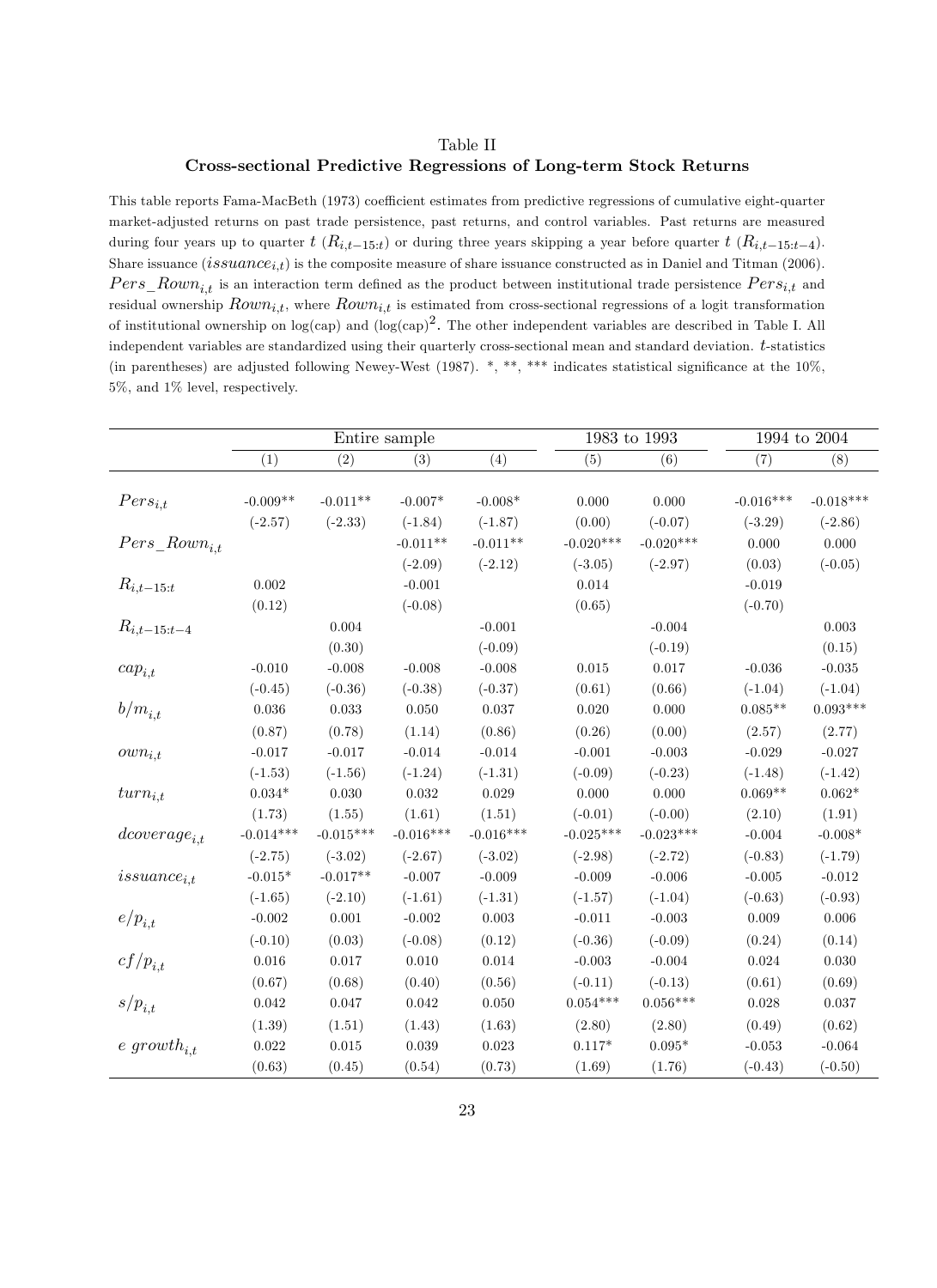## Table III Adjusted Return Differentials for Institutional Trade Persistence Portfolios

This table reports average monthly return differentials between portfolios of stocks persistently sold by institutions for *n* quarters and portfolios of stocks persistently bought by institutions for *n* quarters  $(-n, n)$ . The portfolios are value-weighted. Institutional trade persistence is measured over three, four, and five or more quarters. Holding periods are three months to 30 months. Five-factor alphas are estimated intercepts from the five-factor model, which includes the three Fama-French (1993) factors, the Carhart (1997) momentum factor, and the Pastor and Stambaugh (2003) liquidity factor. DGTW returns are measured using characteristic-matched benchmarks (size, book-to-market, and momentum) as in Daniel et al. (1997). Estimates are reported in % per month. t-statistics are in parentheses.  $*,$  \*\*, \*\*\* indicates statistical significance at the 10%, 5%, and 1% level, respectively.

|             |          |          |          |           |           | Panel A: Five-factor alphas (VW) |          |          |           |                 |
|-------------|----------|----------|----------|-----------|-----------|----------------------------------|----------|----------|-----------|-----------------|
|             |          |          |          |           |           | Holding period                   |          |          |           |                 |
| Persistence | 3m       | 6m       | 9m       | 12m       | 15m       | 18 <sub>m</sub>                  | 21m      | 24m      | 27m       | 30 <sub>m</sub> |
|             |          |          |          |           |           |                                  |          |          |           |                 |
| $(-3,3)$    | $0.53**$ | $0.36**$ | $0.33**$ | $0.43***$ | $0.35***$ | $0.31***$                        | $0.21**$ | $0.20**$ | $0.22***$ | $0.21***$       |
|             | (2.53)   | (2.41)   | (2.46)   | (3.46)    | (3.08)    | (2.88)                           | (2.19)   | (2.36)   | (2.71)    | (2.72)          |
|             |          |          |          |           |           |                                  |          |          |           |                 |
| $(-4,4)$    | 0.10     | 0.15     | 0.28     | 0.20      | 0.24      | 0.16                             | 0.16     | $0.23*$  | $0.20*$   | $0.24**$        |
|             | (0.34)   | (0.71)   | (1.48)   | (1.20)    | (1.59)    | (1.17)                           | (1.30)   | (1.92)   | (1.81)    | (2.36)          |
|             |          |          |          |           |           |                                  |          |          |           |                 |
| $(-5,5)$    | 0.32     | $0.46*$  | $0.39*$  | 0.27      | 0.16      | 0.17                             | 0.12     | 0.10     | 0.13      | 0.13            |
|             | (1.22)   | (1.92)   | (1.79)   | (1.26)    | (0.77)    | (0.90)                           | (0.70)   | (0.62)   | (0.80)    | (0.81)          |

|             |           |        |                |          | Panel B: DGTW returns (VW) |                 |           |          |          |                 |
|-------------|-----------|--------|----------------|----------|----------------------------|-----------------|-----------|----------|----------|-----------------|
|             |           |        |                |          |                            | Holding period  |           |          |          |                 |
| Persistence | 3m        | 6m     | 9 <sub>m</sub> | 12m      | 15m                        | 18 <sub>m</sub> | 21m       | 24m      | 27m      | 30 <sub>m</sub> |
|             |           |        |                |          |                            |                 |           |          |          |                 |
| $(-3,3)$    | 0.04      | 0.07   | 0.08           | $0.20**$ | $0.18**$                   | $0.17**$        | $0.15***$ | $0.16**$ | $0.16**$ | $0.15***$       |
|             | (0.23)    | (0.66) | (0.74)         | (2.14)   | (2.12)                     | (2.13)          | (2.03)    | (2.30)   | (2.38)   | (2.27)          |
|             |           |        |                |          |                            |                 |           |          |          |                 |
| $(-4,4)$    | 0.17      | 0.07   | 0.15           | 0.10     | 0.15                       | $0.18*$         | $0.19*$   | $0.21**$ | $0.19**$ | $0.20**$        |
|             | (0.75)    | (0.39) | (1.08)         | (0.87)   | (1.39)                     | (1.66)          | (1.88)    | (2.17)   | (2.10)   | (2.39)          |
|             |           |        |                |          |                            |                 |           |          |          |                 |
| $(-5,5)$    | $-0.08$   | 0.10   | 0.16           | 0.16     | 0.14                       | 0.18            | 0.21      | 0.19     | 0.20     | 0.20            |
|             | $(-0.38)$ | (0.54) | (0.94)         | (0.92)   | (0.83)                     | (1.10)          | (1.31)    | (1.26)   | (1.36)   | (1.41)          |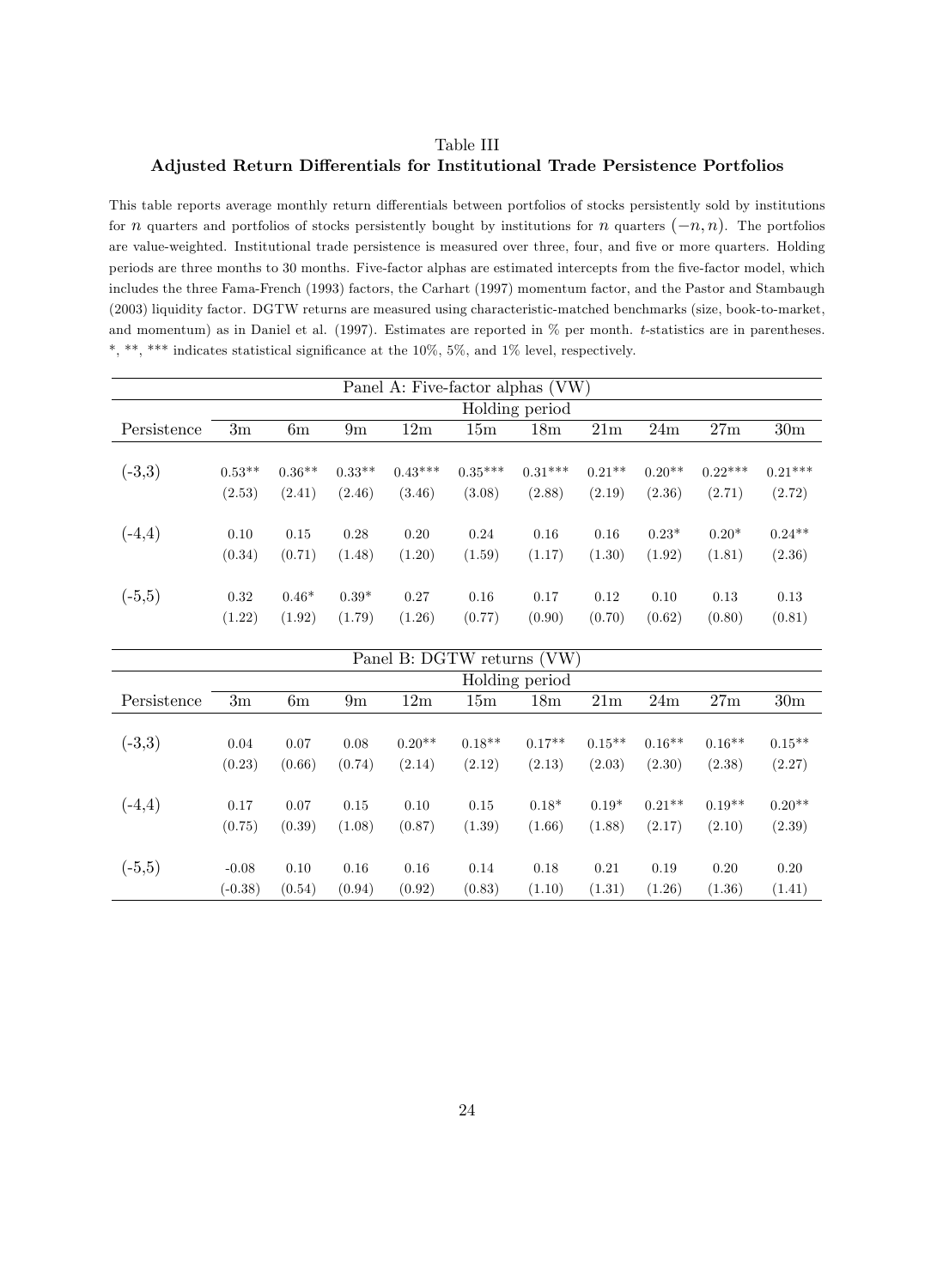#### Table IV

### Adjusted Return Differentials for Institutional Trade Persistence Portfolios Excluding Small Stocks and Penny Stocks

This table reports average monthly return differentials between portfolios of stocks persistently sold by institutions for *n* quarters and portfolios of stocks persistently bought by institutions for *n* quarters  $(-n, n)$ . All stocks with price below \$ 5.00 and all stocks belonging to the smallest NYSE decile of market capitalization are excluded from the sample. The portfolios are value-weighted. Institutional trade persistence is measured over three, four, and five or more quarters. Holding periods are three months to 30 months. Five-factor alphas are estimated intercepts from the Öve-factor model, which includes the three Fama-French (1993) factors, the Carhart (1997) momentum factor, and the Pastor and Stambaugh (2003) liquidity factor. DGTW returns are measured using characteristic-matched benchmarks as in Daniel et al. (1997). Estimates are reported in % per month. t-statistics are in parentheses. \*, \*\*, \*\*\* indicates statistical significance at the  $10\%$ ,  $5\%$ , and  $1\%$  level, respectively.

|             |           |          |               |           | Panel A: Five-factor alphas (VW) |                 |                |          |                |                 |
|-------------|-----------|----------|---------------|-----------|----------------------------------|-----------------|----------------|----------|----------------|-----------------|
|             |           |          |               |           | Holding period                   |                 |                |          |                |                 |
| Persistence | 3m        | 6m       | $9\mathrm{m}$ | 12m       | 15m                              | 18 <sub>m</sub> | 21m            | 24m      | 27m            | 30 <sub>m</sub> |
|             |           |          |               |           |                                  |                 |                |          |                |                 |
| $(-3,3)$    | $0.48**$  | $0.32**$ | $0.30**$      | $0.40***$ | $0.33***$                        | $0.28***$       | $0.18*$        | $0.18**$ | $0.20**$       | $0.18**$        |
|             | (2.27)    | (2.12)   | (2.20)        | (3.20)    | (2.83)                           | (2.62)          | (1.93)         | (2.06)   | (2.41)         | (2.37)          |
|             |           |          |               |           |                                  |                 |                |          |                |                 |
| $(-4,4)$    | 0.12      | 0.17     | 0.29          | 0.22      | $0.26*$                          | 0.17            | 0.17           | $0.23*$  | $0.19*$        | $0.24**$        |
|             | (0.40)    | (0.80)   | (1.54)        | (1.36)    | (1.69)                           | (1.25)          | (1.36)         | (1.93)   | (1.75)         | (2.29)          |
|             |           |          |               |           |                                  |                 |                |          |                |                 |
| $(-5,5)$    | 0.29      | $0.42*$  | $0.37*$       | 0.24      | 0.14                             | $0.15\,$        | 0.10           | 0.08     | 0.10           | 0.10            |
|             | (1.07)    | (1.74)   | (1.65)        | (1.12)    | (0.66)                           | (0.79)          | (0.57)         | (0.46)   | (0.62)         | (0.61)          |
|             |           |          |               |           |                                  |                 |                |          |                |                 |
|             |           |          |               |           | Panel B: DGTW returns (VW)       |                 |                |          |                |                 |
|             |           |          |               |           | Holding period                   |                 |                |          |                |                 |
| Persistence | 3m        | 6m       | 9m            | 12m       | 15m                              | 18 <sub>m</sub> | $21\mathrm{m}$ | 24m      | $27\mathrm{m}$ | 30m             |
|             |           |          |               |           |                                  |                 |                |          |                |                 |
| $(-3,3)$    | 0.00      | $0.04\,$ | 0.05          | $0.18*$   | $0.17*$                          | $0.16**$        | $0.14*$        | $0.15**$ | $0.15**$       | $0.14**$        |
|             | (0.00)    | (0.38)   | (0.53)        | (1.94)    | (1.95)                           | (1.98)          | (1.86)         | (2.13)   | (2.22)         | (2.05)          |
|             |           |          |               |           |                                  |                 |                |          |                |                 |
| $(-4,4)$    | 0.17      | 0.07     | $0.17\,$      | 0.13      | 0.17                             | $0.20*$         | $0.20**$       | $0.23**$ | $0.20**$       | $0.21**$        |
|             | (0.74)    | (0.44)   | (1.18)        | (1.07)    | (1.56)                           | (1.82)          | (2.04)         | (2.29)   | (2.16)         | (2.43)          |
|             |           |          |               |           |                                  |                 |                |          |                |                 |
| $(-5,5)$    | $-0.07$   | 0.10     | $0.16\,$      | $0.15\,$  | $0.14\,$                         | 0.18            | 0.21           | 0.19     | 0.19           | 0.19            |
|             | $(-0.35)$ | (0.52)   | (0.92)        | (0.87)    | (0.79)                           | (1.06)          | (1.28)         | (1.20)   | (1.29)         | (1.33)          |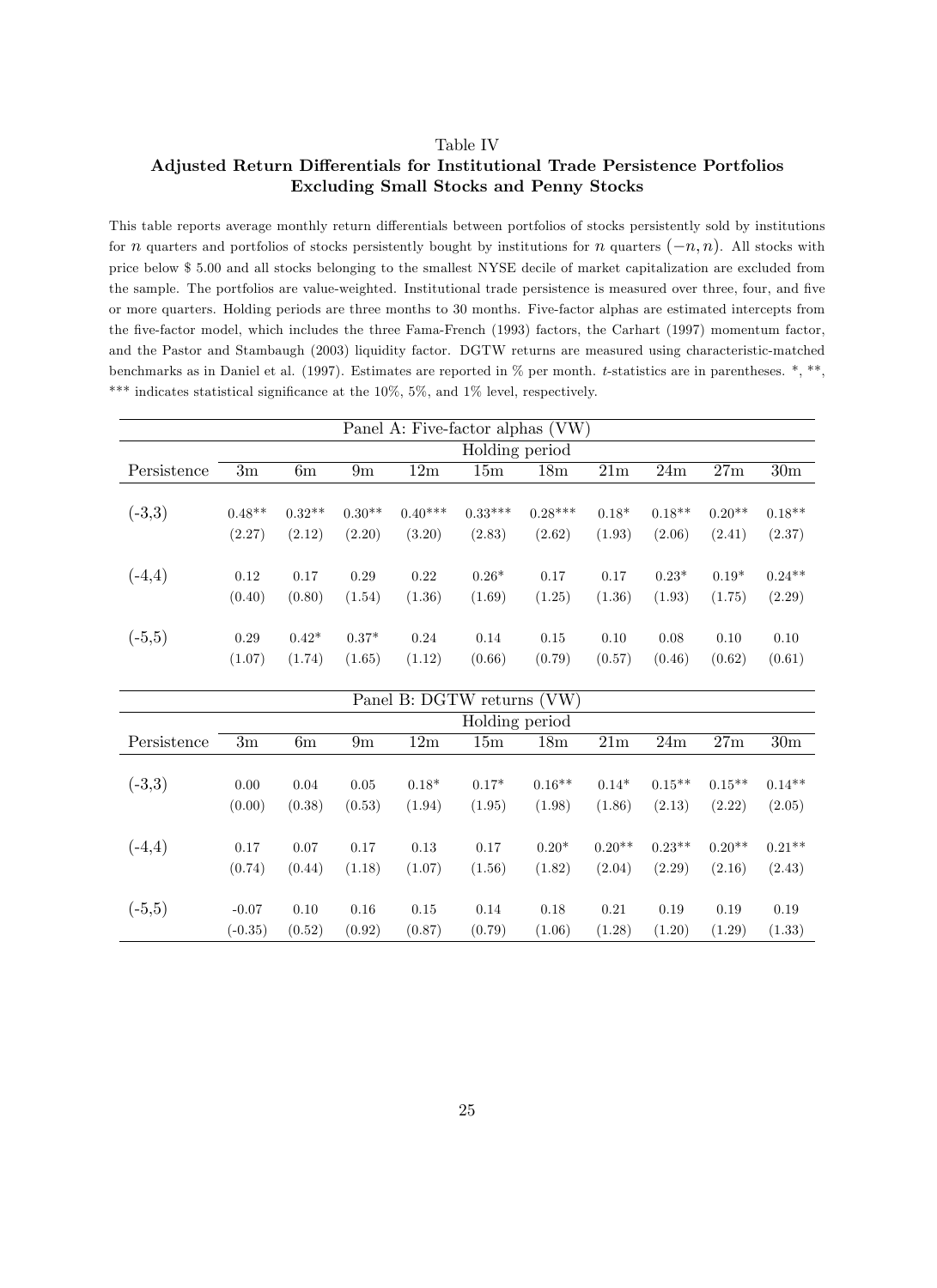|               |                      |                      |            | significance at the $10\%$ , $5\%$ , and $1\%$ level, respectively |                 |                                               | to which the stock belongs in a given month. Estimates are reported in % per month. t-statistics are in parentheses.<br>DGTW returns are measured using characteristic-matched benchmarks as in Daniel et al. (1997). |                      |                      |                |                                                         | Cap is the tercile of NYSE market capitalization<br>, **, *** indicates statistical |                                               |
|---------------|----------------------|----------------------|------------|--------------------------------------------------------------------|-----------------|-----------------------------------------------|-----------------------------------------------------------------------------------------------------------------------------------------------------------------------------------------------------------------------|----------------------|----------------------|----------------|---------------------------------------------------------|-------------------------------------------------------------------------------------|-----------------------------------------------|
|               |                      |                      | Ė          | ve-factor alphas (VW                                               |                 |                                               |                                                                                                                                                                                                                       |                      |                      |                | DGTW returns (VW                                        |                                                                                     |                                               |
|               |                      |                      |            | Holding period                                                     |                 |                                               |                                                                                                                                                                                                                       |                      |                      | Holding period |                                                         |                                                                                     |                                               |
| Cap           | Pers                 | 3m                   | 6m         | 12m                                                                | 18 <sub>m</sub> | 24m                                           | $30\mathrm{m}$                                                                                                                                                                                                        | 3m                   | Gm                   | 12m            | 18 <sub>m</sub>                                         | 24m                                                                                 | 30 <sub>m</sub>                               |
|               | $(-3,3)$             | $-0.06$              | $0.01\,$   | $0.21***$                                                          | $0.16^*$        | $0.22***$                                     | $0.25***$                                                                                                                                                                                                             | $-0.28*$             | $-0.22*$             | $0.02\,$       | $-0.01$                                                 | $0.06\,$                                                                            | $0.10\,$                                      |
|               |                      | $(-0.37)$            | (0.10)     | (2.00)                                                             | (1.68)          | (2.61)                                        | (3.37)                                                                                                                                                                                                                | $(-1.72)$            | $(-1.78)$            | (0.23)         | $(-0.11)$                                               | $(0.84)$                                                                            | $(1.37)$                                      |
|               | $\left( -4,4\right)$ | $-0.43$              | $0.04\,$   | 0.23                                                               | $0.29**$        | $0.33***$                                     | $0.31***$                                                                                                                                                                                                             | $-0.25$              | $0.08\,$             | $\!0.13$       | $0.22*$                                                 | $0.21^{\ast}$                                                                       | $0.17*$                                       |
|               |                      | $(-1.75)$            | $(0.21)$   | (1.43)                                                             | (2.00)          | $(2.67)$                                      | (2.78)                                                                                                                                                                                                                | $(-1.10)$            | (0.46)               | (1.06)         | (1.82)                                                  | $(1.77)$                                                                            | $(1.77)$                                      |
|               | $(-5, 5)$            | $0.60**$             | $0.57***$  | $0.60***$                                                          | $0.66***$       | $0.61***$                                     | $0.58***$                                                                                                                                                                                                             | $0.62***$            | $0.57***$            | $0.54***$      | $0.48***$                                               | $0.47***$                                                                           | $0.48***$                                     |
|               |                      | (2.48)               | (2.54)     | (3.17)                                                             | (3.64)          | (3.61)                                        | (3.92)                                                                                                                                                                                                                | (2.78)               | (3.06)               | (3.41)         | (2.96)                                                  | (3.13)                                                                              | (3.75)                                        |
|               | $(-3,3)$             | $0.18\,$             | $0.28***$  | $0.21^{\ast}$                                                      | $0.20***$       | $0.14^{*}$                                    | $0.11\,$                                                                                                                                                                                                              | $0.08\,$             | $\!0.13$             | $0.21***$      | $0.23***$                                               | $0.22***$                                                                           | $0.22***$                                     |
|               |                      | $\left( 0.93\right)$ | $(1.96)\,$ | (1.84)                                                             | (2.09)          | $\begin{array}{c} (1.71) \\ 0.11 \end{array}$ | $(1.46)$                                                                                                                                                                                                              | (0.50)               | $\left( 1.05\right)$ | $(2.27)$       |                                                         | (3.06)                                                                              | $(3.16)$                                      |
| $\mathcal{C}$ | $\left( -4,4\right)$ | 0.39                 | 0.09       | $\!0.13$                                                           | $-0.01$         |                                               | $0.08\,$                                                                                                                                                                                                              | $0.35\,$             | $-0.03$              | 0.22           |                                                         | $0.18*$                                                                             | $\rm 0.14$                                    |
|               |                      | (1.56)               | $(0.46)$   | (0.89)                                                             | $(-0.05)$       | $(0.87)$                                      |                                                                                                                                                                                                                       | $(1.62)$             | $(-0.16)$            | (1.63)         | $\begin{array}{c} (2.82) \\ 0.13 \\ (1.15) \end{array}$ | (1.71)                                                                              | (1.35)                                        |
|               | $(-5, 5)$            | $0.95***$            | $0.71***$  | $0.38*$                                                            | 0.23            | $0.18\,$                                      | $\begin{array}{c} (0.73) \\ 0.10 \end{array}$                                                                                                                                                                         | $0.70***$            | $0.53**$             | $\rm 0.19$     | $0.18\,$                                                | $0.17\,$                                                                            | $\rm 0.12$                                    |
|               |                      | (3.21)               | $(2.75)$   | (1.88)                                                             | (1.36)          | (1.21)                                        | (0.75)                                                                                                                                                                                                                | $\left( 2.63\right)$ | (2.33)               | (1.03)         | (1.07)                                                  | (1.09)                                                                              | $(0.81)$                                      |
|               | $(-3,3)$             | $0.57***$            | $0.39**$   | $0.41***$                                                          | $0.21^*$        | $0.10\,$                                      | $0.10\,$                                                                                                                                                                                                              | $0.11\,$             | $\!0.13$             | $0.25***$      | $0.20**$                                                | $0.19***$                                                                           | $0.16***$                                     |
|               |                      | (2.27)               | (2.26)     | (2.89)                                                             | (1.79)          | $\begin{array}{c} (0.97) \\ 0.15 \end{array}$ | (1.08)                                                                                                                                                                                                                | (0.51)               | (0.95)               | (2.21)         | (2.12)                                                  | $(2.26)$<br>0.24*                                                                   | $(2.08)$                                      |
| S             | $\left( -4,4\right)$ | $-0.02$              | $0.08\,$   | $0.10\,$                                                           | $0.05\,$        |                                               | $0.19\,$                                                                                                                                                                                                              | $0.05\,$             | $0.06\,$             | $0.07\,$       | $0.17\,$                                                |                                                                                     | $0.28**$                                      |
|               |                      | $(-0.05)$            | $(0.31)$   | (0.53)                                                             | (0.28)          | (0.93)                                        | (1.39)                                                                                                                                                                                                                | (0.17)               | (0.28)               | (0.45)         | (1.21)                                                  | (1.91)                                                                              | $\begin{array}{c} (2.41) \\ 0.17 \end{array}$ |
|               | $(-5, 5)$            | $\!0.01\!$           | 0.23       | 0.12                                                               | $0.04\,$        | $-0.03$                                       | $-0.05$                                                                                                                                                                                                               | $-0.33$              | $-0.10$              | $0.04\,$       | 0.10                                                    | $0.14\,$                                                                            |                                               |
|               |                      | (0.03)               | (0.82)     | (0.48)                                                             | (0.16)          | $(-0.15)$                                     | $(-0.26)$                                                                                                                                                                                                             | $(-1.25)$            | $(-0.42)$            | (0.19)         | (0.50)                                                  | (0.77)                                                                              | $(0.97)$                                      |

 ${\rm Table ~V}$  Adjusted Return Differentials for Institutional Trade Persistence Portfolios Adjusted Return Differentials for Institutional Trade Persistence Portfolios By NYSE Market Capitalization By NYSE Market Capitalization This table reports average monthly return differentials between portfolios of stocks persistently sold by institutions for  $n$  quarters and portfolios of stocks persistently bought by institutions for  $n$  quarters  $(-n, n)$ . The portfolios are value-weighted. Institutional trade persistence is measured over three, This table reports average monthly return differentials between portfolios of stocks persistently sold by institutions for  $n$  quarters and portfolios of stocks persistently bought by institutions for  $n$  quarters  $(-n, n)$ . The portfolios are value-weighted. Institutional trade persistence is measured over three, four, and five or more quarters. Holding periods are three months to 30 months. Five-factor alphas are estimated intercepts from the five-factor model, four, and Öve or more quarters. Holding periods are three months to 30 months. Five-factor alphas are estimated intercepts from the Öve-factor model, which includes the three Fama-French (1993) factors, the Carhart (1997) momentum factor, and the Pastor and Stambaugh (2003) liquidity factor. whic DGT to  $w$ signi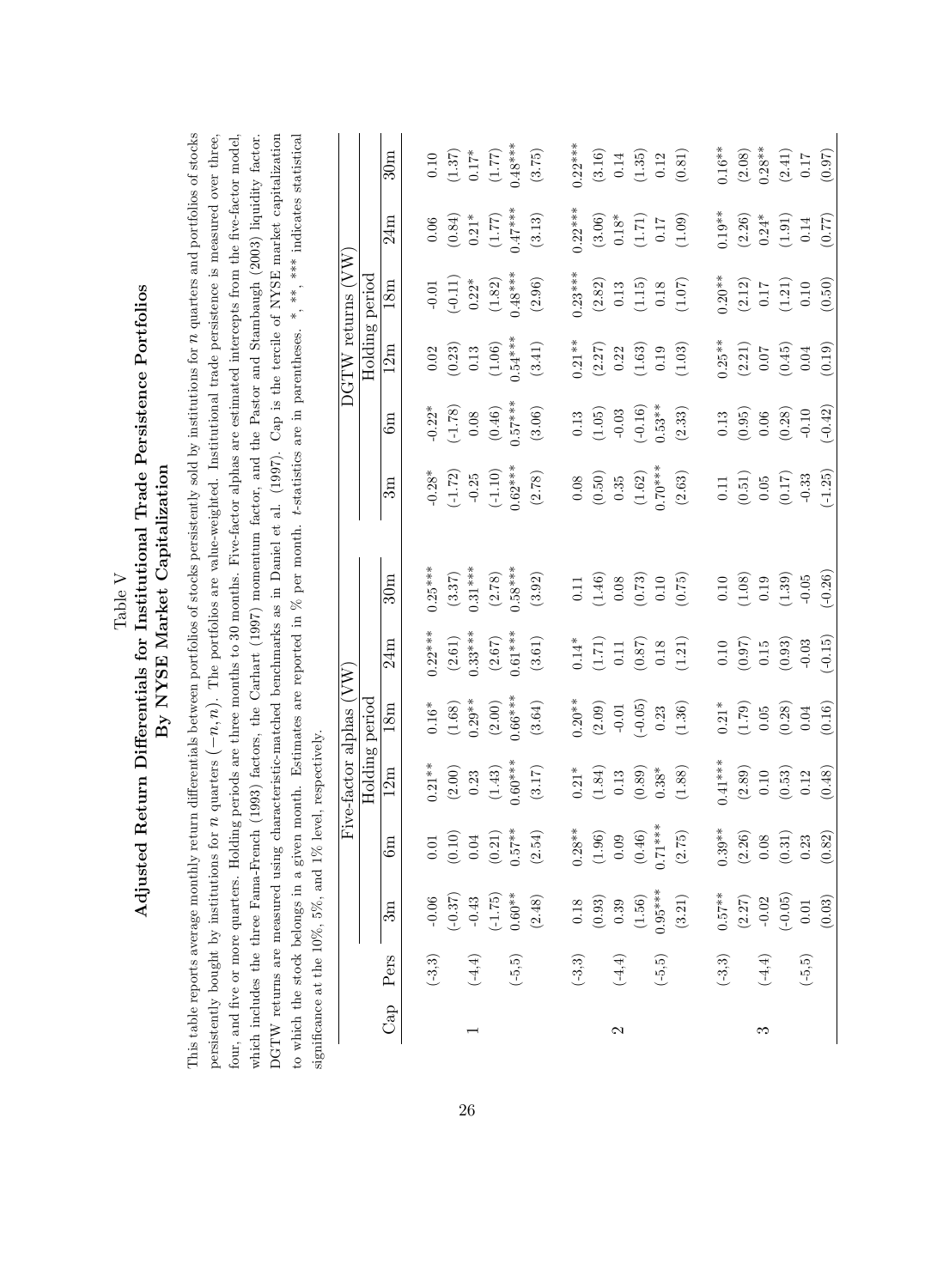| Table VI | $\alpha$ rtfol<br>Differentials for Institutional Trade Persistence Po | d Evidenc<br>ubperiod |
|----------|------------------------------------------------------------------------|-----------------------|
|          | <b>Adjusted Return</b>                                                 |                       |

This table reports average monthly return differentials between portfolios of stocks persistently sold by institutions for  $n$  quarters and portfolios of stocks persistently bought by institutions for  $n$  quarters  $(-n, n)$  during two sample periods of equal length: 1983 to 1993 and 1994 to 2004. The portfolios book-to-market, and momentum) as in Daniel et al. (1997). Estimates are reported in % per month. t-statistics are in parentheses. \*, \*\*, \*\*\* indicates are value-weighted. Institutional trade persistence is measured over three, four, and five or more quarters. Holding periods are three months to 30 momentum factor, and the Pastor and Stambaugh (2003) liquidity factor. DGTW returns are measured using characteristic-matched benchmarks (size, This table reports average monthly return differentials between portfolios of stocks persistently sold by institutions for  $n$  quarters and portfolios of stocks persistently bought by institutions for  $n$  quarters  $(-n, n)$  during two sample periods of equal length: 1983 to 1993 and 1994 to 2004. The portfolios are value-weighted. Institutional trade persistence is measured over three, four, and Öve or more quarters. Holding periods are three months to 30 months. Five-factor alphas are estimated intercepts from the five-factor model, which includes the three Fama-French (1993) factors, the Carhart (1997) momentum factor, and the Pastor and Stambaugh (2003) liquidity factor. DGTW returns are measured using characteristic-matched benchmarks (size, book-to-market, and momentum) as in Daniel et al. (1997). Estimates are reported in % per month. t-statistics are in parentheses. \*, \*\*, \*\*\* indicates months. Five-factor alphas are estimated intercepts from the Öve-factor model, which includes the three Fama-French (1993) factors, the Carhart (1997) statistical significance at the 10%, 5%, and 1% level, respectively. statistical significance at the  $10\%$ ,  $5\%$ , and  $1\%$  level, respectively.

|                      |            |                   |                     |                 |           |                 | Panel A: Five-factor alphas (VW |           |                      |                 |           |                 |
|----------------------|------------|-------------------|---------------------|-----------------|-----------|-----------------|---------------------------------|-----------|----------------------|-----------------|-----------|-----------------|
|                      |            |                   | 1983 to 1993        |                 |           |                 |                                 |           |                      | 1994 to 2004    |           |                 |
|                      |            |                   | Holding period      |                 |           |                 |                                 |           | Holding period       |                 |           |                 |
| Pers                 | 3m         | 6m                | 12m                 | 18 <sub>m</sub> | 24m       | $30\mathrm{m}$  | 3m                              | Э         | 12m                  | 18 <sub>m</sub> | 24m       | 30 <sub>m</sub> |
| $(-3,3)$             | $\rm 0.34$ | $0.17\,$          | 0.02                | $-0.04$         | $0.05\,$  | <b>10:0</b>     | $0.88***$                       | $0.62***$ | $0.88***$            | $0.69***$       | $0.40***$ | $0.38***$       |
|                      | (1.57)     |                   | $\left(0.12\right)$ | $(-0.39)$       | (0.56)    | (0.83)          | $(2.69)$                        | $(2.87)$  | (4.54)               | (4.09)          | (3.04)    | (3.28)          |
| $(-4, 4)$            | $-0.06$    | $(1.06)$<br>-0.27 | $-0.15$             | $-0.09$         | $0.05\,$  | $\!0.01\!$      | 0.28                            | $0.62**$  | $0.56**$             | $0.46***$       | $0.45**$  | 1.50****        |
|                      | $(-0.19)$  | $(-1.12)$         | $(-0.82)$           | $(-0.55)$       | (0.39)    | (0.13)          | (0.65)                          | (1.97)    | (2.34)               | (2.27)          | (2.50)    | (3.13)          |
| $(-5,5)$             | $-0.58*$   | $-0.32$           | $-0.40$             | $-0.24$         | $-0.19$   | $-0.12$         | $1.24***$                       | $1.25***$ | $0.97***$            | $0.61**$        | $0.43*$   | $0.41*$         |
|                      | $(-1.81)$  | $(-1.10)$         | $(-1.50)$           | $(70.0-)$       | $(-0.85)$ | $(-0.63)$       | (3.16)                          | (3.58)    | (3.16)               | (2.28)          | (1.78)    | (1.75)          |
|                      |            |                   |                     |                 |           |                 |                                 |           |                      |                 |           |                 |
|                      |            |                   |                     |                 |           | Panel B: DGTW   | returns (VW                     |           |                      |                 |           |                 |
|                      |            |                   | 1983 to 1993        |                 |           |                 |                                 |           |                      | 1994 to 2004    |           |                 |
|                      |            |                   | Holding period      |                 |           |                 |                                 |           | Holding period       |                 |           |                 |
| Pers                 | $\sin$     | 6m                | 12m                 | 18 <sub>m</sub> | 24m       | 30 <sub>m</sub> | $3\mathrm{m}$                   | m<br>G    | 12m                  | 18 <sub>m</sub> | 24m       | 30 <sub>m</sub> |
|                      |            |                   |                     |                 |           |                 |                                 |           |                      |                 |           |                 |
| $(-3,3)$             | 0.05       | $0.06\,$          | $-0.02$             | $-0.04$         | 0.03      | 0.04            | 0.02                            | 0.09      | $0.41***$            | $0.37***$       | $0.28***$ | $0.25**$        |
|                      | $(0.28)$   | (0.45)            | $(-0.23)$           | $(-0.48)$       | (0.54)    | (0.69)          | $(0.09)$<br>0.18                | (0.49)    | $(2.62)$             | (2.68)          | $(2.31)$  | (2.20)          |
| $\left( -4,4\right)$ | 0.15       | $-0.25$           | $-0.19$             | $-0.10$         | $-0.01$   | $-0.02$         |                                 | 0.36      | $0.39**$             | $0.44**$        | $0.41***$ | $0.42***$       |
|                      | (0.67)     | $(-1.33)$         | $(-1.41)$           | $(-0.90)$       | $(-0.06)$ | $(-0.23)$       | $(0.47)$                        | (1.35)    | $\left( 2.03\right)$ | (2.51)          | (2.55)    | (2.91)          |
| $(-5, 5)$            | $-0.88***$ | $-0.59**$         | $-0.40*$            | $-0.17$         | $-0.05$   | 0.02            | $0.69**$                        | $0.76***$ | $0.69***$            | $0.52***$       | $0.42*$   | $0.36^{\ast}$   |
|                      | $(-3.33)$  | $(-2.38)$         | $(-1.83)$           | $(-0.81)$       | $(-0.27)$ | (0.14)          | (2.32)                          | (2.85)    | (2.75)               | (2.09)          | (1.79)    | (1.65)          |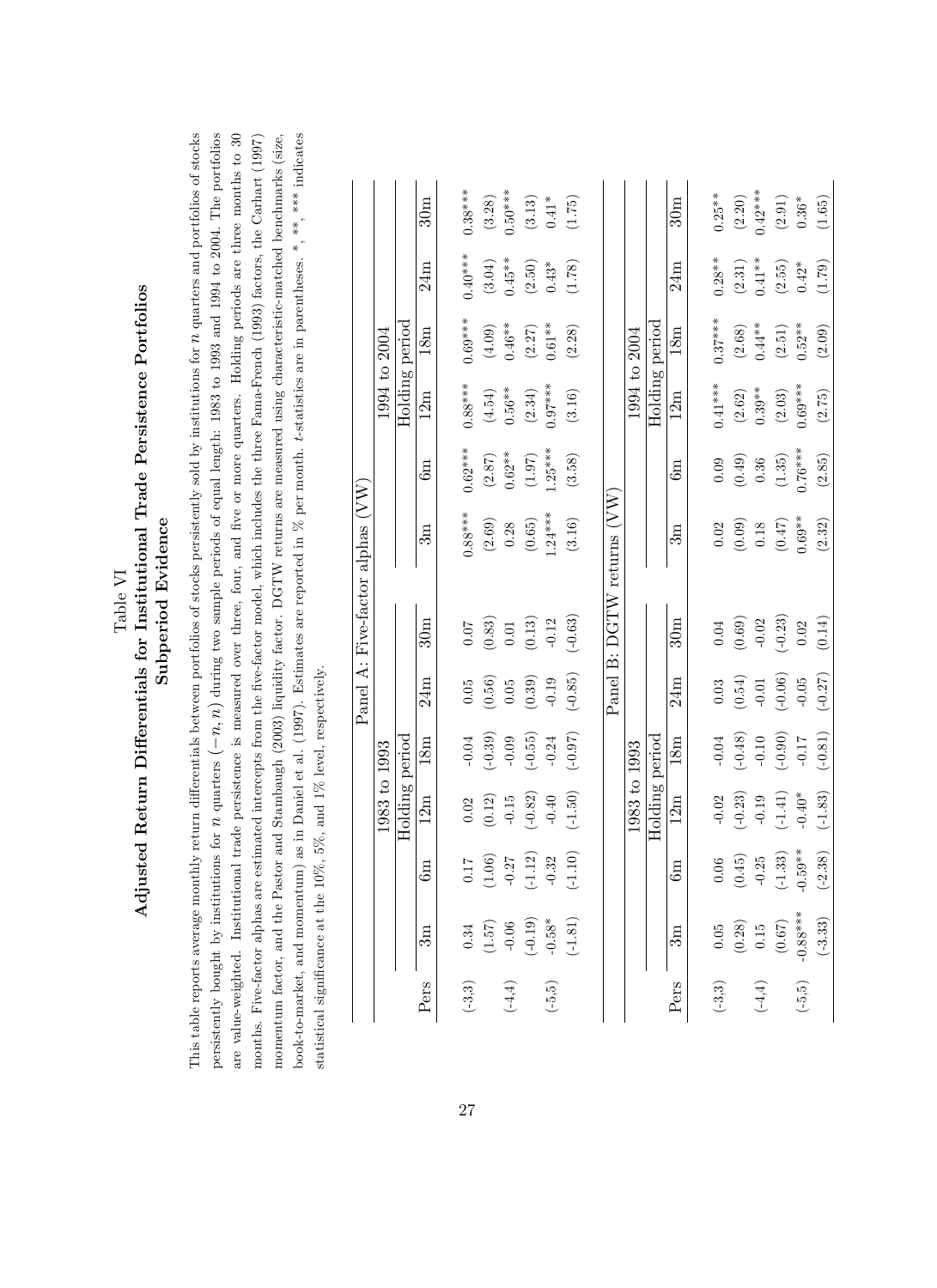# Internet Appendix for "Institutional Trade Persistence and Long-term Equity Returns"

# AMIL DASGUPTA, ANDREA PRAT, and MICHELA VERARDO<sup>\*</sup>

In this document we provide supplementary material and robustness tests on the relationship between institutional trade persistence and the cross-section of stock returns. This document is organized as follows. Section I presents returns to equally weighted portfolios based on institutional trade persistence. Section II contains a set of robustness tests that use alternative measures of institutional trading and alternative measures of institutional herding. Section III presents CAPM alphas for equally weighted and value-weighted portfolios of stocks characterized by different institutional trade persistence. Section IV contains regression and portfolio tests of the link between institutional trade persistence and stock returns, after excluding the month of January from the analysis. Finally, Section V briefly describes a set of tables with additional results from regression and portfolio tests.

# I. Equally Weighted Portfolio Returns

Table IA.I presents five-factor alphas and DGTW returns to equally weighted portfolios based on institutional trade persistence. The portfolios buy stocks persistently sold by institutions and sell stocks persistently bought by them. The equally weighted returns to these strategies are generally large and statistically significant. For a holding period of two years or more, for example, the abnormal returns vary between 19 and 34 basis points for trade persistence of three quarters, and between 31 and 48 basis points for trade persistence of four quarters. A trading strategy based on longer trade persistence  $(-5,5)$  is also significantly profitable and yields average monthly returns ranging between 39 and 66 basis points.

Citation format: Dasgupta, Amil, Andrea Prat, and Michela Verardo, 2010, Internet Appendix to "Institutional Trade Persistence and Long-term Equity Returns," Journal of Finance [vol #], [pages], http://www.afajof.org/supplements.asp. Please note: Wiley-Blackwell is not responsible for the content or functionality of any supporting information supplied by the authors. Any queries (other than missing material) should be directed to the authors of the article.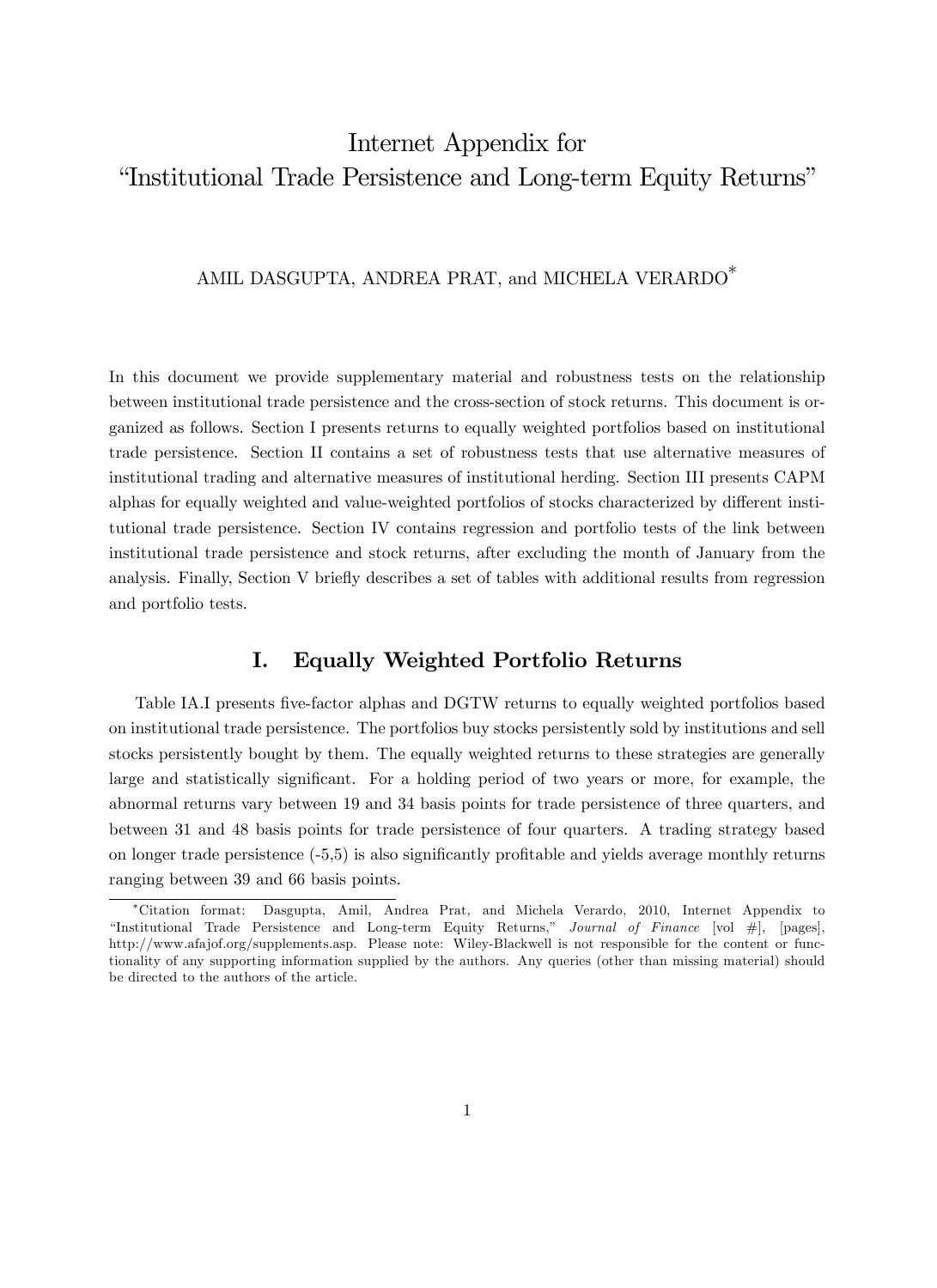# II. Robustness to Alternative Measures of Trading and Herding

#### A. Alternative Trading Measures

In our analysis of trade persistence we define institutional net trading as the percentage change in the number of stocks in the institutional portfolio in quarter  $t, d_{i,t}$ . We now check whether our results still hold using alternative measures of net trade. In particular, we consider two alternative measures:

- 1. The change in the number of shares of security  $i$  in the institutional aggregate portfolio scaled by the number of shares outstanding,  $d_{i,t}^{Out} = \frac{S_{i,t} - S_{i,t-1}}{Out_{i,t-1}}$  $\frac{i,t-\beta i,t-1}{Out_{i,t-1}}$ .
- 2. The change in the number of shares of security  $i$  in the institutional aggregate portfolio scaled by trading volume,  $d_{i,t}^{Vol} = \frac{S_{i,t} - S_{i,t-1}}{Vol_{i,t-1}}$  $\frac{i,t-\varnothing i,t-1}{Vol_{i,t-1}}$ .

Similar to our main measure of net trade,  $d_{i,t}$ , we define institutional buys and sells based on the value of these new measures with respect to their cross-sectional median, and measure trade persistence by counting the number of consecutive quarters in which a stock is bought or sold by institutional investors. Table IA.II shows descriptive statistics of persistence portfolios based on these alternative measures of net trade. The portfolios exhibit very similar characteristics to those formed according to our original measure of trade persistence and illustrated in Table I of the published article.

Next, we estimate Fama-MacBeth (1973) cross-sectional regressions of two-year future returns on trade persistence, where persistence is defined using  $d_{i,t}^{Out}$  and  $d_{i,t}^{Vol}$ , respectively. The coefficient estimates are reported in Table IA.III and show that the estimates are comparable to those obtained using our original measure of net trade. We conclude that our results are not sensitive to the definition of institutional buying or selling activity.

#### B. Alternative Herding Measures

To reconcile our results with the existing literature on institutional herding, we first check whether a short-term version of our trade persistence measure yields the positive correlation with future short-term returns that is often found in the literature. Wermers (1999) examines returns to equally weighted portfolios of stocks ranked into quintiles of buy and sell herding. His measure of signed herding is based on Lakonishok, Shleifer, and Vishny (1992) and captures the imbalance in the number of institutions buying a stock as a proportion of all institutions actively trading the stock. We partially compare our results to Wermers (1999) using our data on institutional managers. We first separate stocks with positive and negative institutional net trade in quarter  $t$ ,  $d_{i,t}$ , and rank the stocks in each group into quintiles. We then compute market-adjusted equally weighted quarterly returns for stocks heavily bought and stocks heavily sold by institutions. When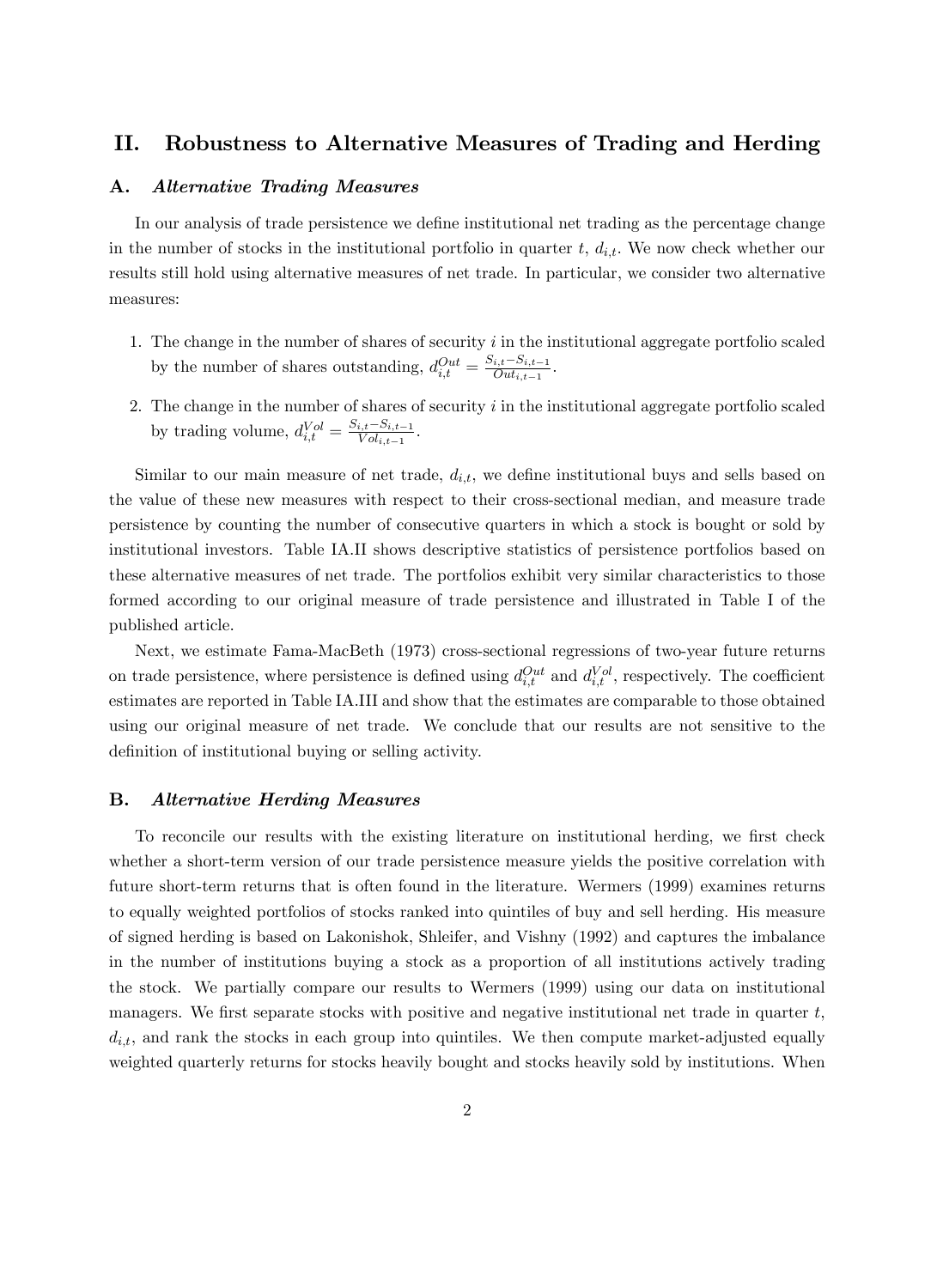we truncate our time series to 1994 (the sample period studied in Wermers (1999) is 1975 to 1994), we find that the difference in returns between stocks heavily bought and stocks heavily sold is 1.15% after one quarter, 0.5% after two quarters, and becomes negative afterwards. While the two samples are not directly comparable, as they refer to different time periods, different institutional traders, and different measures of net trading, our empirical results are consistent with those of Wermers (1999). Wermers (1999) finds that the size-adjusted return differential is  $2.25\%$  in the first quarter,  $1.35\%$  in the second quarter, and not significant in the third and fourth quarters.

We next check whether a long-horizon version of commonly used one-period herding measures yields the negative correlation with future long-term returns that we find in our study. We adopt two widely used herding measures based on Lakonishok, Shleifer, and Vishny (1992). First, we consider the number of buyers of stock  $i$  in quarter  $t$  as a fraction of the total number of active traders in the stock:

$$
p_{i,t} = \frac{\text{number of buyers}}{\text{numbers of buyers} + \text{number of sellers}}.
$$

This variable represents a measure of trade imbalance. Each quarter, we rank  $p_{i,t}$  into two groups and consider values of  $p_{i,t}$  above the median as an imbalance of buys and values of  $p_{i,t}$  below the median as an imbalance of sells.

We also use signed herding as defined in Wermers (1999). Specifically, we construct a measure of buy herding as

$$
BHM_{i,t} = (|p_{i,t} - E[p_{i,t}]|) - AF_{i,t} |p_{i,t} > E[p_{i,t}],
$$

and a measure of sell herding as

$$
SHM_{i,t} = (|p_{i,t} - E[p_{i,t}]|) - AF_{i,t} |p_{i,t} < E[p_{i,t}],
$$

where  $p_{i,t}$  is the proportion of buyers among all institutions trading stock i in quarter t and  $E[p_{i,t}]$ is the expected proportion of buys for stock  $i$  during quarter  $t$ , estimated as the fraction of all trades across all stocks that are buys during quarter t.  $AF_{i,t}$  is an adjustment factor that allows for random variation around the expected proportion of buys and sells under the null hypothesis that institutions trade randomly and independently. This quantity is computed by assuming a binomial process for the number of buys for stock i and quarter t, where the parameters are n (the number of trades for each stock in each quarter) and  $p$  (the average proportion of all trades across all stocks that are buys during quarter  $t$ ). The factor is computed separately for the buy and sell herding measures, conditional on  $p_{i,t} > E[p_{i,t}]$  or  $p_{i,t} < E[p_{i,t}]$ . As in Wermers (1999) we require that a stock is traded by at least five institutions in any given quarter. We rank these measures into two groups to define different degrees of intensity of buy and sell herding.

We then construct measures of "herding persistence" by counting the number of consecutive quarters during which a stock exhibits buy or sell herding, using both the raw herding measure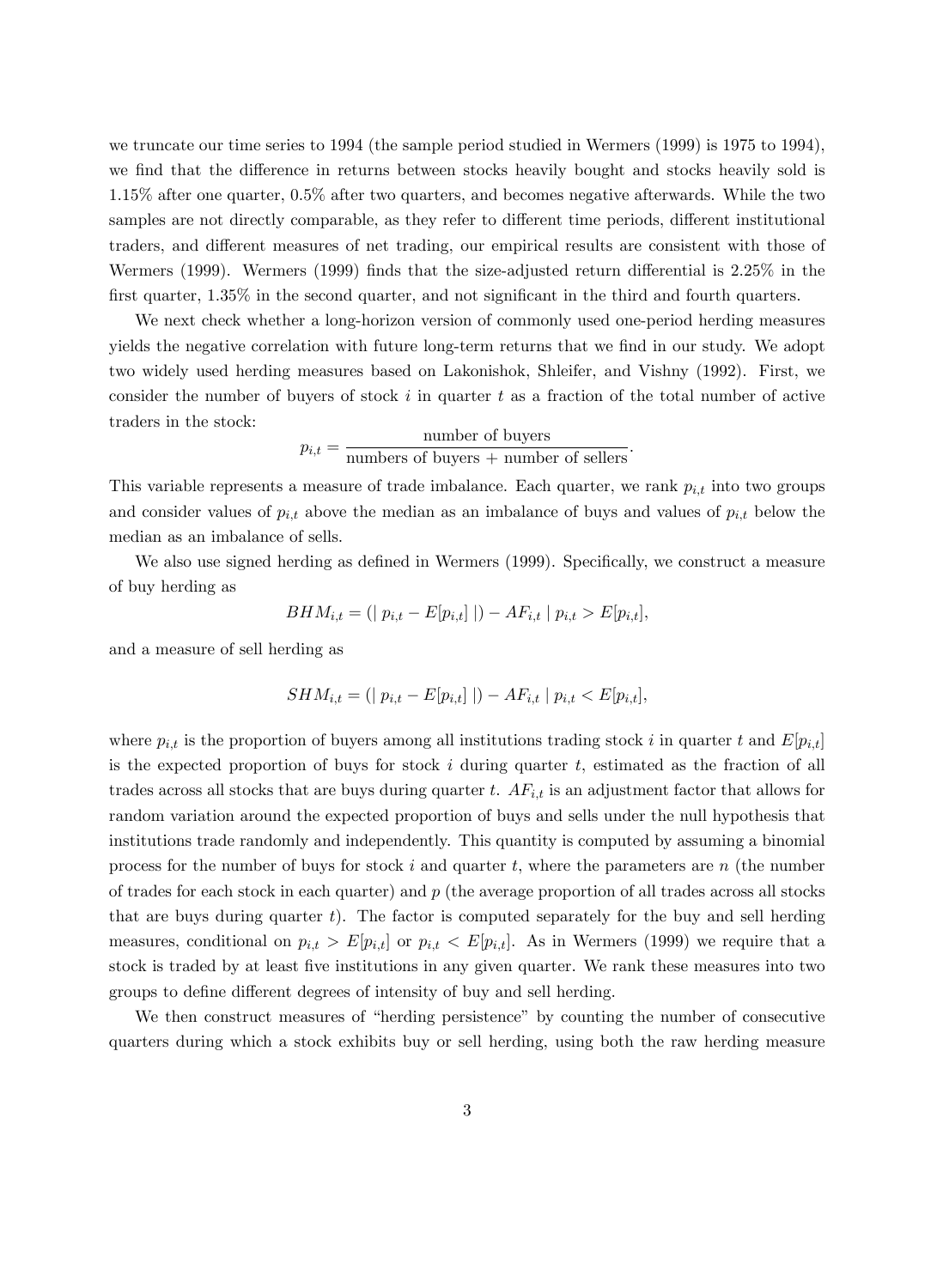$p_{i,t}$  and the signed herding measures  $BHM_{i,t}$  and  $SHM_{i,t}$ . As with our original measure of trade persistence, we define herding persistence between -5 and 5. For trading persistence based on raw herding, a value of -5 indicates that a stock exhibits persistent sell herding (low  $p_{i,t}$ ) for five or more consecutive quarters, and a value of 5 indicates that a stock exhibits buy herding (high  $p_{i,t}$ ) for five or more consecutive quarters. For trading persistence based on the signed herding measures, a value of -5 indicates low buy or sell herding (low  $BHM_{i,t}$  or low  $SHM_{i,t}$ ) for five or more consecutive quarters, while a value of 5 indicates intense buy or sell herding (high  $BHM_{i,t}$  or high  $SHM_{i,t}$ ) for five or more consecutive quarters.

We next analyze long-term stock returns using the new persistence measures. We regress twoyear future returns on past herding persistence and control variables. The Fama-MacBeth (1973) cross-sectional regression results are reported in Table IA.IV. The persistence measure based on raw herding shows a predictive ability that is comparable to our original measure of trade persistence and confirms the negative relation between herding persistence and stock returns. The coefficient is comparable to the estimate obtained in Table II of the published article, both in magnitude and statistical significance. Furthermore, for the signed herding measures, the persistence of intense buy herding predicts negative future returns, although not significantly. The persistence of intense sell herding, however, predicts positive and significant future returns. These results are consistent with the findings presented using our original trade persistence measure, and show that the link between trade persistence and returns is not specific to our definition of institutional trading.

# III. CAPM Alphas

Table IA.V presents CAPM alphas for portfolios of different trade persistence  $(-5 \text{ to } +5)$  and holding periods of three months to 30 months. The table also shows the return differentials between negative and positive persistence portfolios. Panel A presents value-weighted returns and Panel B presents equal-weighted returns. The return differentials are generally positive and significant. For a holding period of two years, for example, the value-weighted returns (Panel A) vary between 31 basis points and 54 basis points per month, depending on the trade persistence strategy considered. It is worth noting that these positive return differentials between sell and buy persistence are mostly due to the large and significant returns of stocks that have been persistently sold by institutional investors. For instance, the return differential for the  $(-3,3)$  strategy, 31 basis points, is due almost entirely to the corresponding return of the negative persistence portfolio, 25 basis points. Short-sale constraints would not limit the profitability of such a strategy, which earns most of its returns from buying stocks that institutions have been selling for a number of quarters in the past.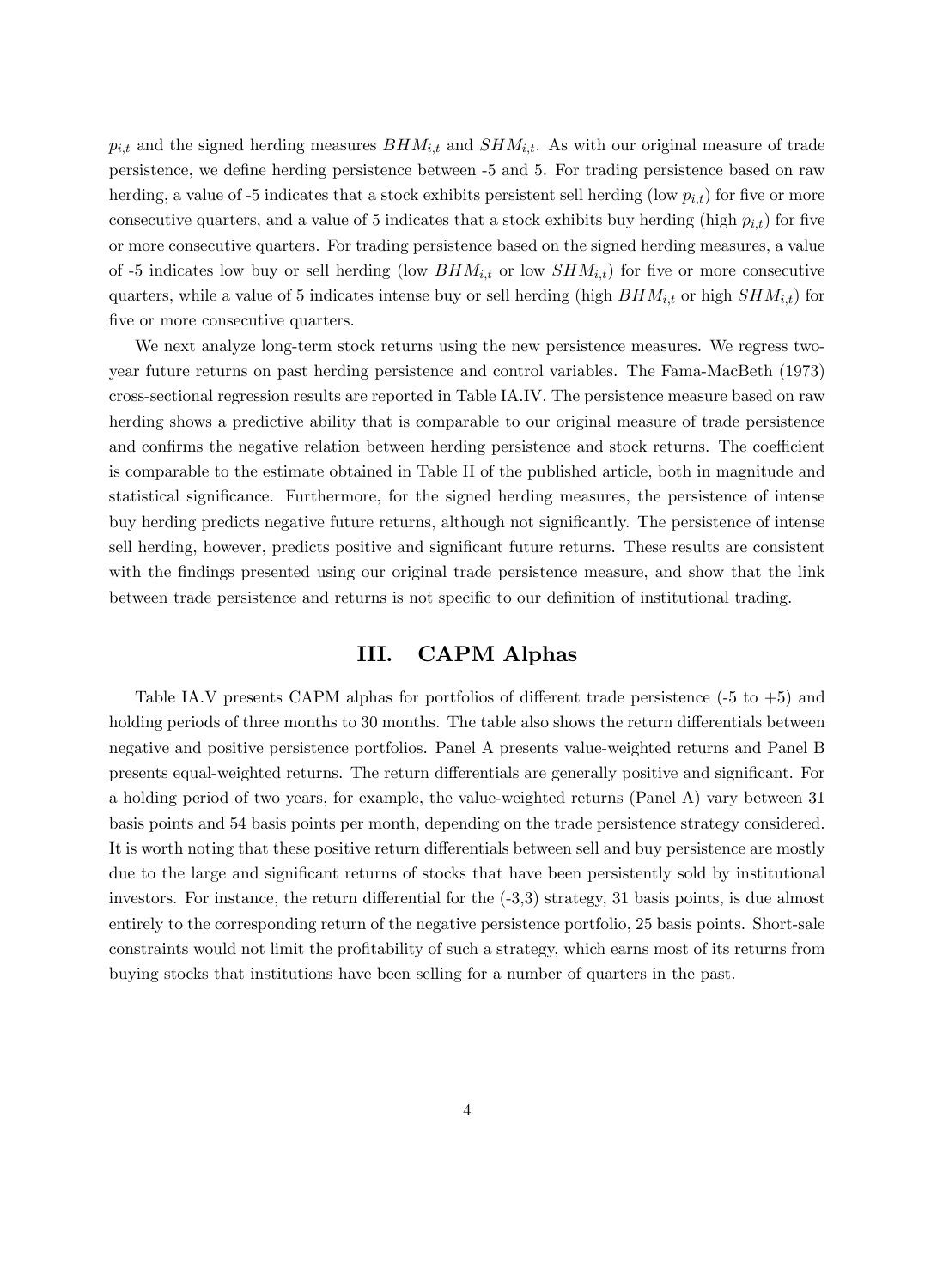# IV. January Returns

In this section we check that our results on the predictability of institutional trade persistence are not driven by a value benchmark misspecification issue (see Loughran (1997), for example). We perform both the portfolio and the regression tests after excluding the month of January from the computation of returns. Table IA.VI contains average monthly DGTW returns for trade persistence portfolios computed excluding January months and with January-only months. This table shows that non-January returns are very similar to those obtained using all calendar months (see Table III in the published article). If anything, the returns outside of January are slightly larger. The January-only returns are insignificant and generally negative. We interpret these findings as evidence that our results are not driven by a value benchmark misspecification issue.

Table IA.VII presents coefficient estimates for Fama-MacBeth (1973) regressions of two-year stock returns on the persistence of institutional trading and control variables after excluding January returns. We also estimate the same regressions for two separate sample periods, 1984 to 1993 and 1994 to 2004 (see Table II in the published article). The regression results for the entire sample period show that the coefficient on trade persistence is not significant, but the interaction term between persistence and institutional ownership is significant and of a similar magnitude to the estimate obtained using all calendar months. This Önding implies that, for stocks with high levels of institutional ownership, excluding January months from the analysis does not alter the link between trade persistence and future returns. When we analyze the two halves of our sample period separately, the results confirm the pattern obtained with all calendar months. During the period 1983 to 1993 we find that trade persistence is significant and strong when interacted with institutional ownership. For the more recent half of the sample period,  $1984$  to  $2004$ , the coefficient estimate on trade persistence is now significant while the interaction term is not important, suggesting that institutional trade persistence predicts return reversals for stocks of all levels of institutional ownership. As we observe for our main set of results, this Önding may be related to the considerable growth in institutional ownership during the more recent sample period.

We note that, for the later sample period, the coefficient on book-to-market is no longer significant when we exclude January returns. Moreover, changes in analyst coverage are not important in explaining future returns. Therefore, when we exclude January months from the computation of stock returns, we find that trade persistence is the only significant variable that predicts the cross-section of future stock returns. Finally, our general Önding that the predictability of trade persistence is stronger when institutional ownership is higher further suggests that the effect of trade persistence on returns is distinct from a value effect. As shown in Nagel (2005), the value effect is generally stronger for stocks with lower institutional ownership.

In summary, we find that i) our regression results are robust to excluding the month of January from the computation of stock returns, ii) our effect is stronger for high institutional ownership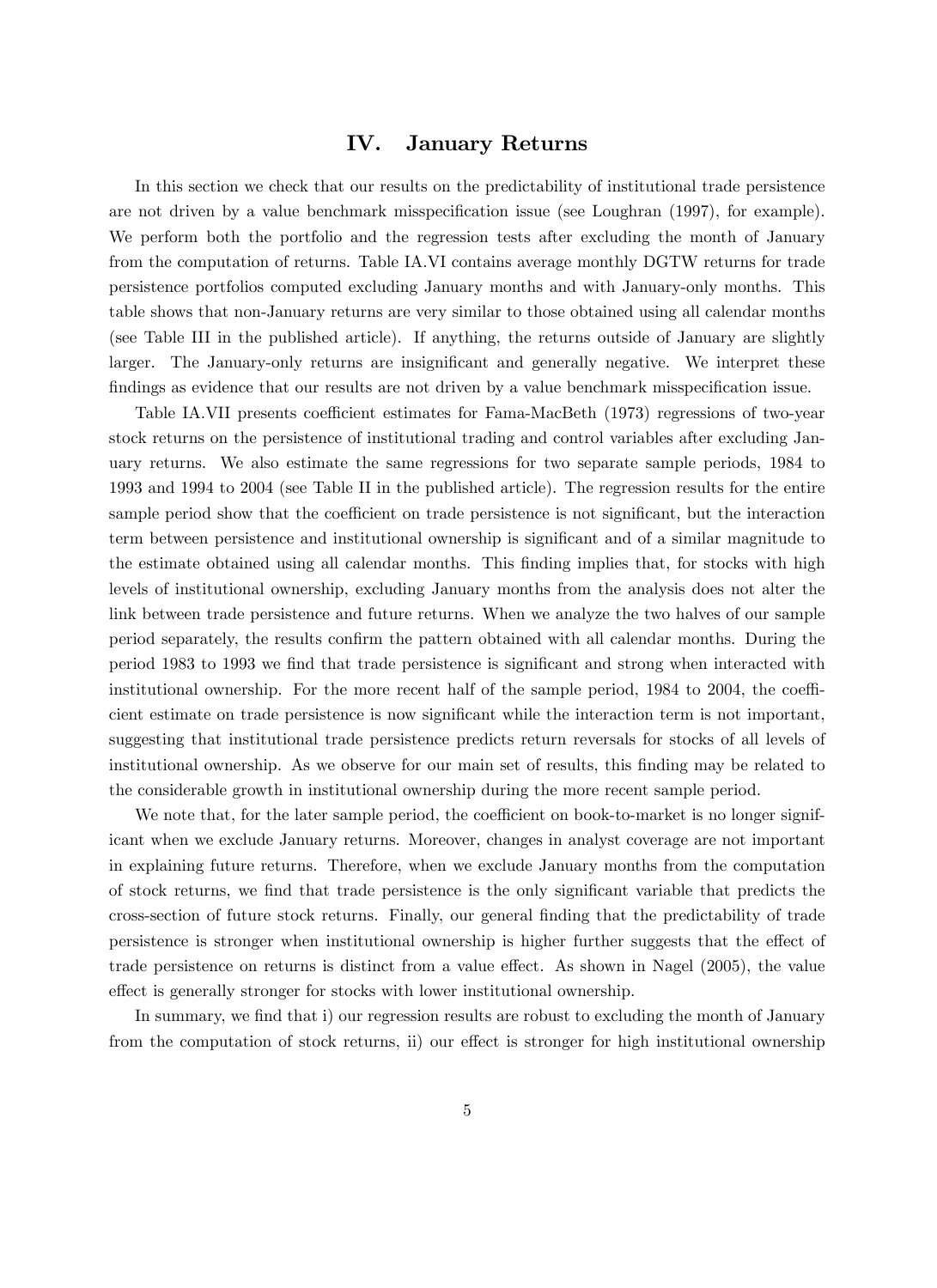stocks, and iii) our effect is stronger in the later subperiod. As all of these findings are in stark contrast to stylized facts about the value effect, we conclude that our results are not driven by a bad value benchmark problem but represent a distinct phenomenon.

# V. Additional Results

In this section we present a set of tables containing descriptive statistics, further results on the predictability of institutional trade persistence, and further robustness tests. We describe these tables brieáy. Table IA.VIII reports descriptive statistics on the sample of institutional investors used in our study. Table IA.IX contains estimates from cross-sectional regressions of future returns on institutional trade persistence; the dependent variable is the non-overlapping quarterly return of a stock measured over a period of one to eight quarters in the future. Table IA.X contains Öve-factor alphas (value-weighted) for trade persistence portfolios sorted by NYSE market capitalization; the returns are computed for the two sample periods 1983 to 1993 and 1994 to 2004. Table IA.XI displays coefficient estimates from predictive regressions of two-year stock returns on trade persistence and control variables, both by tercile of NYSE market capitalization and by subperiod. Finally, Table IA.XII reports one-year and two-year raw returns for trade persistence portfolios; the returns are computed for each year in the sample.

# References

Carhart, Mark, 1997, On persistence in mutual fund performance, Journal of Finance 52, 57-82. Daniel, Kent, Mark Grinblatt, Sheridan Titman, and Russ Wermers, 1997, Measuring mutual fund performance with characteristic-based benchmarks, *Journal of Finance* 52, 1035–1058.

Fama, Eugene, and James MacBeth, 1973, Risk, return, and equilibrium: Empirical tests, Journal of Political Economy 81, 607-636.

Fama, Eugene, and Kenneth R. French, 1993, Common risk factors in the returns on stocks and bonds, Journal of Financial Economics 33, 3-56.

Lakonishok, Josef, Andrei Shleifer, and Robert W. Vishny, 1992, The impact of institutional trading on stock prices, Journal of Financial Economics 32, 23-43.

Loughran, Tim, 1997, Book-to-market across firm size, exchange, and seasonality: Is there an effect? Journal of Financial and Quantitative Analysis 32, 249-268.

Nagel, Stefan, 2005, Short sales, institutional investors and the cross-section of stock returns, Journal of Financial Economics 78, 277-309.

Newey, Whitney K., and Kenneth D. West, 1987, A simple, positive semi-definite, heteroskedasticity and autocorrelation consistent covariance matrix, Econometrica 55, 703-708.

Pastor, Lubos, and Robert F. Stambaugh, 2003, Liquidity risk and expected stock returns, Journal of Political Economy 111,  $642-685$ .

Wermers, Russ, 1999, Mutual fund herding and the impact on stock prices, *Journal of Finance* 54, 581-622.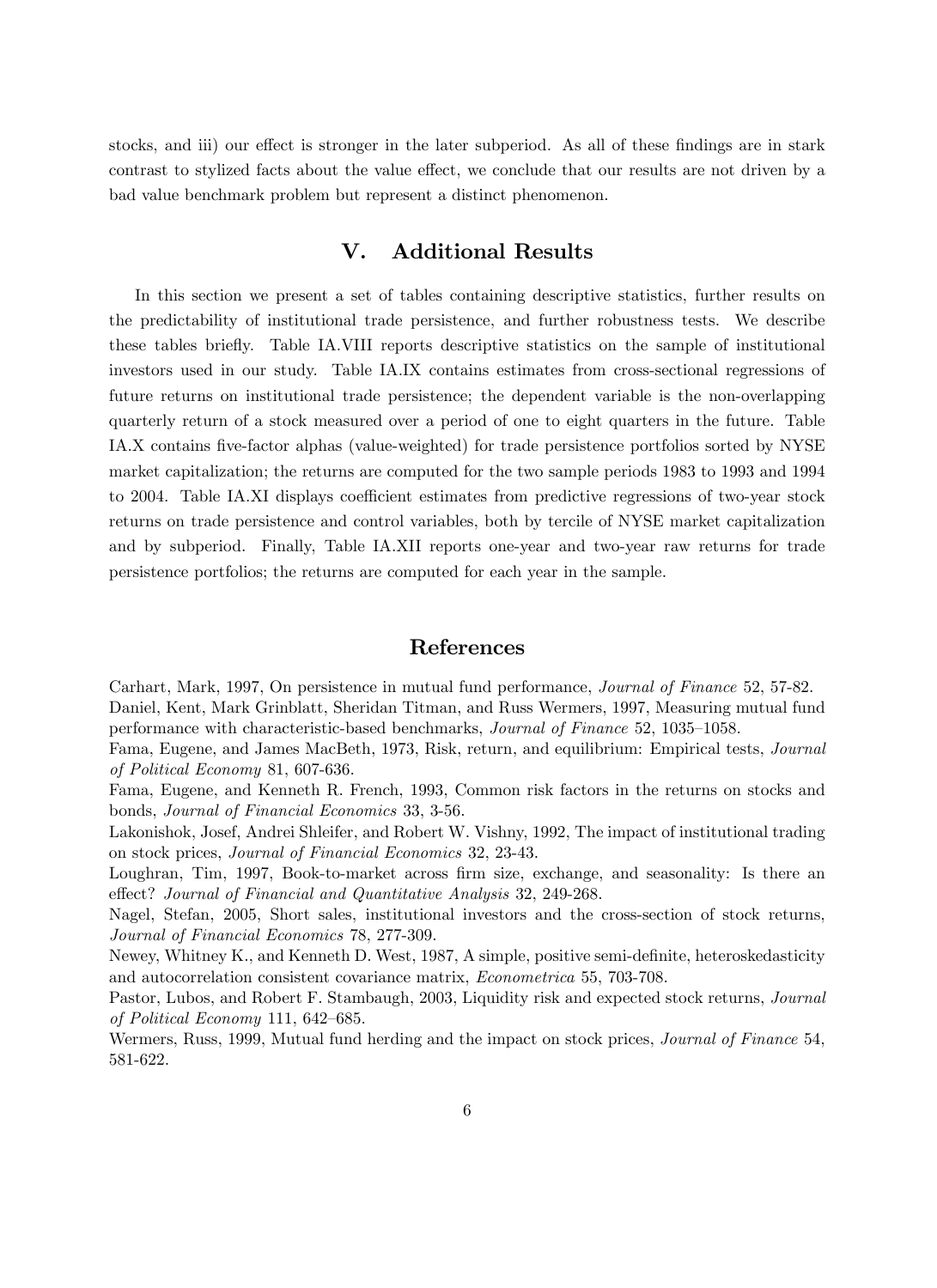#### Table IA.I

# Adjusted Return Differentials for Institutional Trade Persistence Portfolios Equally Weighted Portfolios

This table reports average monthly return differentials between portfolios of stocks persistently sold by institutions for *n* quarters and portfolios of stocks persistently bought by institutions for *n* quarters  $(-n, n)$ . The portfolios are equally weighted. Institutional trade persistence is measured over three, four, and five or more quarters. Holding periods are three months to 30 months. Five-factor alphas are estimated intercepts from the five-factor model, which includes the three Fama-French (1993) factors, the Carhart (1997) momentum factor, and the Pastor and Stambaugh (2003) liquidity factor. DGTW returns are measured using characteristic-matched benchmarks (size, book-to-market, and momentum) as in Daniel et al. (1997). Estimates are reported in % per month. t-statistics are in parentheses. \*, \*\*, \*\*\* indicates statistical significance at the  $10\%$ ,  $5\%$ , and  $1\%$  level, respectively.

|             |               |           |               |           |                            | Panel A: Five-factor alphas (EW) |           |           |           |           |
|-------------|---------------|-----------|---------------|-----------|----------------------------|----------------------------------|-----------|-----------|-----------|-----------|
|             |               |           |               |           | Holding period             |                                  |           |           |           |           |
| Persistence | $3\mathrm{m}$ | 6m        | $9\mathrm{m}$ | 12m       | 15m                        | 18 <sub>m</sub>                  | 21m       | 24m       | 27m       | 30m       |
|             |               |           |               |           |                            |                                  |           |           |           |           |
| $(-3,3)$    | $0.52***$     | $0.46***$ | $0.41***$     | $0.42***$ | $0.38***$                  | $0.38***$                        | $0.35***$ | $0.34***$ | $0.34***$ | $0.34***$ |
|             | (3.09)        | (3.22)    | (3.33)        | (3.71)    | (3.58)                     | (3.63)                           | (3.46)    | (3.65)    | (3.76)    | (3.93)    |
| $(-4,4)$    | $0.52**$      | $0.50***$ | $0.60***$     | $0.50***$ | $0.54***$                  | $0.48***$                        | $0.49***$ | $0.48***$ | $0.48***$ | $0.44***$ |
|             | (2.43)        | (2.65)    | (3.49)        | (3.22)    | (3.53)                     | (3.27)                           | (3.52)    | (3.71)    | (3.95)    | (3.81)    |
|             |               |           |               |           |                            |                                  |           |           |           |           |
| $(-5,5)$    | $1.04***$     | $0.92***$ | $0.86***$     | $0.79***$ | $0.75***$                  | $0.73***$                        | $0.69***$ | $0.66***$ | $0.63***$ | $0.59***$ |
|             | (4.34)        | (3.97)    | (3.89)        | (3.73)    | (3.71)                     | (3.79)                           | (3.76)    | (3.79)    | (3.76)    | (3.72)    |
|             |               |           |               |           | Panel B: DGTW returns (EW) |                                  |           |           |           |           |
|             |               |           |               |           | Holding period             |                                  |           |           |           |           |
| Persistence | $3\mathrm{m}$ | 6m        | 9m            | 12m       | 15m                        | 18 <sub>m</sub>                  | 21m       | 24m       | 27m       | 30m       |
|             | 0.13          | $0.17*$   | $0.18**$      | $0.25***$ | $0.22***$                  | $0.21***$                        | $0.21***$ | $0.21***$ | $0.21***$ | $0.19***$ |
| $(-3,3)$    |               |           |               |           |                            |                                  |           |           |           |           |
|             | (1.10)        | (1.85)    | (2.13)        | (3.19)    | (3.08)                     | (3.06)                           | (3.24)    | (3.45)    | (3.58)    | (3.58)    |
| $(-4,4)$    | $0.35***$     | $0.33**$  | $0.45***$     | $0.38***$ | $0.39***$                  | $0.39***$                        | $0.38***$ | $0.36***$ | $0.34***$ | $0.31***$ |
|             | (2.05)        | (2.35)    | (3.69)        | (3.53)    | (3.80)                     | (3.94)                           | (4.02)    | (4.15)    | (4.15)    | (3.97)    |
| $(-5,5)$    | $0.66***$     | $0.62***$ | $0.57***$     | $0.52***$ | $0.50***$                  | $0.48***$                        | $0.46***$ | $0.45***$ | $0.42***$ | $0.39***$ |
|             | (4.01)        | (4.06)    | (3.91)        | (3.74)    | (3.68)                     | (3.62)                           | (3.68)    | (3.75)    | (3.76)    | (3.66)    |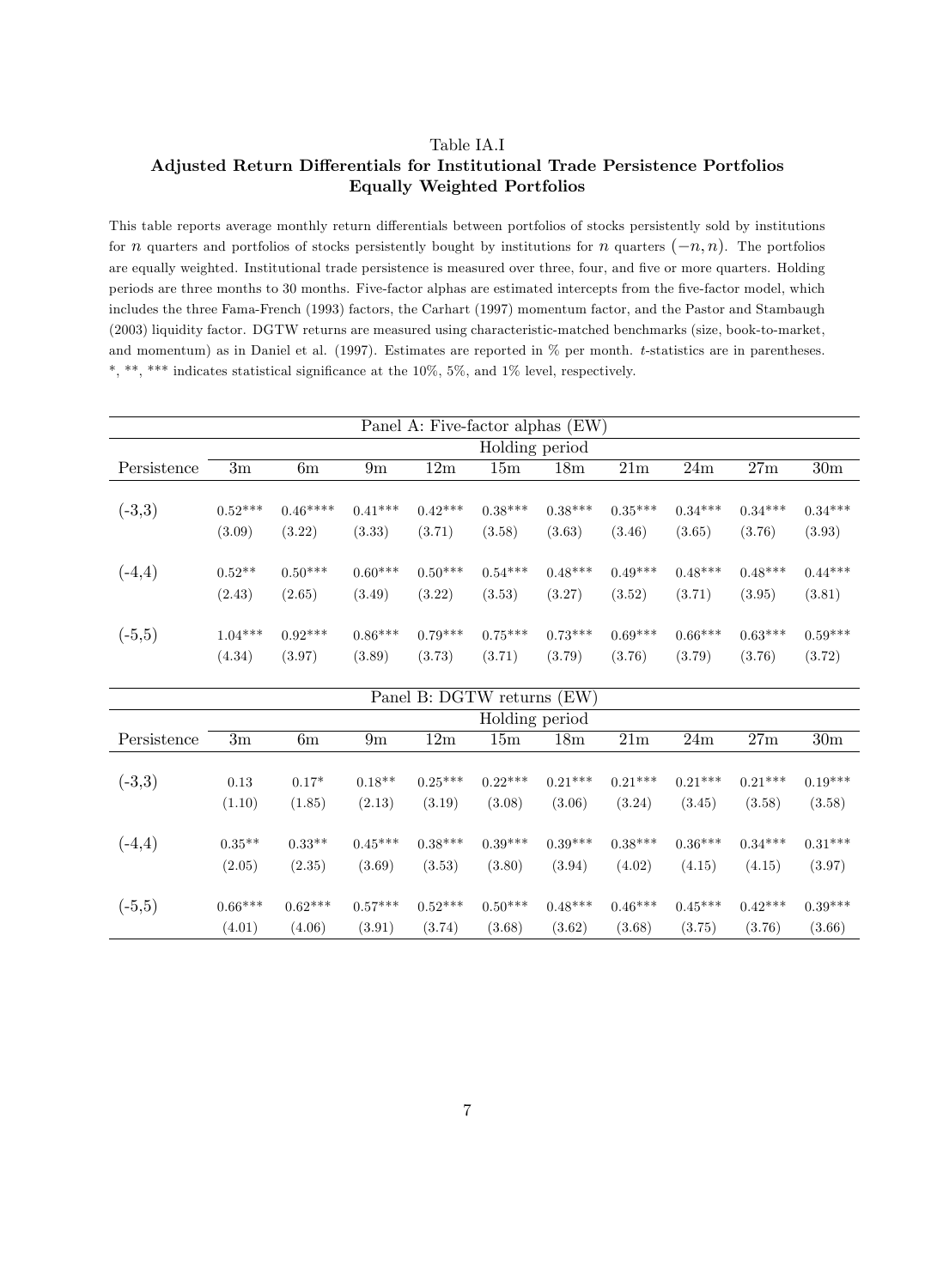| $\frac{1}{2}$<br>$\frac{1}{2}$<br>ì | )<br> }<br> <br>$\frac{1}{2}$ Metropole $\frac{1}{2}$<br>$-1 - 1 + 1 + 1 + 1 - 2$<br>as of lnsy.<br>)<br>)<br>)<br> <br>urtfolios Based on Alternative N'<br>۔<br>د<br>$5 - 5 - 5$<br>$\frac{1}{2}$<br>ſ<br>1 |
|-------------------------------------|---------------------------------------------------------------------------------------------------------------------------------------------------------------------------------------------------------------|
|                                     | Ï<br>)                                                                                                                                                                                                        |
|                                     | I                                                                                                                                                                                                             |

This table reports time-series averages of quarterly cross-sectional means and medians for characteristics of portfolios based on institutional trade persistence, constructed from alternative measures of institutional net trade. All variables are defined in Table I of the main article, except for net trade. The measures of net trade used in this analysis are as follows:  $d_{i,t}^{Out}$  is the change in the number of shares of stock i in the institutional aggregate portfolio from the end of quarter  $t-1$  to the end of quarter t, scaled by shares outstanding.  $d_{i,t}^{V\rho d}$  is the change in the number of shares of stock i in This table reports time-series averages of quarterly cross-sectional means and medians for characteristics of portfolios based on institutional trade The measures of net trade used in this analysis are as follows:  $d_{i,t}^{Out}$  is the change in the number of shares of stock i in the institutional aggregate portfolio from the end of quarter t  $-1$  to the end of quarter t, scaled by shares outstanding.  $d_{i,t}^{VQ}$  is the change in the number of shares of stock i in persistence, constructed from alternative measures of institutional net trade. All variables are defined in Table I of the main article, except for net trade. the institutional aggregate portfolio from the end of quarter  $t-1$  to the end of quarter  $t$ , scaled by trading volume. the institutional aggregate portfolio from the end of quarter  $t-1$  to the end of quarter  $t$ , scaled by trading volume.

|                                           | Number                                    | $d_{i,t}^{Out}$            | Mkt Cap         | Mkt Cap             | NYSE Cap                                    | $\rm B/M$                                           | Share         | Inst.      | $\rm Past$    |
|-------------------------------------------|-------------------------------------------|----------------------------|-----------------|---------------------|---------------------------------------------|-----------------------------------------------------|---------------|------------|---------------|
| $\label{eq:persitence} Persistence^{Out}$ | of stocks                                 | (median)                   | $(\text{mean})$ | median)             | Decile                                      |                                                     | Turnover      | Ownership  | Return        |
| ကု                                        | 178                                       | $-0.005$                   | 449.19          | $26.66\,$           |                                             | 1.09                                                | 0.39          | 0.14       | $-0.024$      |
|                                           | 136                                       | $-0.008$                   | 800.66          | $46.09$             | $\begin{array}{c} 2.02 \\ 2.57 \end{array}$ |                                                     | $0.46\,$      | $\rm 0.19$ | $-0.028$      |
|                                           | $\begin{array}{c} 258 \\ 514 \end{array}$ | $-0.009$                   | 862.91          | $60.14\,$           | $2.87\,$                                    | $\begin{array}{c} 1.16 \\ 1.01 \end{array}$         | $0.50\,$      | 0.21       | $-0.034$      |
| بہ                                        |                                           | $-0.010$                   | 1,003.58        | $80.31\,$           | 3.23                                        | 0.90                                                | $\,0.53$      | 0.25       | $-0.033$      |
|                                           | 2256                                      | 0.002                      | 1,094.86        | $\hphantom{0}95.31$ | $3.57\,$                                    | $0.74\,$                                            | 0.54          | 0.28       | $-0.005$      |
|                                           | $505\,$                                   | 0.020                      | 1,186.76        | 164.87              | 4.04                                        | 0.63                                                | $\!0.61$      | 0.33       | 0.037         |
|                                           | 256                                       | 0.023                      | 1,259.29        | 198.95              | 4.31                                        | 75.0                                                | $\!79.0\!$    | $\rm 0.36$ | 0.039         |
|                                           | 139                                       | 0.026                      | 1,353.06        | 234.36              | 4.51                                        | $\,0.53$                                            | 0.74          | 0.39       | 0.042         |
|                                           | 190                                       | 0.029                      | 1,419.94        | 314.63              | 4.97                                        | 0.46                                                | 0.82          | 0.45       | 0.042         |
|                                           |                                           |                            |                 |                     |                                             |                                                     |               |            |               |
|                                           | Number                                    | $\overline{d_{i,t}^{Vol}}$ | Mkt Cap         | Mkt Cap             | NYSE Cap                                    | $_{\rm B/M}$                                        | Share         | Inst.      | $_{\rm Past}$ |
| Persistence <sup>Vol</sup>                | of stocks                                 | (median)                   | $(\text{mean})$ | median)             | Decile                                      |                                                     | Turnover      | Ownership  | Return        |
| ကု                                        | 166                                       | $-0.017$                   | 730.06          | $29.62\,$           | $2.32\,$                                    | 1.04                                                | 0.49          | $0.17\,$   | $-0.030$      |
|                                           | 137                                       | $-0.021$                   | 916.22          | $50.83\,$           | 2.78                                        |                                                     | $0.55\,$      | $\!0.21\!$ | $-0.035$      |
|                                           | $259\,$                                   | $-0.024$                   | 989.95          | $63.75\,$           | 3.04                                        | $\begin{array}{c} 1.10 \\ 1.01 \\ 0.89 \end{array}$ | $0.57$ $0.56$ | 0.23       | $-0.037$      |
|                                           | 518                                       | $-0.025$                   | 1,070.52        | 83.05               | $\!3.32\!$                                  |                                                     |               | 0.26       | $-0.036$      |
|                                           | 2262                                      | $0.008\,$                  | 1,093.07        | 94.93               | $3.58\,$                                    | $0.74\,$                                            | $0.55\,$      | 0.28       | $-0.003$      |
|                                           | 510                                       | 0.059                      | 1,116.51        | 150.51              | $3.95\,$                                    | $\!0.64\!$                                          | 75.0          | $\!0.32\!$ | 0.039         |
|                                           | 258                                       | $\!0.063$                  | 1,100.79        | 177.32              | 4.14                                        | $0.58\,$                                            | $\rm 0.60$    | 0.34       | 0.039         |
|                                           | 139                                       | 0.065                      | 1,136.12        | 203.52              | 4.25                                        | $0.56\,$                                            | 0.63          | $\!0.36\!$ | 0.042         |
|                                           | 181                                       | 0.069                      | 1,251.10        | 250.11              | 4.54                                        | 0.52                                                | 0.65          | 0.40       | 0.038         |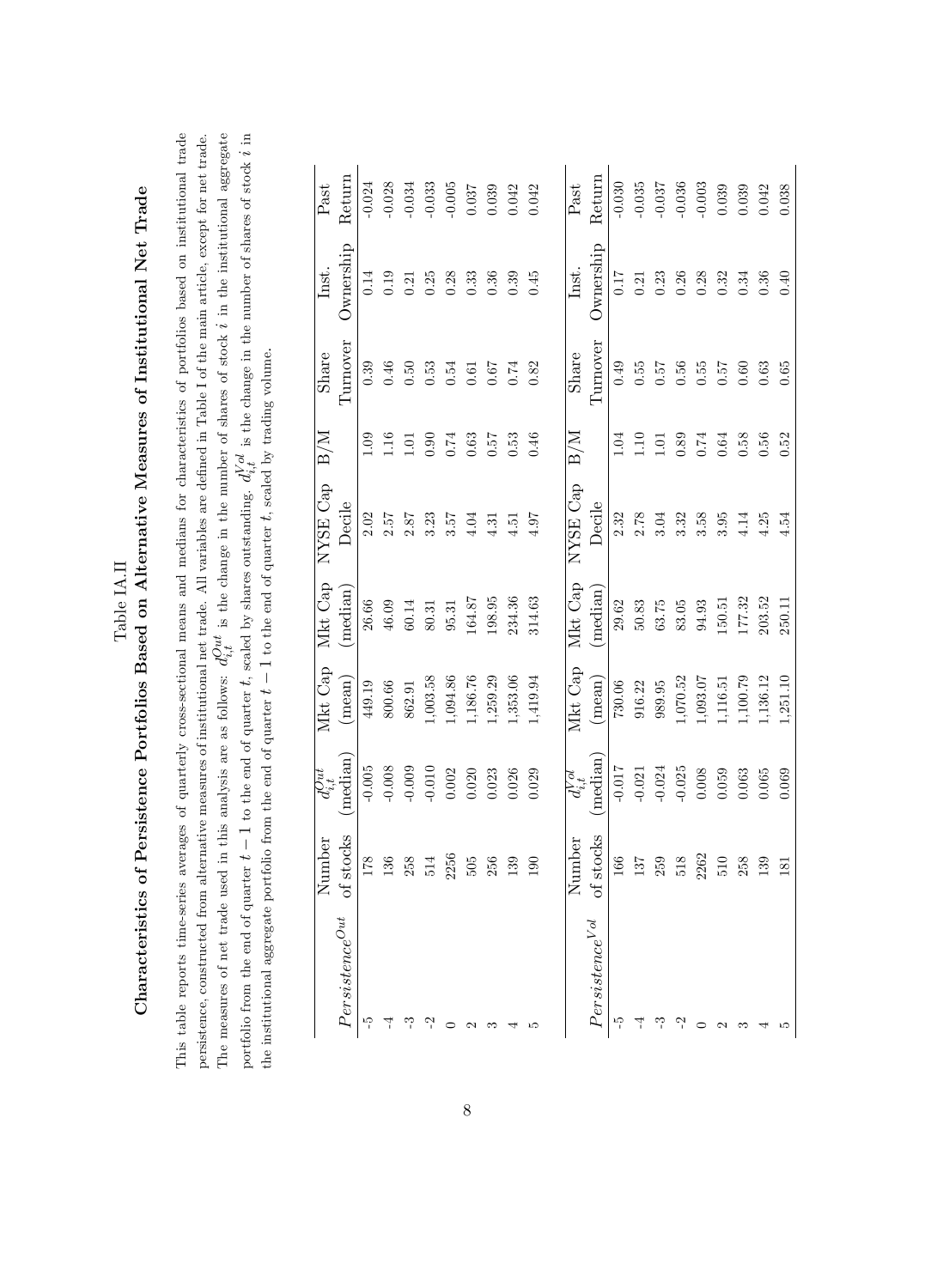#### Table IA.III

### Cross-sectional Predictive Regressions of Long-term Stock Returns Alternative Measures of Institutional Net Trade

This table reports coefficient estimates from predictive regressions of cumulative eight-quarter market-adjusted returns on past trade persistence, past returns, and control variables. The independent variables are defined in Tables I and II of the main article. Institutional trade persistence  $P_{i,t}^{Out}$  is computed from net trade, where the change in shares is scaled by shares outstanding  $(d_{i,t}^{Out})$ . Institutional trade persistence  $P_{i,t}^{Vol}$  is computed from net trade, where the change in shares is scaled by trading volume  $(d_{i,t}^{Vol})$ . The regression estimates are time-series averages of quarterly cross-sectional coefficients, following Fama-MacBeth (1973). Standard errors are adjusted for autocorrelation as in Newey-West (1987). t-statistics are in parentheses. \*, \*\*, \*\*\* indicates statistical significance at the 10%, 5%, and 1% level, respectively.

|                  | Shares Outstanding |             |                  | Trading Volume |             |
|------------------|--------------------|-------------|------------------|----------------|-------------|
| $P_{i,t}^{Out}$  | $-0.018***$        | $-0.023***$ | $P_{i,t}^{Vol}$  | $-0.018***$    | $-0.023***$ |
|                  | $(-4.50)$          | $(-5.04)$   |                  | $(-3.63)$      | $(-4.27)$   |
| $R_{i,t:t-15}$   | $-0.039*$          |             | $R_{i,t:t-15}$   | $-0.039*$      |             |
|                  | $(-1.83)$          |             |                  | $(-1.84)$      |             |
| $R_{i,t-4:t-15}$ |                    | $-0.020$    | $R_{i,t-4:t-15}$ |                | $-0.020$    |
|                  |                    | $(-1.28)$   |                  |                | $(-1.29)$   |
| $cap_{i,t}$      | $-0.038*$          | $-0.038*$   | $cap_{i,t}$      | $-0.038*$      | $-0.039*$   |
|                  | $(-1.91)$          | $(-1.88)$   |                  | $(-1.91)$      | $(-1.89)$   |
| $bm_{i,t}$       | $0.045**$          | $0.062***$  | $bm_{i,t}$       | $0.045**$      | $0.063***$  |
|                  | (2.37)             | (2.86)      |                  | (2.39)         | (2.87)      |
| $own_{i,t}$      | $-0.014$           | $-0.011$    | $own_{i,t}$      | $-0.015$       | $-0.012$    |
|                  | $(-1.33)$          | $(-1.10)$   |                  | $(-1.45)$      | $(-1.23)$   |
| $turn_{i,t}$     | 0.033              | 0.021       | $turn_{i,t}$     | 0.031          | 0.019       |
|                  | (1.37)             | (0.93)      |                  | (1.33)         | (0.87)      |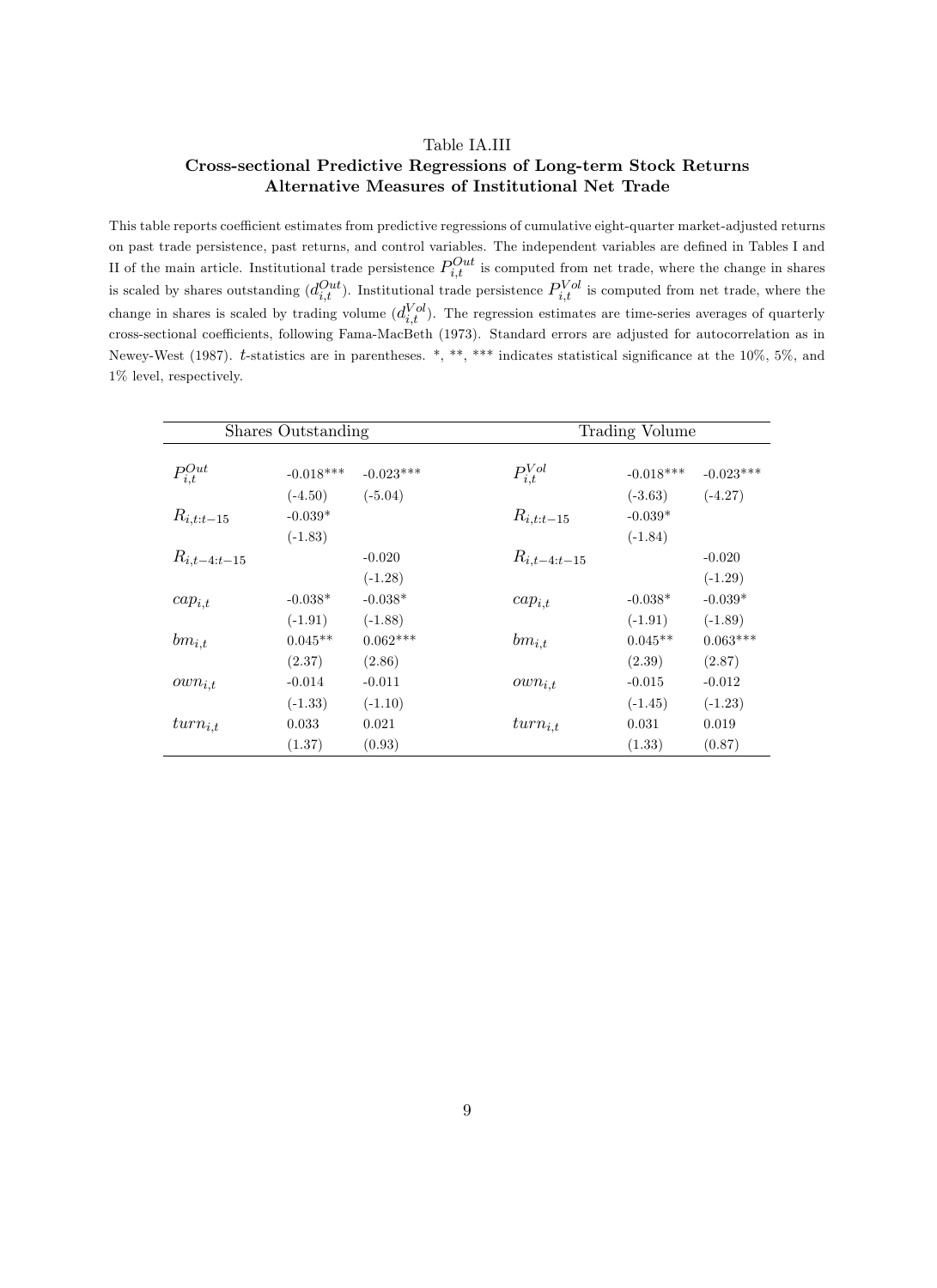#### Table IA.IV

### Cross-sectional Predictive Regressions of Long-term Stock Returns Alternative Measures of Herding

This table reports coefficient estimates from predictive regressions of cumulative eight-quarter market-adjusted returns on past trade persistence, past returns, and control variables. The independent variables are deÖned in Tables I and II of the main article, except for trade persistence. Institutional trade persistence  $P_{i,t}$  is constructed using the following three alternative measures of herding: (1) "p herding": Trade persistence is based on trade imbalance  $p_{i,t}$ , the ratio of buyers of stock i in quarter t to the total number of active traders in the stock. Buys and sells are defined each quarter relative to the median. (2)  $\text{``BHM}$  herding": Trade persistence is based on the buy herding measure  $BHM_{i,t}.$  (3) "SHM herding": Trade persistence is based on the sell herding measure  $SHM_{i,t}.$  The signed herding measures are constructed as in Wermers (1999) and are described in the text. Trade persistence varies between -5 and 5. For trade persistence based on trade imbalance, a value of -5 indicates that a stock exhibits persistent sell herding (low  $p_{i,t}$ ) for five or more consecutive quarters, and a value of 5 indicates that a stock exhibits buy herding (high  $p_{i,t}$ ) for five or more consecutive quarters. For trade persistence based on the signed herding measures, a value of -5 indicates low buy or sell herding (low  $SHM_{i,t}$  or low  $SHM_{i,t}$ ) for five or more consecutive quarters, while a value of 5 indicates intense buy or sell herding (high  $HHM_{i,t}$  or high  $SHM_{i,t}$ ) for five or more consecutive quarters. The regression estimates are time-series averages of quarterly cross-sectional coefficients, following Fama-MacBeth (1973). Standard errors are adjusted for autocorrelation as in Newey-West (1987).  $t$ -statistics are in parentheses.  $*,$ \*\*, \*\*\* indicates statistical significance at the  $10\%$ , 5%, and 1% level, respectively.

|                  |             | $p \, \mathit{herding}$ |           | <b>BHM</b> herding |            | <b>SHM</b> herding |
|------------------|-------------|-------------------------|-----------|--------------------|------------|--------------------|
|                  |             |                         |           |                    |            |                    |
| $P_{i,t}$        | $-0.020***$ | $-0.025***$             | $-0.006$  | $-0.009$           | $0.011**$  | $0.013**$          |
|                  | $(-3.88)$   | $(-3.46)$               | $(-0.79)$ | $(-1.05)$          | (2.00)     | (2.15)             |
| $R_{i,t:t-15}$   | $-0.019$    |                         | $-0.028$  |                    | $-0.013$   |                    |
|                  | $(-0.95)$   |                         | $(-1.50)$ |                    | $(-0.61)$  |                    |
| $R_{i,t-4:t-15}$ |             | $-0.008$                |           | $-0.020$           |            | $-0.003$           |
|                  |             | $(-0.54)$               |           | $(-1.46)$          |            | $(-0.17)$          |
| $cap_{i,t}$      | $-0.025$    | $-0.026$                | $-0.033$  | $-0.033$           | $-0.024$   | $-0.025$           |
|                  | $(-1.15)$   | $(-1.13)$               | $(-1.57)$ | $(-1.46)$          | $(-1.02)$  | $(-1.01)$          |
| $bm_{i,t}$       | $0.091**$   | $0.103**$               | 0.071     | 0.090              | $0.101**$  | $0.111**$          |
|                  | (2.43)      | (2.44)                  | (1.36)    | (1.56)             | (2.90)     | (2.83)             |
| $own_{i,t}$      | $-0.017*$   | $-0.016$                | $-0.002$  | 0.000              | $-0.028**$ | $-0.027**$         |
|                  | $(-1.64)$   | $(-1.61)$               | $(-0.17)$ | (0.01)             | $(-2.10)$  | $(-2.10)$          |
| $turn_{i,t}$     | 0.030       | 0.021                   | 0.012     | 0.001              | $0.047*$   | $0.039*$           |
|                  | (1.39)      | (1.03)                  | (0.58)    | (0.04)             | (1.87)     | (1.69)             |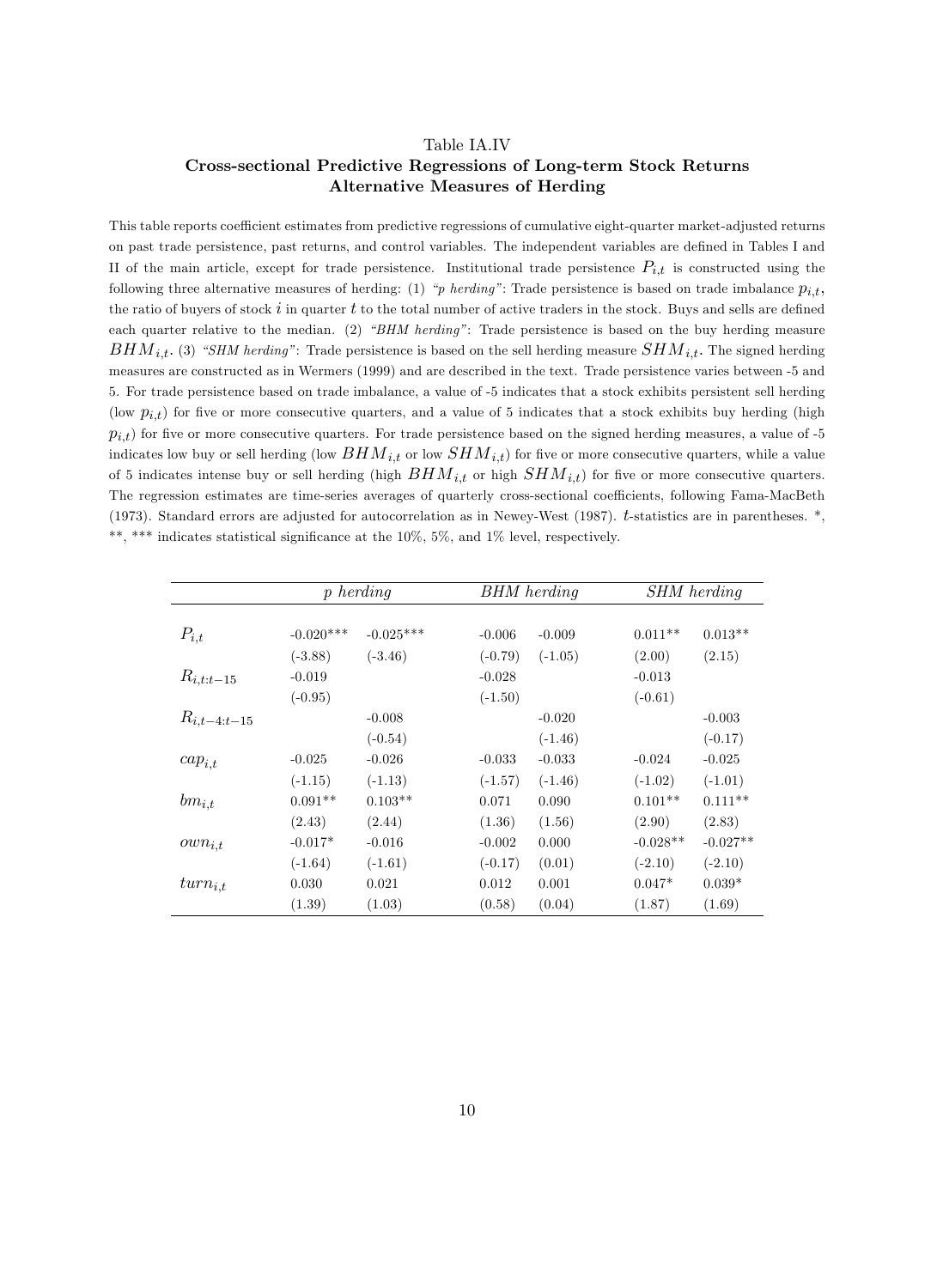### Table IA.V Estimated CAPM Alphas for Institutional Trade Persistence Portfolios

This table reports average monthly estimated intercepts (alphas) from the CAPM model for portfolios of stocks persistently traded by institutions for n consecutive quarters. Negative persistence numbers denote portfolios of stocks sold by institutions for n consecutive quarters, positive persistence numbers denote portfolios of stocks bought by institutions for  $n$  consecutive quarters. Persistence=0 denotes portfolios of stocks bought or sold for one quarter. Persistence= $(-n, n)$  denotes return differentials between stocks sold by institutions for n quarters and stocks bought by institutions for n quarters. Holding periods are three months to 30 months. Estimates are reported in % per month. t-statistics are in parentheses. \*, \*\*, \*\*\* indicates statistical significance at the  $10\%$ ,  $5\%$ , and  $1\%$  level, respectively. The portfolios are equally weighted in Panel A and value-weighted in Panel B.

|                  |              |              |              |                | Panel A: Equally weighted portfolios |                 |                   |               |                 |                |
|------------------|--------------|--------------|--------------|----------------|--------------------------------------|-----------------|-------------------|---------------|-----------------|----------------|
|                  |              |              |              |                |                                      | Holding period  |                   |               |                 |                |
| Persistence      | $3\ {\rm m}$ | $6\ {\rm m}$ | $9\ {\rm m}$ | $12 \text{ m}$ | $15~\mathrm{m}$                      | $18~\mathrm{m}$ | $\overline{2}1$ m | $24\ {\rm m}$ | $27~\mathrm{m}$ | $30 \text{ m}$ |
|                  |              |              |              |                |                                      |                 |                   |               |                 |                |
| $-5$             | $0.70**$     | $0.74**$     | $0.74***$    | $0.76***$      | $0.77***$                            | $0.76***$       | $0.75***$         | $0.75***$     | $0.73***$       | $0.72***$      |
|                  | (2.29)       | (2.50)       | (2.63)       | (2.78)         | (2.92)                               | (2.90)          | (2.91)            | (2.95)        | (2.96)          | (2.96)         |
| $-4$             | 0.39         | 0.42         | $0.52**$     | $0.48**$       | $0.57**$                             | $0.56**$        | $0.57**$          | $0.56**$      | $0.57**$        | $0.56**$       |
|                  | (1.34)       | (1.56)       | (2.01)       | (1.96)         | (2.32)                               | (2.37)          | (2.41)            | (2.47)        | (2.52)          | (2.53)         |
| $-3$             | 0.27         | 0.31         | $\rm 0.35$   | $0.42*$        | $0.40*$                              | $0.46**$        | $0.48**$          | $0.48**$      | $0.48**$        | $0.49**$       |
|                  | (1.03)       | (1.21)       | (1.46)       | (1.81)         | (1.80)                               | (2.05)          | (2.18)            | (2.19)        | (2.26)          | (2.33)         |
| $-2$             | 0.11         | 0.18         | $0.24\,$     | $0.27\,$       | $\rm 0.31$                           | $\rm 0.31$      | 0.33              | $0.35*$       | $0.36*$         | $0.37*$        |
|                  | (0.50)       | (0.82)       | (1.08)       | (1.27)         | (1.48)                               | (1.47)          | (1.61)            | (1.71)        | (1.75)          | (1.82)         |
| $\boldsymbol{0}$ | 0.11         | 0.12         | 0.14         | 0.16           | 0.18                                 | 0.20            | $\rm 0.21$        | 0.22          | 0.23            | 0.24           |
|                  | (0.55)       | (0.63)       | (0.73)       | (0.86)         | (0.95)                               | (1.04)          | (1.09)            | (1.17)        | (1.26)          | (1.33)         |
| $\overline{2}$   | 0.13         | 0.10         | 0.07         | 0.06           | 0.07                                 | 0.09            | 0.11              | 0.12          | 0.13            | 0.15           |
|                  | (0.65)       | (0.53)       | (0.42)       | (0.34)         | (0.38)                               | (0.50)          | (0.60)            | (0.68)        | (0.76)          | (0.85)         |
| $\sqrt{3}$       | 0.07         | 0.01         | $-0.01$      | $-0.01$        | $-0.01$                              | 0.02            | 0.04              | 0.04          | 0.06            | 0.07           |
|                  | (0.37)       | (0.07)       | $(-0.04)$    | $(-0.03)$      | $(-0.04)$                            | (0.12)          | (0.24)            | (0.24)        | (0.33)          | (0.42)         |
| $\overline{4}$   | $-0.02$      | $-0.06$      | $-0.12$      | $-0.12$        | $-0.11$                              | $-0.09$         | $-0.09$           | $-0.08$       | $-0.07$         | $-0.04$        |
|                  | $(-0.12)$    | $(-0.32)$    | $(-0.63)$    | $(-0.65)$      | $(-0.61)$                            | $(-0.53)$       | $(-0.53)$         | $(-0.45)$     | $(-0.40)$       | $(-0.21)$      |
| $\bf 5$          | $-0.28$      | $-0.24$      | $-0.25$      | $-0.26$        | $-0.25$                              | $-0.25$         | $-0.24$           | $-0.22$       | $-0.19$         | $-0.15$        |
|                  | $(-1.43)$    | $(-1.29)$    | $(-1.40)$    | $(-1.41)$      | $(-1.38)$                            | $(-1.43)$       | $(-1.33)$         | $(-1.22)$     | $(-1.05)$       | $(-0.87)$      |
|                  |              |              |              |                |                                      |                 |                   |               |                 |                |
|                  |              |              |              |                |                                      |                 |                   |               |                 |                |
| $(-3,3)$         | 0.20         | $0.29*$      | $0.35**$     | $0.42***$      | $0.41***$                            | $0.44***$       | $0.44***$         | $0.43***$     | $0.43***$       | $0.42***$      |
|                  | (0.98)       | (1.73)       | (2.42)       | (3.33)         | (3.59)                               | (4.04)          | (4.24)            | (4.45)        | (4.58)          | (4.81)         |
| $(-4,4)$         | $0.41*$      | $0.48**$     | $0.63***$    | $0.60***$      | $0.67***$                            | $0.66***$       | $0.66***$         | $0.64***$     | $0.64***$       | $0.60***$      |
|                  | (1.74)       | (2.29)       | (3.45)       | (3.66)         | (4.29)                               | (4.40)          | (4.62)            | (4.83)        | (5.12)          | (5.08)         |
| $(-5,5)$         | $0.97***$    | $0.98***$    | $1.00***$    | $1.02***$      | $1.02***$                            | $1.01***$       | $0.99***$         | $0.96***$     | $0.92***$       | $0.87***$      |
|                  | (3.52)       | (3.90)       | (4.29)       | (4.63)         | (4.88)                               | (5.06)          | (5.16)            | (5.30)        | (5.31)          | (5.33)         |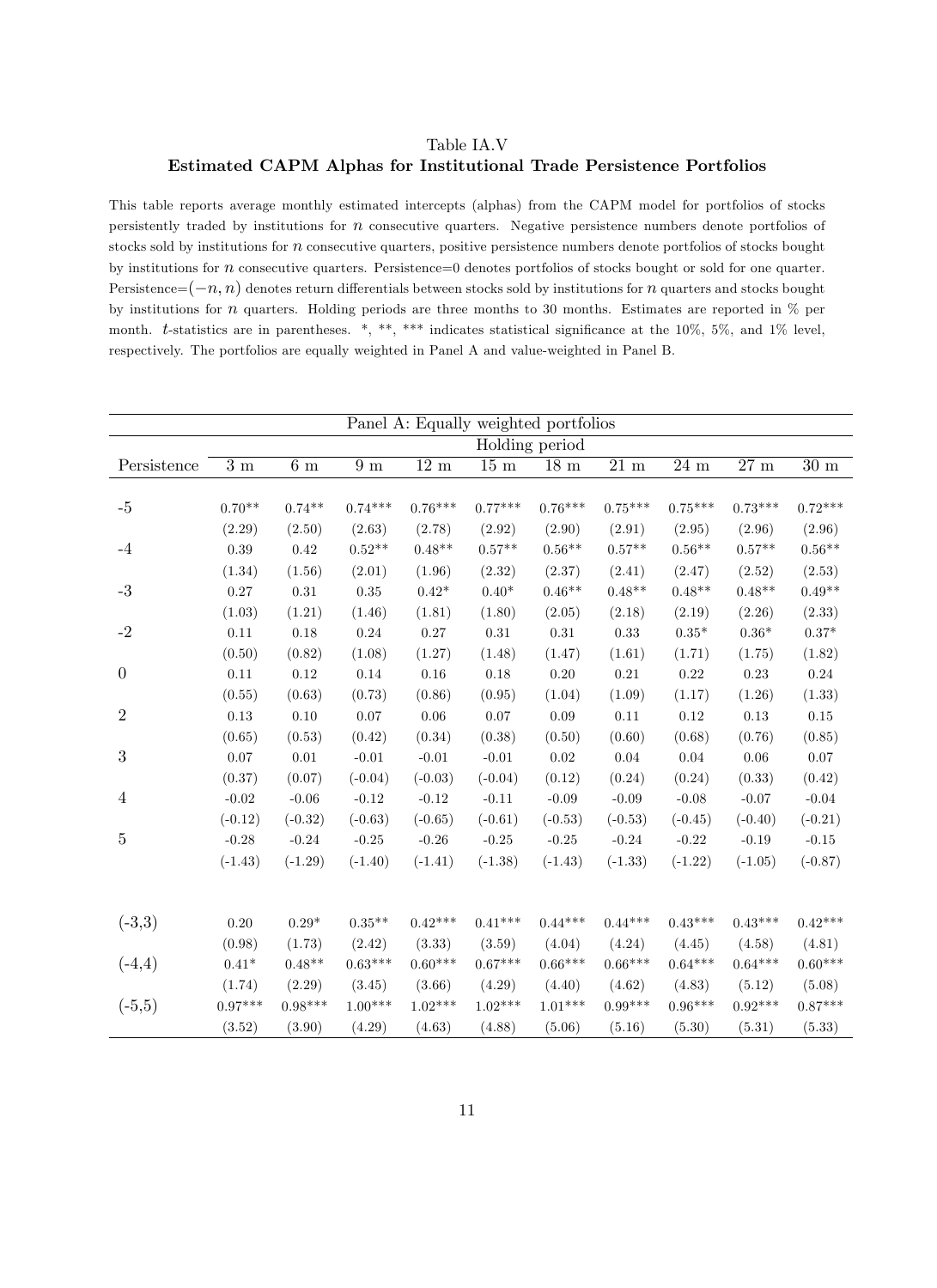|                  |                  |              |               | Panel B: Value-weighted portfolios |               |                   |                   |               |                 |                |
|------------------|------------------|--------------|---------------|------------------------------------|---------------|-------------------|-------------------|---------------|-----------------|----------------|
|                  |                  |              |               |                                    |               | Holding period    |                   |               |                 |                |
| Persistence      | $\overline{3}$ m | $6\ {\rm m}$ | 9m            | $12\ {\rm m}$                      | $15\ {\rm m}$ | $18 \text{ m}$    | $\overline{2}1$ m | $24\ {\rm m}$ | $27~\mathrm{m}$ | $30 \text{ m}$ |
|                  |                  |              |               |                                    |               |                   |                   |               |                 |                |
| $-5$             | 0.21             | $0.39**$     | $0.35**$      | $0.32**$                           | $0.30**$      | $0.30**$          | $0.32**$          | $0.31**$      | $0.33**$        | $0.32**$       |
|                  | (1.19)           | (2.37)       | (2.30)        | (2.10)                             | (2.00)        | (2.10)            | (2.28)            | (2.33)        | (2.46)          | (2.46)         |
| $-4$             | 0.14             | 0.09         | $0.24*$       | $0.19*$                            | $0.23**$      | $0.24**$          | $0.23**$          | $0.27***$     | $0.24***$       | $0.28***$      |
|                  | (0.67)           | (0.58)       | (1.89)        | (1.65)                             | (2.14)        | (2.49)            | (2.53)            | (3.13)        | (2.94)          | (3.50)         |
| $-3$             | $0.19\,$         | $0.19\,$     | $0.23**$      | $0.32***$                          | $0.28***$     | $0.26***$         | $0.25***$         | $0.25***$     | $0.24***$       | $0.23***$      |
|                  | (1.16)           | (1.45)       | (2.09)        | (3.17)                             | (2.95)        | (2.99)            | (3.13)            | (3.18)        | (3.24)          | (3.21)         |
| $-2$             | $0.11\,$         | $0.13\,$     | $0.12\,$      | $0.13^{\ast}$                      | $0.19***$     | $0.17***$         | $0.16***$         | $0.16***$     | $0.16***$       | $0.16***$      |
|                  | (0.93)           | (1.29)       | (1.46)        | (1.83)                             | (2.82)        | (2.76)            | (2.72)            | (2.94)        | (3.05)          | (3.00)         |
| $\boldsymbol{0}$ | $0.00\,$         | $0.01\,$     | $0.00\,$      | 0.02                               | $0.02\,$      | $\rm 0.03$        | 0.03              | 0.03          | $0.04\,$        | 0.04           |
|                  | (0.05)           | (0.21)       | (0.14)        | (0.55)                             | (0.68)        | (0.81)            | (0.98)            | (0.96)        | (1.18)          | (1.28)         |
| $\overline{2}$   | $-0.16$          | $-0.13$      | $-0.05$       | $-0.05$                            | $-0.08$       | $-0.04$           | $-0.03$           | 0.02          | $0.01\,$        | 0.00           |
|                  | $(-1.20)$        | $(-1.43)$    | $(-0.73)$     | $(-0.76)$                          | $(-1.55)$     | $(-0.79)$         | $(-0.61)$         | (0.39)        | (0.34)          | $(-0.05)$      |
| $\boldsymbol{3}$ | $-0.15$          | $-0.07$      | $-0.07$       | $-0.14*$                           | $-0.13$       | $-0.12$           | $-0.05$           | $-0.06$       | $-0.06$         | $-0.06$        |
|                  | $(-0.89)$        | $(-0.65)$    | $(-0.68)$     | $(-1.67)$                          | $(-1.56)$     | $(-1.53)$         | $(-0.70)$         | $(-0.91)$     | $(-0.97)$       | $(-0.96)$      |
| $\overline{4}$   | 0.04             | $-0.10$      | $-0.13$       | $-0.12$                            | $-0.13$       | $-0.08$           | $-0.09$           | $-0.11$       | $-0.11$         | $-0.11$        |
|                  | (0.25)           | $(-0.69)$    | $(-1.07)$     | $(-1.14)$                          | $(-1.35)$     | $(-0.85)$         | $(-1.02)$         | $(-1.27)$     | $(-1.37)$       | $(-1.32)$      |
| $\overline{5}$   | $-0.19$          | $-0.25$      | $-0.28*$      | $-0.26*$                           | $-0.23$       | $-0.25*$          | $-0.23*$          | $-0.22*$      | $-0.24*$        | $-0.25**$      |
|                  | $(-0.97)$        | $(-1.45)$    | $(-1.68)$     | $(-1.64)$                          | $(-1.52)$     | $(-1.70)$         | $(-1.64)$         | $(-1.65)$     | $(-1.79)$       | $(-1.98)$      |
|                  |                  |              |               |                                    |               |                   |                   |               |                 |                |
|                  |                  |              |               |                                    |               |                   |                   |               |                 |                |
| $(-3,3)$         | 0.34             | 0.26         | $0.30^{\ast}$ | $0.46***$                          | $0.41***$     | $0.38***$         | $0.30***$         | $0.31***$     | $0.30***$       | $0.29***$      |
|                  | (1.36)           | (1.48)       | (1.87)        | (3.23)                             | (3.02)        | (3.13)            | (2.74)            | (2.90)        | (2.91)          | (2.89)         |
| $(-4,4)$         | $0.09\,$         | 0.18         | $0.36**$      | $0.31*$                            | $0.36**$      | $0.32**$          | $0.32^{\ast\ast}$ | $0.38***$     | $0.35***$       | $0.38***$      |
|                  | (0.32)           | (0.82)       | (1.91)        | (1.76)                             | (2.21)        | (2.10)            | (2.24)            | (2.78)        | (2.74)          | (3.09)         |
| $(-5,5)$         | 0.40             | $0.64**$     | $0.63**$      | $0.58**$                           | $0.53**$      | $0.55^{\ast\ast}$ | $0.55**$          | $0.54**$      | $0.56**$        | $0.57***$      |
|                  | (1.31)           | (2.29)       | (2.40)        | (2.24)                             | (2.08)        | (2.24)            | (2.28)            | (2.31)        | (2.46)          | (2.59)         |

Table IA.V, continued Estimated CAPM Alphas for Institutional Trade Persistence Portfolios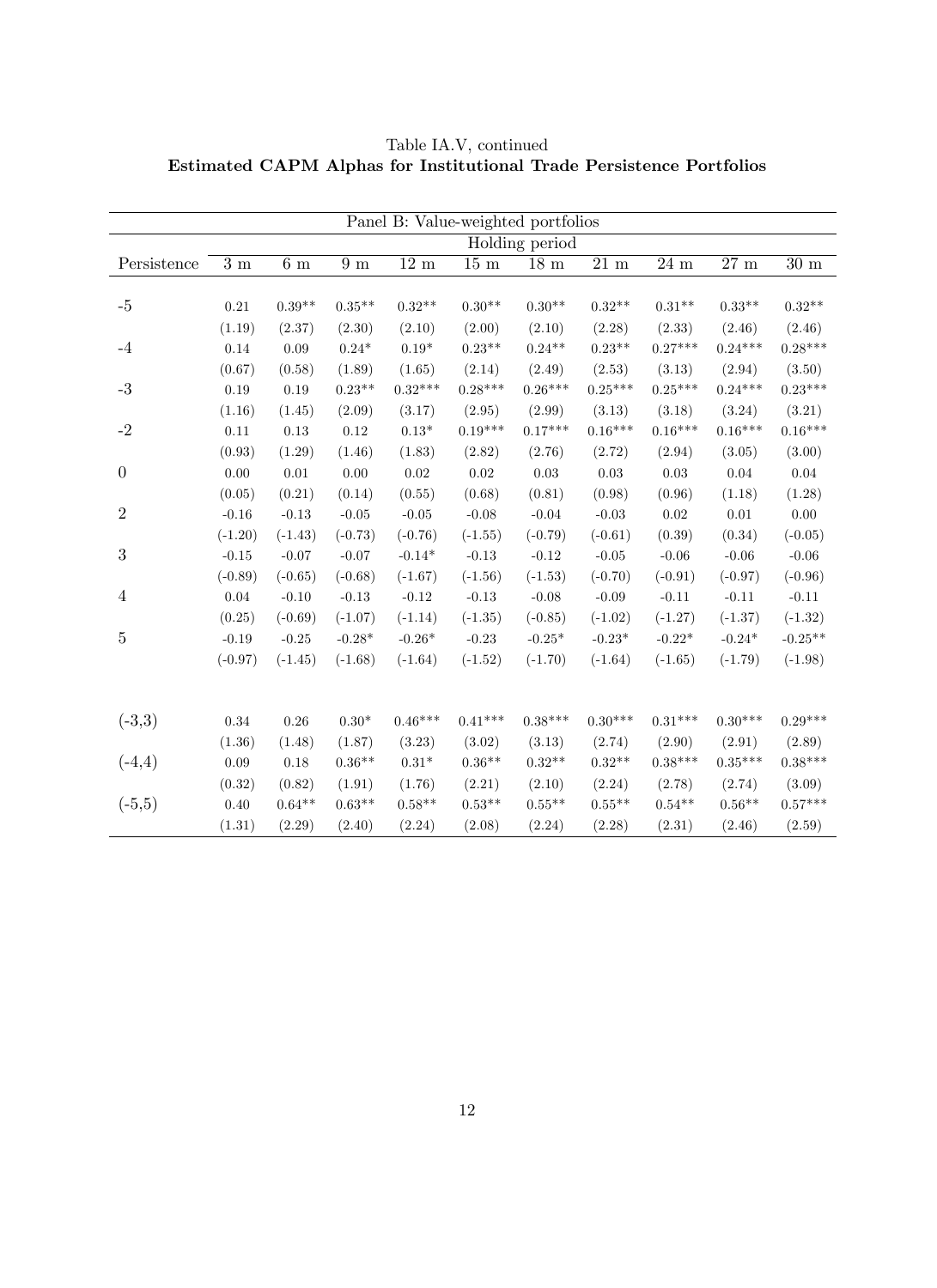#### Table IA.VI

# DGTW Return Differentials for Institutional Trade Persistence Portfolios Excluding January Months and January-only Months

This table reports average monthly return differentials between portfolios of stocks persistently sold by institutions for *n* quarters and portfolios of stocks persistently bought by institutions for *n* quarters  $(-n, n)$ . The portfolios are value-weighted. Institutional trade persistence is measured over three, four, and five or more quarters. Holding periods are three months to 30 months. DGTW returns are measured using characteristic-matched benchmarks (size, book-to-market, and momentum) as in Daniel et al. (1997). In Panel A returns are computed excluding January months; in Panel B returns are for January only. Estimates are reported in % per month. t-statistics are in parentheses. \*, \*\*\* indicates statistical significance at the  $10\%$ , 5%, and 1% level, respectively.

|             |           |        |        | Panel A: Excluding January months |          |                 |                 |           |           |                 |
|-------------|-----------|--------|--------|-----------------------------------|----------|-----------------|-----------------|-----------|-----------|-----------------|
|             |           |        |        |                                   |          | Holding period  |                 |           |           |                 |
| Persistence | 3m        | 6m     | 9m     | 12m                               | 15m      | 18 <sub>m</sub> | 21 <sub>m</sub> | 24m       | 27m       | 30 <sub>m</sub> |
|             |           |        |        |                                   |          |                 |                 |           |           |                 |
| $(-3,3)$    | 0.00      | 0.10   | 0.12   | $0.24**$                          | $0.22**$ | $0.20**$        | $0.19**$        | $0.20***$ | $0.20***$ | $0.19***$       |
|             | (0.02)    | (0.83) | (1.09) | (2.42)                            | (2.47)   | (2.43)          | (2.41)          | (2.71)    | (2.85)    | (2.70)          |
|             |           |        |        |                                   |          |                 |                 |           |           |                 |
| $(-4,4)$    | 0.22      | 0.14   | 0.21   | 0.15                              | 0.17     | $0.20*$         | $0.23**$        | $0.26**$  | $0.23**$  | $0.24***$       |
|             | (0.93)    | (0.79) | (1.45) | (1.18)                            | (1.50)   | (1.83)          | (2.20)          | (2.57)    | (2.44)    | (2.72)          |
|             |           |        |        |                                   |          |                 |                 |           |           |                 |
| $(-5,5)$    | $-0.04$   | 0.09   | 0.15   | 0.15                              | 0.15     | 0.19            | 0.22            | 0.20      | 0.20      | 0.20            |
|             | $(-0.20)$ | (0.48) | (0.85) | (0.88)                            | (0.88)   | (1.13)          | (1.34)          | (1.27)    | (1.34)    | (1.37)          |

|             |           |           |                |           | Panel B: January-only months |                |                 |           |           |                 |
|-------------|-----------|-----------|----------------|-----------|------------------------------|----------------|-----------------|-----------|-----------|-----------------|
|             |           |           |                |           |                              | Holding period |                 |           |           |                 |
| Persistence | 3m        | 6m        | 9 <sub>m</sub> | 12m       | 15m                          | 18m            | 21 <sub>m</sub> | 24m       | 27m       | 30 <sub>m</sub> |
|             |           |           |                |           |                              |                |                 |           |           |                 |
| $(-3,3)$    | 0.42      | $-0.22$   | $-0.40$        | $-0.22$   | $-0.23$                      | $-0.17$        | $-0.25$         | $-0.24$   | $-0.29$   | $-0.26$         |
|             | (0.98)    | $(-1.02)$ | $(-1.46)$      | $(-0.74)$ | $(-0.73)$                    | $(-0.56)$      | $(-0.95)$       | $(-0.97)$ | $(-1.32)$ | $(-1.13)$       |
|             |           |           |                |           |                              |                |                 |           |           |                 |
| $(-4,4)$    | $-0.45$   | $-0.75$   | $-0.52$        | $-0.39$   | $-0.08$                      | $-0.13$        | $-0.26$         | $-0.35$   | $-0.27$   | $-0.25$         |
|             | $(-0.87)$ | $(-1.40)$ | $(-1.03)$      | $(-0.87)$ | $(-0.22)$                    | $(-0.38)$      | $(-0.72)$       | $(-1.05)$ | $(-0.87)$ | $(-0.93)$       |
|             |           |           |                |           |                              |                |                 |           |           |                 |
| $(-5,5)$    | $-0.47$   | 0.19      | 0.28           | 0.20      | 0.02                         | 0.09           | 0.12            | 0.12      | 0.17      | 0.20            |
|             | $(-0.55)$ | (0.25)    | (0.41)         | (0.26)    | (0.02)                       | (0.12)         | (0.17)          | (0.19)    | (0.28)    | (0.34)          |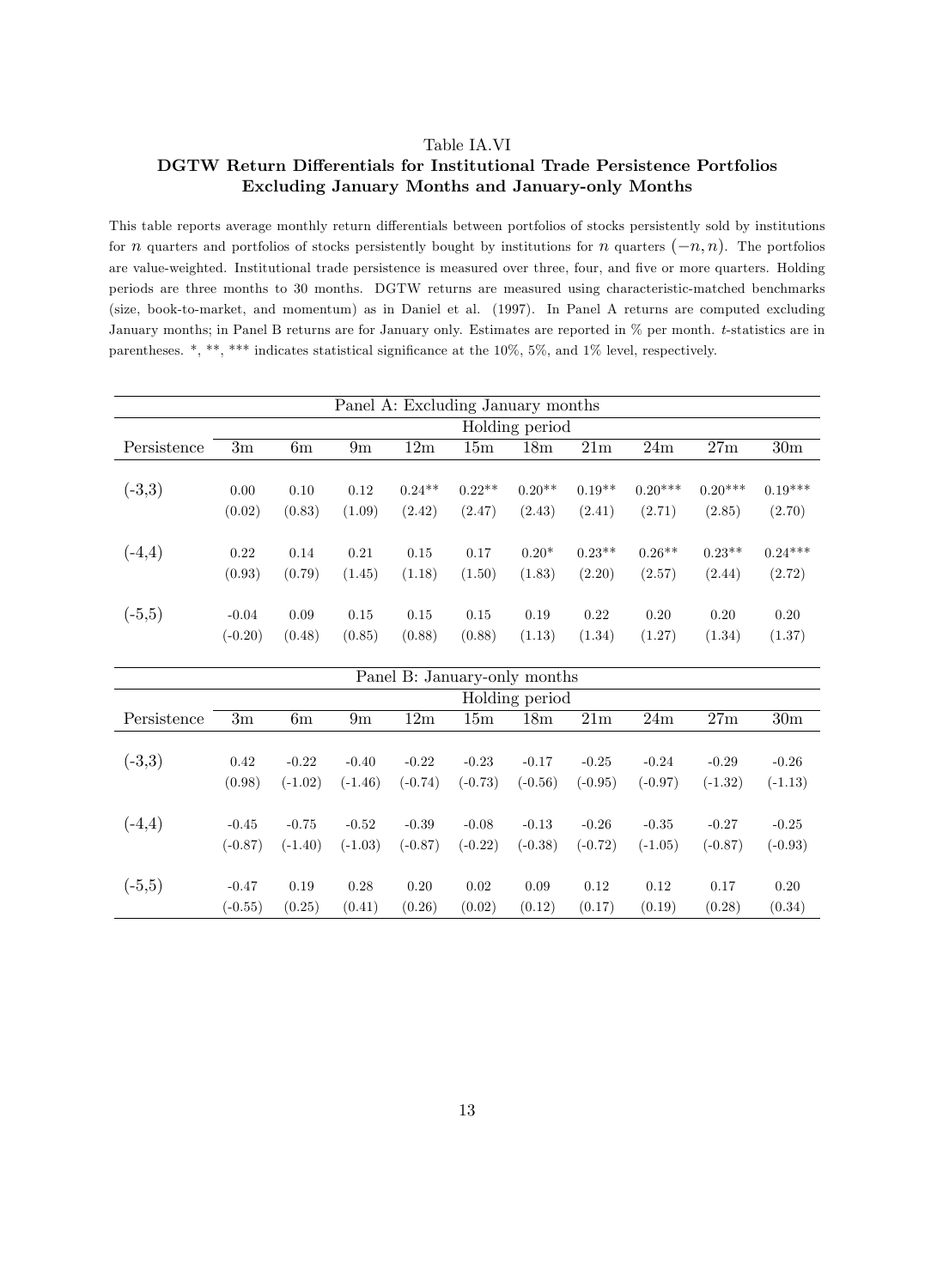# Table IA.VII Cross-sectional Predictive Regressions of Long-term Stock Returns Excluding January Months

This table reports Fama-MacBeth (1973) coefficient estimates from predictive regressions of cumulative eight-quarter market-adjusted returns, constructed after excluding January returns. Past returns are measured during four years up to quarter  $t$  ( $R_{i,t-15:t}$ ) or during three years skipping a year before quarter  $t$  ( $R_{i,t-15:t-4}$ ). The independent variables are described in Tables I and II of the main article. All independent variables are standardized using their quarterly cross-sectional mean and standard deviation. t-statistics (in parentheses) are adjusted following Newey-West (1987). \*, \*\*, \*\*\* indicates statistical significance at the 10%, 5%, and 1% level, respectively.

|                    |             | Entire sample | 1983 to 1993 |            |            | 1994 to 2004 |
|--------------------|-------------|---------------|--------------|------------|------------|--------------|
|                    |             |               |              |            |            |              |
| $Pers_{i,t}$       | $-0.002$    | $-0.003$      | 0.003        | 0.004      | $-0.009**$ | $-0.012**$   |
|                    | $(-0.71)$   | $(-0.90)$     | (0.78)       | (1.03)     | $(-2.49)$  | $(-2.45)$    |
| $Pers\_Rown_{i.t}$ | $-0.010**$  | $-0.010**$    | $-0.018***$  | $-0.018**$ | $-0.001$   | $-0.001$     |
|                    | $(-2.17)$   | $(-2.09)$     | $(-2.68)$    | $(-2.54)$  | $(-0.23)$  | $(-0.20)$    |
| $R_{i,t-15:t}$     | 0.008       |               | 0.029        |            | $-0.017$   |              |
|                    | (0.48)      |               | (1.50)       |            | $(-0.77)$  |              |
| $R_{i,t-15:t-4}$   |             | $-0.004$      |              | 0.000      |            | $-0.009$     |
|                    |             | $(-0.37)$     |              | $(-0.00)$  |            | $(-0.61)$    |
| $cap_{i,t}$        | 0.004       | 0.005         | 0.028        | 0.029      | $-0.023$   | $-0.023$     |
|                    | (0.24)      | (0.30)        | (1.40)       | (1.50)     | $(-0.86)$  | $(-0.86)$    |
| $bm_{i,t}$         | 0.026       | 0.005         | $0.015\,$    | $-0.024$   | 0.038      | $0.040\,$    |
|                    | (0.60)      | (0.11)        | (0.20)       | $(-0.31)$  | (1.14)     | (1.30)       |
| $own_{i,t}$        | 0.005       | $0.004\,$     | $0.006\,$    | 0.004      | 0.004      | $0.005\,$    |
|                    | (0.50)      | (0.42)        | (0.59)       | (0.38)     | (0.21)     | (0.25)       |
| $turn_{i.t}$       | 0.006       | 0.005         | $-0.017$     | $-0.016$   | 0.033      | 0.029        |
|                    | (0.34)      | (0.28)        | $(-1.09)$    | $(-0.95)$  | (1.11)     | (0.95)       |
| $dcoverage_{i.t}$  | $-0.015***$ | $-0.013***$   | $-0.025***$  | $-0.021**$ | $-0.004$   | $-0.005$     |
|                    | $(-2.78)$   | $(-2.60)$     | $(-3.07)$    | $(-2.56)$  | $(-0.99)$  | $(-1.17)$    |
| $is suance_{i,t}$  | $-0.009*$   | $-0.008$      | $-0.011**$   | $-0.006$   | $-0.008$   | $-0.012$     |
|                    | $(-1.79)$   | $(-1.17)$     | $(-2.33)$    | $(-1.13)$  | $(-0.72)$  | $(-0.79)$    |
| $e/p_{i,t}$        | $-0.022$    | $-0.014$      | $-0.004$     | 0.007      | $-0.043$   | $-0.039$     |
|                    | $(-0.91)$   | $(-0.54)$     | $(-0.16)$    | (0.22)     | $(-1.07)$  | $(-0.90)$    |
| $cf/p_{i,t}$       | 0.013       | 0.011         | $-0.025$     | $-0.030$   | 0.057      | $\,0.058\,$  |
|                    | (0.45)      | (0.36)        | $(-0.96)$    | $(-1.07)$  | (1.18)     | (1.16)       |
| $s/p_{i,t}$        | 0.030       | 0.033         | $0.046**$    | $0.047**$  | 0.011      | $0.016\,$    |
|                    | (0.96)      | (1.02)        | (2.25)       | (2.14)     | (0.19)     | (0.26)       |
| $e\ growth_{i.t}$  | 0.034       | 0.026         | $0.106\,$    | 0.086      | $-0.050$   | $-0.043$     |
|                    | (0.48)      | (0.41)        | (1.57)       | (1.61)     | $(-0.39)$  | $(-0.36)$    |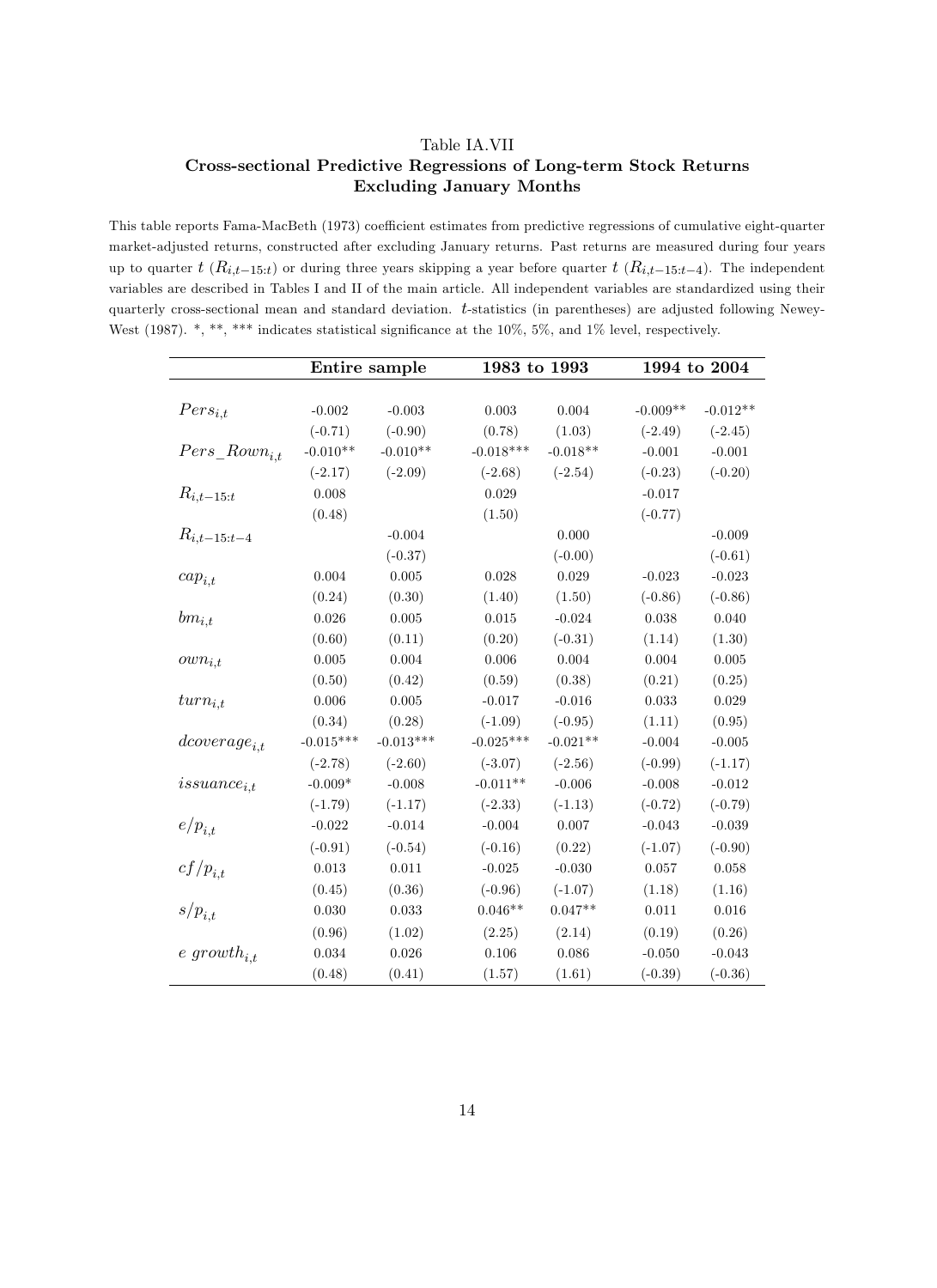### Table IA.VIII Descriptive Statistics: Sample of Institutional Investors

The sample consists of quarterly observations for firms listed on NYSE, Amex, and NASDAQ during the period 1983 to 2004. Each quarter, we compute the total number of managers reporting their holdings in each security; the mean and median value of managers' equity holdings; the aggregate value managed by all institutions; and the share of market value represented by the aggregate institutional portfolio (calculated as the ratio between the value of stocks in the institutional portfolio and the value of all stocks in CRSP). Portfolio turnover for manager  $j$  is calculated as the sum of the absolute values of buys and sells in stock  $i$  in a given quarter, divided by the value of the manager's stock holdings:  $Turnover i = \frac{\sum_i |n_t^{i,j} - n_{t-1}^{i,j}| p_t^i}{\sum_i n_t^{i,j} p_t^i}$ . This table reports summary statistics for the last quarter of each year in the sample.

|            | Number of |                  | Holdings per mgr  | Aggregate      | Market |            | Turnover |
|------------|-----------|------------------|-------------------|----------------|--------|------------|----------|
| Year       | managers  | Mean             | Median            | stock holdings | share  | Mean       | Median   |
|            |           | $(\text{small})$ | $(\text{small.})$ | $(\$bill.)$    | $\%$   |            |          |
|            |           |                  |                   |                |        |            |          |
| 1983       | 640       | 762.19           | 257.55            | 487.80         | 28     | 0.30       | 0.21     |
| 1984       | 692       | 704.73           | 217.93            | 487.68         | 29     | 0.29       | 0.19     |
| 1985       | 768       | 854.08           | 261.46            | 655.93         | 31     | $\rm 0.33$ | $0.23\,$ |
| 1986       | 809       | 918.17           | 266.37            | 742.80         | $32\,$ | $0.34\,$   | $0.24\,$ |
| 1987       | 881       | 851.33           | 225.29            | 750.02         | $32\,$ | $0.35\,$   | $0.25\,$ |
| 1988       | 882       | 947.19           | 248.48            | $835.42\,$     | 33     | $0.26\,$   | 0.18     |
| 1989       | 927       | 1,093.68         | 284.94            | 1,024.78       | $34\,$ | $0.36\,$   | $0.23\,$ |
| 1990       | 976       | 998.08           | 234.83            | 974.13         | $34\,$ | $0.27\,$   | 0.17     |
| 1991       | 1,009     | 1,331.40         | $291.49\,$        | 1,343.38       | 36     | 0.31       | $0.20\,$ |
| 1992       | 1,098     | 1,425.03         | 285.46            | 1,564.68       | $38\,$ | 0.28       | 0.19     |
| 1993       | 1,044     | 1,603.42         | 297.79            | 1,673.97       | 36     | 0.44       | $0.21\,$ |
| 1994       | 1,135     | 1,619.14         | 281.58            | 1,837.72       | 40     | 0.29       | $0.20\,$ |
| 1995       | 1,299     | 2,049.37         | 299.68            | 2,662.13       | $42\,$ | 0.35       | $0.24\,$ |
| 1996       | 1,307     | 2,508.74         | 327.86            | 3,278.92       | $43\,$ | 0.50       | $0.24\,$ |
| 1997       | 1,461     | 3,062.10         | 372.76            | 4,473.73       | 45     | 0.34       | 0.24     |
| 1998       | 1,629     | 3,540.10         | 345.03            | 5,766.82       | 47     | $0.40\,$   | $0.25\,$ |
| 1999       | 1,703     | 4,386.91         | 405.83            | 7,470.91       | 47     | 0.39       | $0.25\,$ |
| $2000\,$   | 1,899     | 3,989.36         | 324.21            | 7,575.79       | 53     | 0.39       | $0.25\,$ |
| 2001       | 1,751     | 3,864.52         | 319.54            | 6,766.77       | $53\,$ | $0.36\,$   | $0.21\,$ |
| 2002       | 1,912     | 2,988.33         | 231.20            | 5,713.68       | 58     | $0.42\,$   | $0.21\,$ |
| $\,2003\,$ | 2,023     | 3,581.46         | 309.92            | 7,245.30       | 56     | $0.37\,$   | $0.23\,$ |
| 2004       | 2,056     | 4,078.51         | 335.25            | 8,385.41       | 64     | $0.30\,$   | $0.20\,$ |
|            |           |                  |                   |                |        |            |          |
| Average    | 1,133     | 2,108.43         | 301.88            |                |        |            |          |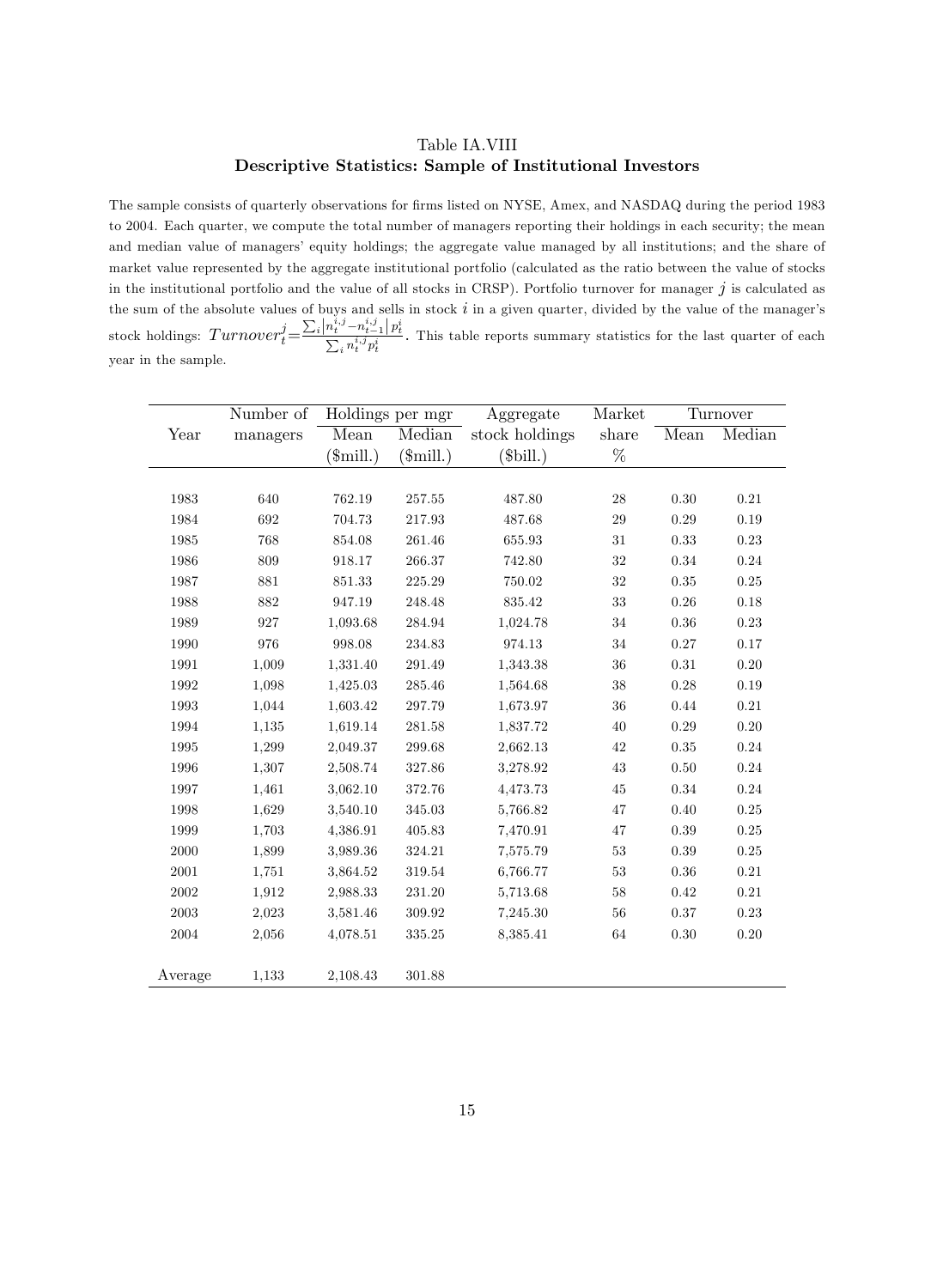# Table IA.IX Cross-sectional Predictive Regressions of Quarterly Stock Returns

This table reports coefficient estimates from predictive regressions of stock returns on past trade persistence, past returns, and control variables. The dependent variables are the non-overlapping quarterly stock returns during eight quarters from  $t + 1$  to  $t + 8$  ( $R_{Q1}$  to  $R_{Q8}$ ). Past returns are measured during four years up to quarter  $t$  ( $R_{i,t:t-15}$ ) or during three years skipping a year before quarter  $t$  ( $R_{i,t-4:t-15}$ ). All variables are defined in Tables I and II of the main article. The regression estimates are time-series averages of quarterly cross-sectional coefficients, following Fama-MacBeth (1973). Standard errors are adjusted for autocorrelation as in Newey-West (1987). t-statistics are in parentheses. \*, \*\*\* indicates statistical significance at the  $10\%$ , 5%, and 1% level, respectively.

|                  | $R_{Q\underline{1}}$ | $R_{Q_2}$ | $R_{Q3}$    | $R_{Q{\underline 4}}$ | $\mathcal{R}_{Q5}$ | $R_{Q{\underline{6}}}$ | $R_{Q7}$    | $R_{Q8}$  |
|------------------|----------------------|-----------|-------------|-----------------------|--------------------|------------------------|-------------|-----------|
|                  |                      |           |             |                       |                    |                        |             |           |
| $P_{i,t}$        | $-0.001$             | $-0.001$  | $-0.002**$  | $-0.002**$            | $-0.003***$        | $-0.003***$            | $-0.002**$  | $-0.001$  |
|                  | $(-0.63)$            | $(-1.31)$ | $(-2.33)$   | $(-2.00)$             | $(-2.78)$          | $(-2.63)$              | $(-2.45)$   | $(-1.57)$ |
| $R_{i,t:t-15}$   | $-0.003$             | $-0.003$  | $-0.004$    | $-0.004$              | $-0.005$           | $-0.003$               | $-0.004$    | $-0.004$  |
|                  | $(-0.76)$            | $(-0.86)$ | $(-1.15)$   | $(-1.28)$             | $(-1.47)$          | $(-1.01)$              | $(-1.35)$   | $(-1.42)$ |
| $cap_{i,t}$      | $-0.003$             | $-0.004$  | $-0.005$    | $-0.005$              | $-0.004$           | $-0.004$               | $-0.004$    | $-0.005$  |
|                  | $(-0.93)$            | $(-1.22)$ | $(-1.34)$   | $(-1.49)$             | $(-1.10)$          | $(-1.32)$              | $(-1.27)$   | $(-1.40)$ |
| $bm_{i,t}$       | 0.002                | 0.000     | $-0.001$    | $0.002\,$             | $0.007***$         | 0.004                  | 0.006       | 0.001     |
|                  | (0.90)               | $(-0.15)$ | $(-0.44)$   | (0.80)                | (2.91)             | (1.54)                 | (1.39)      | (0.47)    |
| $own_{i,t}$      | 0.000                | 0.000     | 0.000       | 0.000                 | $-0.001$           | 0.000                  | 0.000       | 0.000     |
|                  | $(-0.03)$            | (0.11)    | $(-0.20)$   | (0.13)                | $(-0.53)$          | $(-0.17)$              | $(-0.19)$   | $(-0.17)$ |
| $turn_{i,t}$     | 0.001                | $-0.001$  | 0.001       | 0.001                 | 0.004              | 0.002                  | 0.003       | 0.005     |
|                  | (0.32)               | $(-0.19)$ | (0.16)      | (0.36)                | (1.13)             | (0.61)                 | (0.85)      | (1.09)    |
|                  |                      |           |             |                       |                    |                        |             |           |
|                  |                      |           |             |                       |                    |                        |             |           |
| $P_{i,t}$        | $-0.001$             | $-0.002$  | $-0.003***$ | $-0.002**$            | $-0.004***$        | $-0.003***$            | $-0.003***$ | $-0.002*$ |
|                  | $(-0.95)$            | $(-1.55)$ | $(-2.66)$   | $(-2.50)$             | $(-3.01)$          | $(-2.66)$              | $(-2.63)$   | $(-1.89)$ |
| $R_{i,t-4:t-15}$ | $-0.007**$           | $-0.005*$ | $-0.003$    | 0.000                 | $-0.001$           | $0.001\,$              | 0.000       | 0.000     |
|                  | $(-2.40)$            | $(-1.69)$ | $(-0.92)$   | $(-0.16)$             | $(-0.27)$          | (0.38)                 | (0.19)      | (0.05)    |
| $cap_{i,t}$      | $-0.001$             | $-0.003$  | $-0.004$    | $-0.006$              | $-0.004$           | $-0.005$               | $-0.005$    | $-0.005$  |
|                  | $(-0.43)$            | $(-0.89)$ | $(-1.20)$   | $(-1.53)$             | $(-1.25)$          | $(-1.43)$              | $(-1.34)$   | $(-1.53)$ |
| $bm_{i,t}$       | 0.002                | 0.000     | $-0.001$    | 0.003                 | $0.010***$         | $0.007**$              | $0.008*$    | 0.004     |
|                  | (0.89)               | (0.00)    | $(-0.25)$   | (1.13)                | (3.27)             | (2.13)                 | (1.74)      | (1.26)    |
| $own_{i,t}$      | 0.000                | $0.000\,$ | 0.000       | $0.001\,$             | $-0.001$           | 0.000                  | 0.000       | 0.000     |
|                  | $(-0.12)$            | (0.14)    | $(-0.13)$   | (0.31)                | $(-0.51)$          | $(-0.04)$              | (0.07)      | (0.16)    |
| $turn_{i,t}$     | $0.001\,$            | $-0.002$  | $-0.001$    | 0.000                 | 0.003              | 0.001                  | 0.001       | 0.004     |
|                  | (0.25)               | $(-0.41)$ | $(-0.28)$   | $(-0.12)$             | (0.92)             | (0.30)                 | (0.38)      | (0.77)    |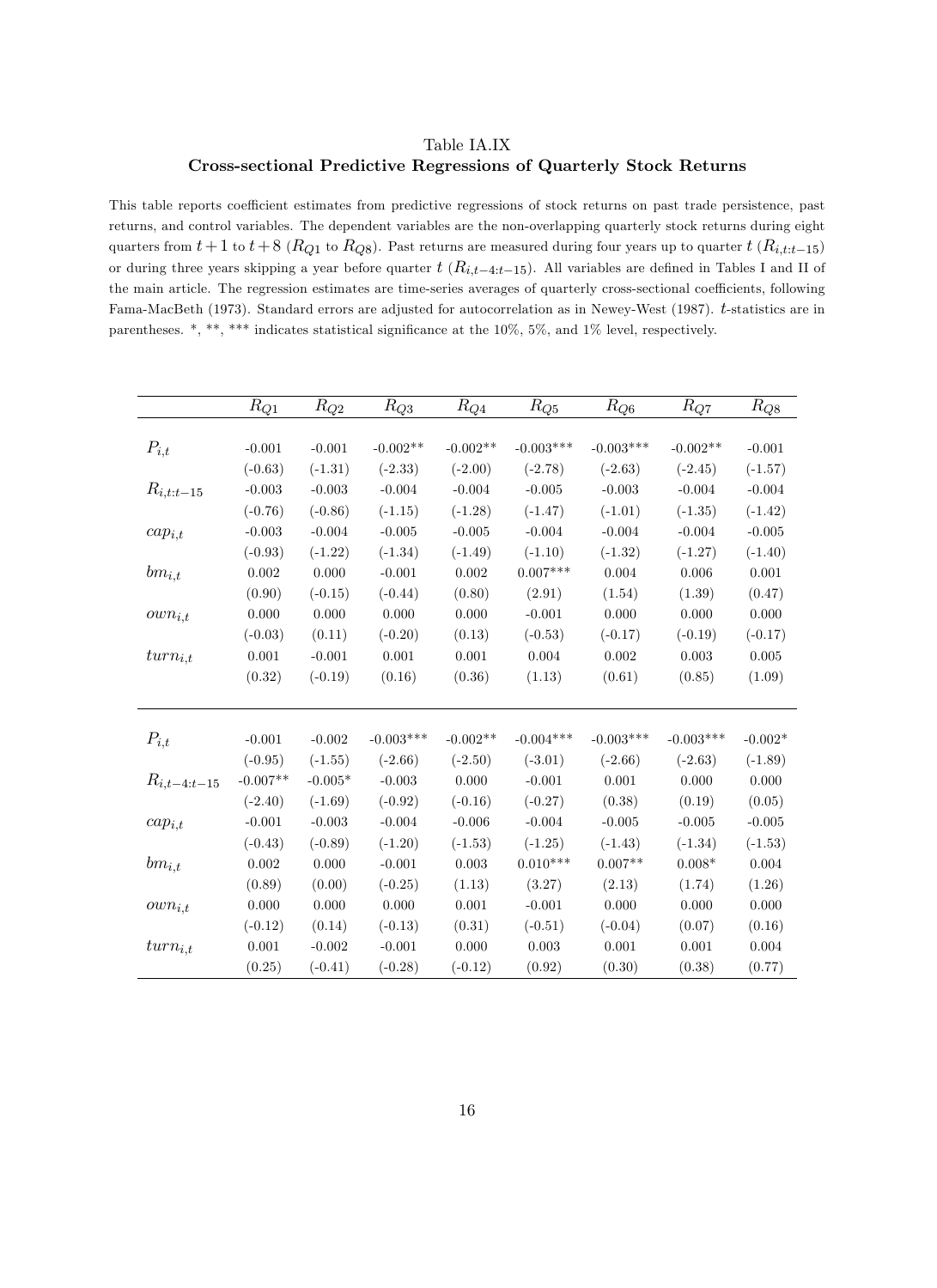| Table IA.X | Five-factor Alphas for Institutional Trade Persistence Portfolios | By NYSE Market Capitalization and Subperiods |
|------------|-------------------------------------------------------------------|----------------------------------------------|
|------------|-------------------------------------------------------------------|----------------------------------------------|

This table reports average monthly return differentials between portfolios of stocks persistently sold by institutions for  $n$  quarters and portfolios of stocks persistently bought by institutions for  $n$  quarters  $(-n, n)$  during two sample periods of equal length: 1983 to 1993 and 1994 to 2004. Portfolios momentum factor, and the Pastor and Stambaugh (2003) liquidity factor. Cap is the tercile of NYSE market capitalization to which the stock belongs are value-weighted. Institutional trade persistence is measured over three, four, and five or more quarters. Holding periods are three months to 30 This table reports average monthly return differentials between portfolios of stocks persistently sold by institutions for  $n$  quarters and portfolios of stocks persistently bought by institutions for  $n$  quarters  $(-n, n)$  during two sample periods of equal length: 1983 to 1993 and 1994 to 2004. Portfolios are value-weighted. Institutional trade persistence is measured over three, four, and Öve or more quarters. Holding periods are three months to 30 months. Five-factor alphas are estimated intercepts from the five-factor model, which includes the three Fama-French (1993) factors, the Carhart (1997) momentum factor, and the Pastor and Stambaugh (2003) liquidity factor. Cap is the tercile of NYSE market capitalization to which the stock belongs in any given month. Estimates are reported in  $\%$  per month. t-statistics are in parentheses. \*, \*\*\* indicates statistical significance at the 10%, 5%, in any given month. Estimates are reported in  $\%$  per month. t-statistics are in parentheses. \*, \*\*, \*\* indicates statistical significance at the 10%, 5%, months. Five-factor alphas are estimated intercepts from the Öve-factor model, which includes the three Fama-French (1993) factors, the Carhart (1997) and  $1\%$  level, respectively. and 1% level, respectively.

|               |                      |                                                                                     |                                                                                     | 1983 to 1993                                           |                       |                                                       |                                               |                     |                      | 1994 to 2004                                  |                                               |                                                                 |                                                                             |
|---------------|----------------------|-------------------------------------------------------------------------------------|-------------------------------------------------------------------------------------|--------------------------------------------------------|-----------------------|-------------------------------------------------------|-----------------------------------------------|---------------------|----------------------|-----------------------------------------------|-----------------------------------------------|-----------------------------------------------------------------|-----------------------------------------------------------------------------|
|               |                      |                                                                                     |                                                                                     | Holding period                                         |                       |                                                       |                                               |                     |                      | Holding                                       | period                                        |                                                                 |                                                                             |
|               | Cap Pers             | 3m                                                                                  | 6m                                                                                  | 12m                                                    | 18m                   | 24m                                                   | 30m                                           | 3m                  | 6m                   | 12m                                           | 18m                                           | 24m                                                             | 30 <sub>m</sub>                                                             |
|               | $(-3,3)$             | $-0.41*$                                                                            | $-0.15$                                                                             | $-0.03$                                                | $-0.12$               | $-0.05$                                               | 0.01                                          | $0.18\,$            | 0.21                 | $0.51***$                                     | $0.47***$                                     | $0.52***$                                                       | $0.53***$                                                                   |
|               |                      |                                                                                     |                                                                                     | $(-0.23)$                                              | $\left( -1.01\right)$ | $(-0.42)$<br>0.01<br>0.04)                            | (0.08)                                        | (0.73)              |                      | $(3.31)$<br>0.62***                           |                                               | $(4.48)$                                                        |                                                                             |
|               | $\left( -4,4\right)$ |                                                                                     |                                                                                     | $-0.06$                                                | $-0.11$               |                                                       | $0.06\,$                                      |                     | $(1.11)$<br>0.24     |                                               | $(3.43)$<br>0.78***                           | $0.73***$                                                       | $(5.38)$<br>0.63***                                                         |
|               |                      |                                                                                     |                                                                                     | $(-0.26)$                                              | $(-0.54)$             |                                                       |                                               | $(-1.34)$           | $(0.84)$<br>0.98***  |                                               | $(4.13)$<br>1.14***                           | (4.53)                                                          | $(4.44)$<br>0.84***                                                         |
|               | $\left( -5,5\right)$ |                                                                                     |                                                                                     | $0.16\,$                                               | $0.26\,$              | $\rm 0.36$                                            | $(0.37)$ $0.39^{\ast}$                        | $0.97***$           |                      | $(2.88)$<br>1.09***                           |                                               | $0.94***$                                                       |                                                                             |
|               |                      | $\begin{array}{c} (-1.80) \\ -0.20 \\ \hline (0.63) \\ 0.17 \\ \end{array}$         | $\begin{array}{c} (-0.84) \\ -0.08 \\ (-0.29) \\ 0.17 \\ (0.53) \end{array}$        | $(0.55)$                                               | (0.98)                | (1.52)                                                | (1.87)                                        | $(2.61)$            | (3.21)               | (4.46)                                        | $(4.87)$                                      | $\left( 4.32\right)$                                            | $(4.44)$                                                                    |
|               | $(-3, 3)$            |                                                                                     | $\begin{array}{c} 0.01 \\ (0.03) \\ -0.34 \\ (-1.43) \\ 0.08 \\ (0.23) \end{array}$ |                                                        | $-0.02$               |                                                       | $-0.01$                                       | $0.59***$           | $0.63***$            | $0.56***$                                     | $0.48***$                                     | $0.35***$                                                       | $0.30***$                                                                   |
|               |                      |                                                                                     |                                                                                     | $(-0.00)$                                              |                       | $(0.01$<br>$(0.09)$<br>$0.08$                         | $(-0.09)$                                     |                     |                      |                                               |                                               |                                                                 |                                                                             |
| $\mathcal{C}$ | $\left( -4,4\right)$ |                                                                                     |                                                                                     | $-0.17$                                                | $(-0.17)$<br>-0.13    |                                                       | $0.02\,$                                      | $(2.12)$ $0.83**$   | $(3.08)$<br>0.54*    | $(3.50)$<br>0.51 **                           | $(3.72)$ $0.22$                               | $\begin{array}{c} (3.09) \\ 0.22 \end{array}$                   |                                                                             |
|               |                      |                                                                                     |                                                                                     | $(-1.01)$                                              | $(-0.80)$             |                                                       | $\left(0.15\right)$ $-0.01$                   | $(2.18)$<br>L.78*** | $(1.82)$<br>1.36***  | $(2.26)$<br>0.87***                           | $(1.19)$<br>0.57**                            |                                                                 | $\begin{array}{c} (3.01) \\ 0.23 \\ (1.45) \\ 0.34^* \end{array}$           |
|               | $\left( -5,5\right)$ |                                                                                     |                                                                                     | $-0.01$                                                | $0.00\,$              | $(0.48)$<br>-0.01                                     |                                               |                     |                      |                                               |                                               | $(1.30)$<br>0.48**                                              |                                                                             |
|               |                      | $\begin{array}{c} -0.18 \\ (-0.74) \\ 0.01 \\ (0.03) \\ 0.13 \\ (0.32) \end{array}$ |                                                                                     | $(-0.04)$                                              | $(-0.01)$             | $(-0.04)$                                             | $(50.0-)$                                     | $(4.17)$            | (3.64)               | (3.16)                                        | (2.54)                                        | $(2.40)$                                                        | $(1.80)$                                                                    |
|               | $(-3,3)$             |                                                                                     |                                                                                     |                                                        | $-0.04$               |                                                       | 0.09                                          | $0.82**$            | $0.61**$             | $0.84***$                                     | $0.54***$                                     | $0.26*$                                                         |                                                                             |
|               |                      | $0.49$ <sup>*</sup><br>(1.76)<br>(0.59)<br>(0.59)<br>(0.98**                        | $\begin{array}{c} 0.28 \\ (1.37) \\ -0.21 \\ (-0.64) \\ -0.50 \\ \end{array}$       | $\begin{array}{c} 0.04 \\ (0.26) \\ -0.11 \end{array}$ | $(-0.36)$             | $\begin{array}{c} 0.05 \\ (0.49) \\ 0.11 \end{array}$ |                                               | $(2.12)$<br>-0.20   |                      |                                               |                                               |                                                                 | $\begin{array}{c} 0.21 \\ (1.49) \\ 0.40^* \\ (1.95) \\ (1.95) \end{array}$ |
| S             | $\left( -4,4\right)$ |                                                                                     |                                                                                     |                                                        | $-0.05$               |                                                       | $\begin{array}{c} (0.90) \\ 0.11 \end{array}$ |                     | $(2.40)$ $0.47$      | $\begin{array}{c} (3.89) \\ 0.39 \end{array}$ | $(2.95)$ $\phantom{-}0.26$                    |                                                                 |                                                                             |
|               |                      |                                                                                     |                                                                                     | $(-0.48)$                                              | $(-0.26)$             | $(0.65)$<br>-0.19                                     | $(0.70)$<br>-0.14                             | $(-0.40)$<br>1.00** | $(1.31)$<br>$1.00**$ | $(1.39)$<br>0.77**                            | $\begin{array}{c} (1.06) \\ 0.36 \end{array}$ | $\begin{array}{c} (1.68) \\ 0.32 \\ (1.37) \\ 0.24 \end{array}$ |                                                                             |
|               | $(-5,5)$             |                                                                                     |                                                                                     | $-0.45$                                                | $-0.19$               |                                                       |                                               |                     |                      |                                               |                                               |                                                                 |                                                                             |
|               |                      | $(-2.20)$                                                                           |                                                                                     | $(-1.38)$                                              | $(-0.65)$             | $(-0.73)$                                             | $(-0.59)$                                     | (2.18)              | $(2.50)$             | (2.19)                                        | (1.15)                                        | (0.84)                                                          | $\left(0.62\right)$                                                         |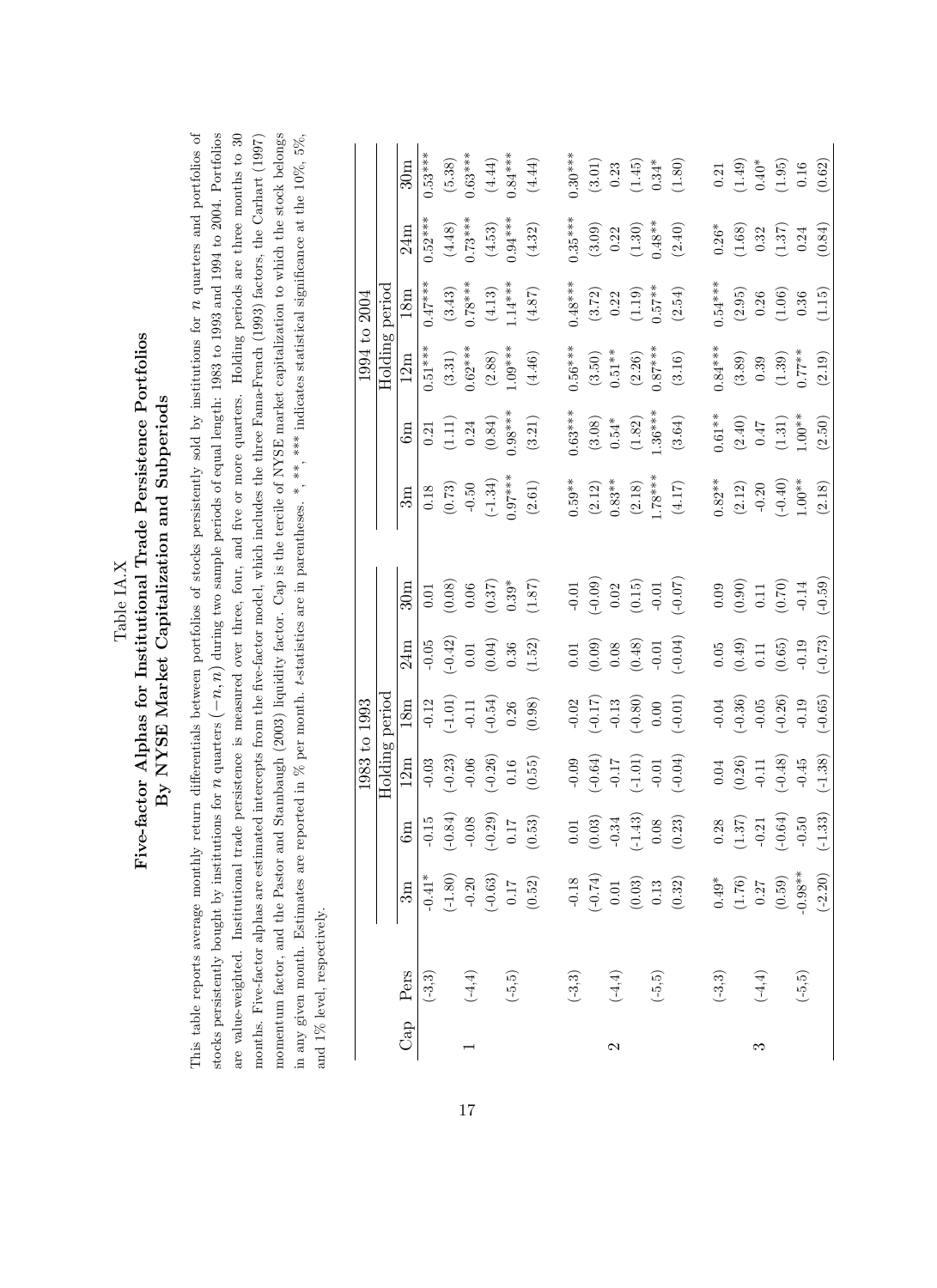#### Table IA.XI

# Cross-sectional Predictive Regressions of Long-term Stock Returns By NYSE Market Capitalization and Subperiods

This table reports coefficient estimates from predictive regressions of cumulative eight-quarter market-adjusted returns on past trade persistence, past returns, and control variables. All variables are defined in Tables I and II of the main article. The regressions are estimated for three subsamples of stocks belonging to terciles of market capitalization defined using NYSE cutoff points. The regression estimates are obtained from quarterly cross-sectional regressions and then averaged over time, as in Fama-MacBeth (1973). Standard errors are adjusted for autocorrelation as in Newey-West (1987). t-statistics are in parentheses. \*, \*\*, \*\*\* indicates statistical significance at the 10%, 5%, and 1% level, respectively. Panel A presents estimates for the entire sample period; Panel B reports estimates for the two subperiods 1983 to 1993 and 1994 to 2004.

|                  |             |             | Entire sample  |           |           |           |
|------------------|-------------|-------------|----------------|-----------|-----------|-----------|
| Cap              | 1           |             | $\overline{2}$ |           |           | 3         |
| $P_{i,t}$        | $-0.019***$ | $-0.025***$ | $-0.008$       | $-0.011*$ | $-0.001$  | $-0.002$  |
|                  | $(-3.53)$   | $(-4.66)$   | $(-1.35)$      | $(-1.66)$ | $(-0.12)$ | $(-0.31)$ |
| $R_{i,t:t-15}$   | $-0.051**$  |             | $-0.006$       |           | 0.006     |           |
|                  | $(-2.20)$   |             | $(-0.25)$      |           | (0.27)    |           |
| $R_{i,t-4:t-15}$ |             | $-0.022$    |                | 0.000     |           | 0.002     |
|                  |             | $(-1.32)$   |                | $(-0.00)$ |           | (0.13)    |
| $cap_{i,t}$      | $-0.139***$ | $-0.145***$ | $-0.024$       | $-0.024$  | 0.015     | 0.014     |
|                  | $(-4.13)$   | $(-4.26)$   | $(-0.97)$      | $(-0.97)$ | (0.53)    | (0.50)    |
| $bm_{i,t}$       | 0.013       | $0.034*$    | $0.132***$     | $0.145**$ | $0.197**$ | $0.201**$ |
|                  | (0.62)      | (1.67)      | (2.93)         | (2.54)    | (2.45)    | (2.45)    |
| $own_{i,t}$      | $-0.020$    | $-0.012$    | 0.001          | 0.002     | $-0.006$  | $-0.006$  |
|                  | $(-1.28)$   | $(-0.88)$   | (0.10)         | (0.19)    | $(-0.49)$ | $(-0.48)$ |
| $turn_{i,t}$     | 0.046       | 0.030       | 0.025          | 0.018     | 0.033     | 0.031     |
|                  | (1.23)      | (0.83)      | (1.33)         | (1.00)    | (1.29)    | (1.19)    |

|                |             | 1983 to 1993                |           |             | 1994 to 2004   |           |
|----------------|-------------|-----------------------------|-----------|-------------|----------------|-----------|
| Cap            | 1           | $\mathcal{D}_{\mathcal{L}}$ | 3         | 1           | $\mathfrak{D}$ | 3         |
| $P_{i,t}$      | $-0.011$    | 0.001                       | 0.005     | $-0.029***$ | $-0.018**$     | $-0.008$  |
|                | $(-1.38)$   | (0.11)                      | (0.59)    | $(-5.63)$   | $(-2.22)$      | $(-0.88)$ |
| $R_{i,t:t-15}$ | $-0.036$    | 0.007                       | 0.011     | $-0.068***$ | $-0.021$       | 0.000     |
|                | $(-0.98)$   | (0.23)                      | (0.39)    | $(-2.76)$   | $(-0.68)$      | $(-0.01)$ |
| $cap_{i,t}$    | $-0.124***$ | 0.027                       | 0.020     | $-0.156***$ | $-0.082**$     | 0.009     |
|                | $(-2.66)$   | (1.23)                      | (0.97)    | $(-3.23)$   | $(-2.45)$      | (0.15)    |
| $bm_{i,t}$     | 0.026       | $0.087**$                   | $0.242*$  | $-0.002$    | $0.184**$      | $0.145**$ |
|                | (1.60)      | (2.31)                      | (1.79)    | $(-0.05)$   | (2.19)         | (2.08)    |
| $own_{i,t}$    | 0.002       | 0.007                       | 0.014     | $-0.045***$ | $-0.006$       | $-0.028$  |
|                | (0.09)      | (0.59)                      | (1.29)    | $(-3.44)$   | $(-0.56)$      | $(-1.50)$ |
| $turn_{i,t}$   | $-0.004$    | 0.000                       | $-0.001$  | 0.106       | $0.056*$       | 0.072     |
|                | $(-0.21)$   | $(-0.03)$                   | $(-0.06)$ | (1.48)      | (1.71)         | (1.53)    |